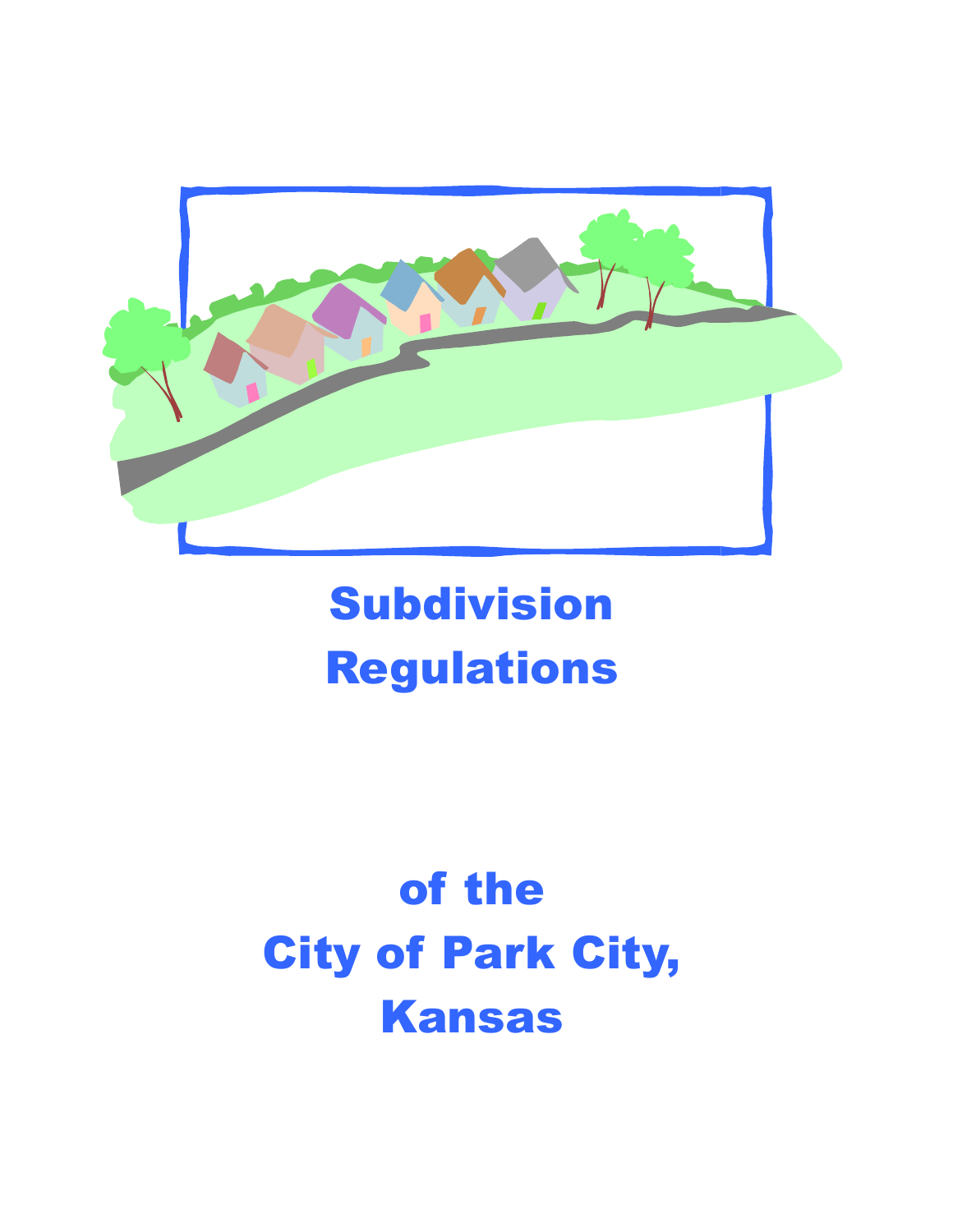# **SUBDIVISION REGULATIONS**

# **of the**

# **CITY OF PARK CITY, KANSAS**

# **Official Copy as Incorporated by Ordinance No. 551-2001**

**Model Code prepared by the PARK CITY PLANNING COMMISSION**

**Technical Assistance by**

**Foster & Associates Planning Consultants Wichita, Kansas**

**and**

**City Subdivision Administrator**

**edition of June, 2001**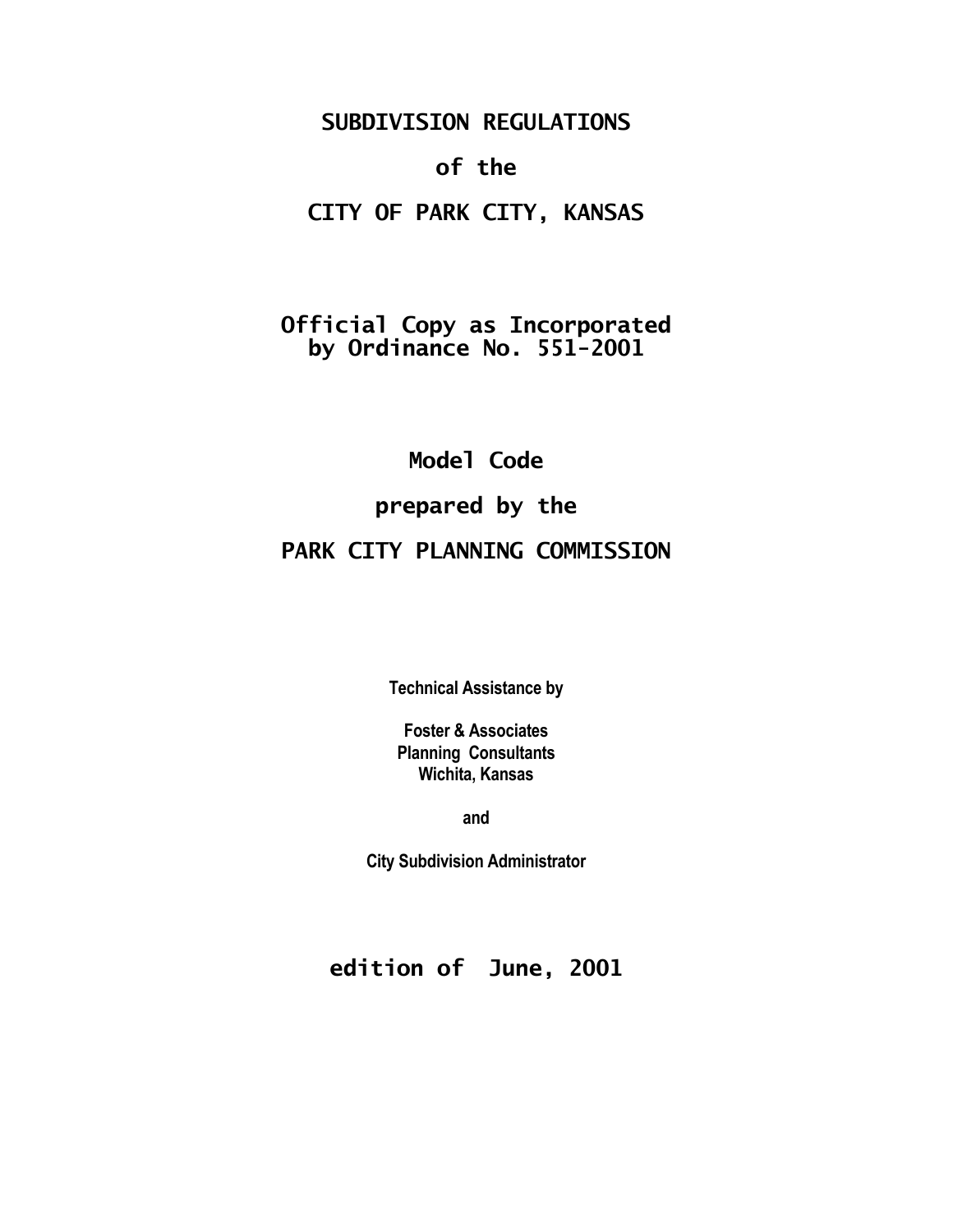# TABLE OF CONTENTS

| Section |                                                                                            | Page    |
|---------|--------------------------------------------------------------------------------------------|---------|
|         |                                                                                            |         |
|         | ARTICLE 1. TITLE, PURPOSE, AUTHORITY, JURISDICTION,<br><b>APPLICABILITY AND EXEMPTIONS</b> | $1 - 1$ |
|         |                                                                                            |         |
| 100     |                                                                                            |         |
| 101     |                                                                                            |         |
| 102     |                                                                                            |         |
| 103     |                                                                                            |         |
| 104     |                                                                                            |         |
| 105     |                                                                                            | $1-2$   |
|         | ARTICLE 2. INTERPRETATION, CONSTRUCTION AND DEFINITIONS                                    | $2 - 1$ |
| 100     |                                                                                            |         |
| 101     |                                                                                            |         |
| 102     |                                                                                            |         |
|         | ARTICLE 3. ADMINISTRATION, PERMITS, ENFORCEMENT,<br><b>VIOLATIONS AND FEES</b>             | $3-1$   |
|         |                                                                                            |         |
| 100     |                                                                                            |         |
| 101     |                                                                                            |         |
| 102     |                                                                                            |         |
| 103     |                                                                                            |         |
| 104     |                                                                                            |         |
| 105     |                                                                                            |         |
| 106     |                                                                                            | $3-3$   |
| 107     |                                                                                            | $3-4$   |
| 108     |                                                                                            | $3-4$   |
| 109     |                                                                                            |         |
| 110     |                                                                                            | $3-5$   |
|         | ARTICLE 4. PROCEDURE FOR APPROVAL OF PRELIMINARY                                           |         |
|         | <b>AND FINAL PLATS</b>                                                                     | $4-1$   |
| 100     |                                                                                            | $4-1$   |
| 101     |                                                                                            | $4-1$   |
| 102     |                                                                                            | 4-1     |

103

# ge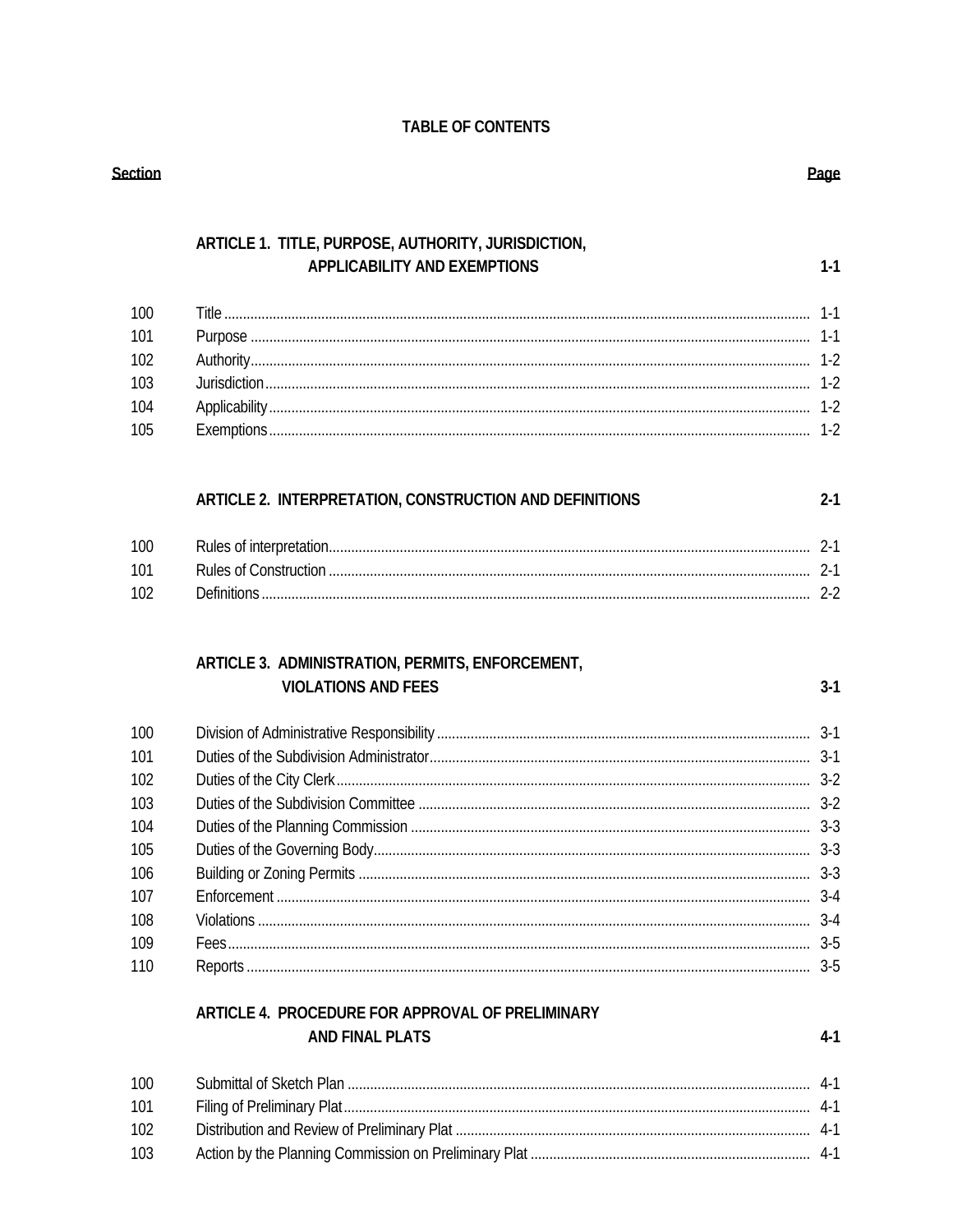# **TABLE OF CONTENTS** (Continued)

| 104 |  |
|-----|--|
| 105 |  |
| 106 |  |
| 107 |  |
| 108 |  |
| 109 |  |
| 110 |  |
| 111 |  |
| 112 |  |
| 113 |  |
|     |  |

# ARTICLE 5. CONTENTS OF PRELIMINARY AND FINAL PLATS

| 100 |  |
|-----|--|
| 101 |  |

# ARTICLE 6. DESIGN STANDARDS

Section

| 100 |  |
|-----|--|
| 101 |  |
| 102 |  |
| 103 |  |
| 104 |  |
| 105 |  |
| 106 |  |
| 107 |  |
| 108 |  |
| 109 |  |
| 110 |  |
| 111 |  |
| 112 |  |

# ARTICLE 7. INSTALLATION OF REQUIRED IMPROVEMENTS

| 100 |                                           |  |
|-----|-------------------------------------------|--|
| 101 |                                           |  |
| 102 |                                           |  |
| 103 | Agreement and Guarantees for Installation |  |
|     |                                           |  |

#### Page

 $5-1$ 

 $6-1$ 

 $7-1$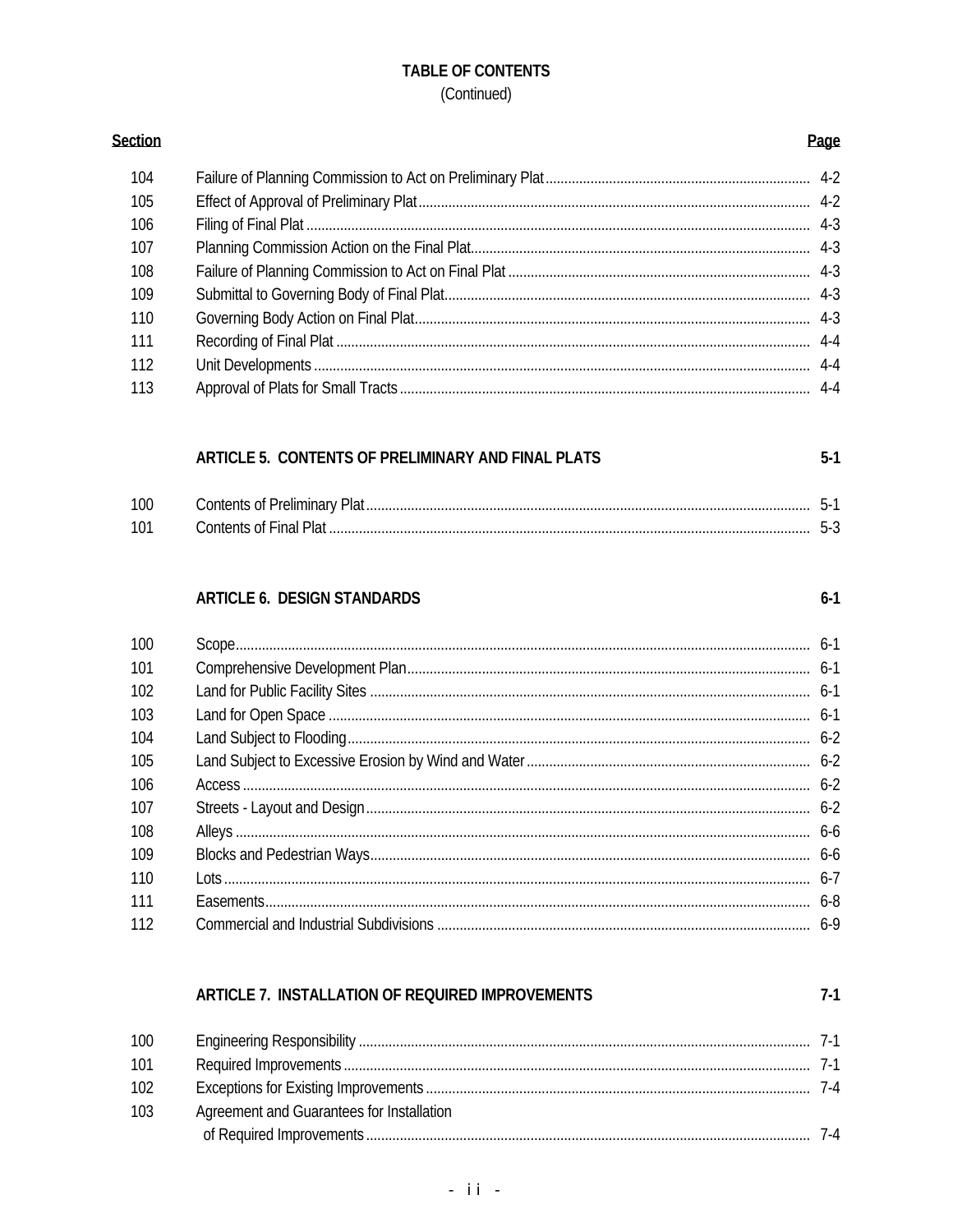# TABLE OF CONTENTS (Continued)

| Section |                                                 | Page     |
|---------|-------------------------------------------------|----------|
| 104     |                                                 | $7-6$    |
|         | <b>ARTICLE 8. IMPROVEMENT PROCEDURES</b>        | $8-1$    |
| 100     |                                                 |          |
| 101     |                                                 | -8-1     |
| 102     |                                                 |          |
| 103     |                                                 | $8-3$    |
|         | ARTICLE 9. PROCEDURE FOR APPROVAL OF LOT SPLITS | $9 - 1$  |
| 100     |                                                 |          |
| 101     |                                                 | $9-1$    |
| 102     |                                                 |          |
|         | ARTICLE 10. VACATIONS AND CORRECTIONS           | $10-1$   |
| 100     |                                                 | $10-1$   |
| 101     |                                                 | $10-1$   |
| 102     |                                                 | $10-2$   |
| 103     |                                                 |          |
|         | ARTICLE 11. APPEALS, WAIVERS AND MODIFICATIONS  | $11 - 1$ |
| 100     |                                                 | $11-1$   |
| 101     |                                                 | $11-1$   |
| 102     | Waiver of Required Improvements or Guarantees   | $11 - 1$ |
| 103     |                                                 | $11-1$   |
|         | <b>ARTICLE 12. AMENDMENTS AND REVIEW</b>        | $12 - 1$ |
| 100     |                                                 | $12-1$   |
| 101     |                                                 | $12-1$   |
| 102     |                                                 | $12-1$   |
|         |                                                 |          |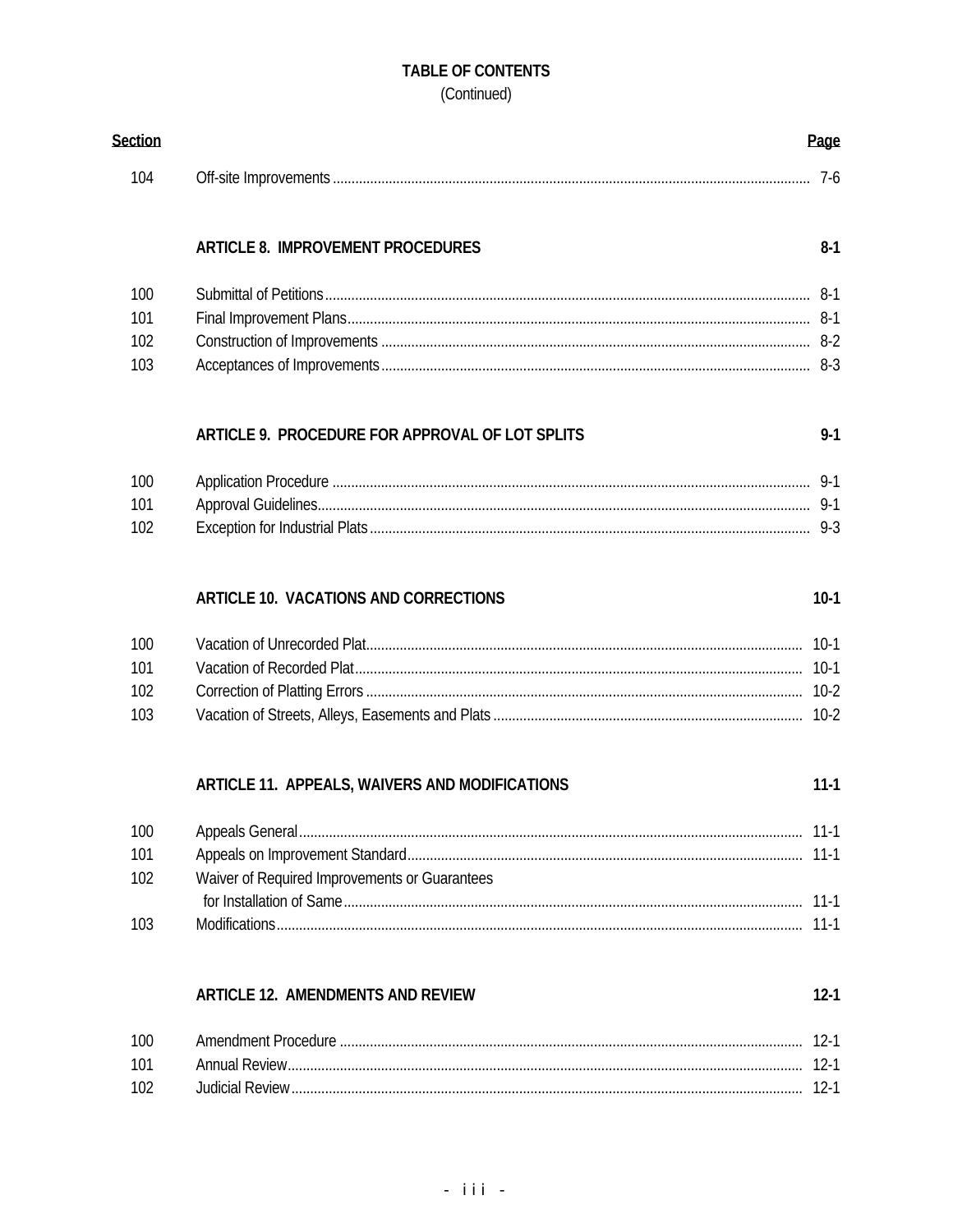# **TABLE OF CONTENTS** (Continued)

| Section |                                             | Page   |
|---------|---------------------------------------------|--------|
|         | ARTICLE 13. SEVERABILITY AND EFFECTIVE DATE | $13-1$ |
| 100     |                                             |        |
| 101     |                                             | $13-1$ |
|         | <b>APPENDIX</b>                             | $A-1$  |
|         |                                             |        |
|         |                                             |        |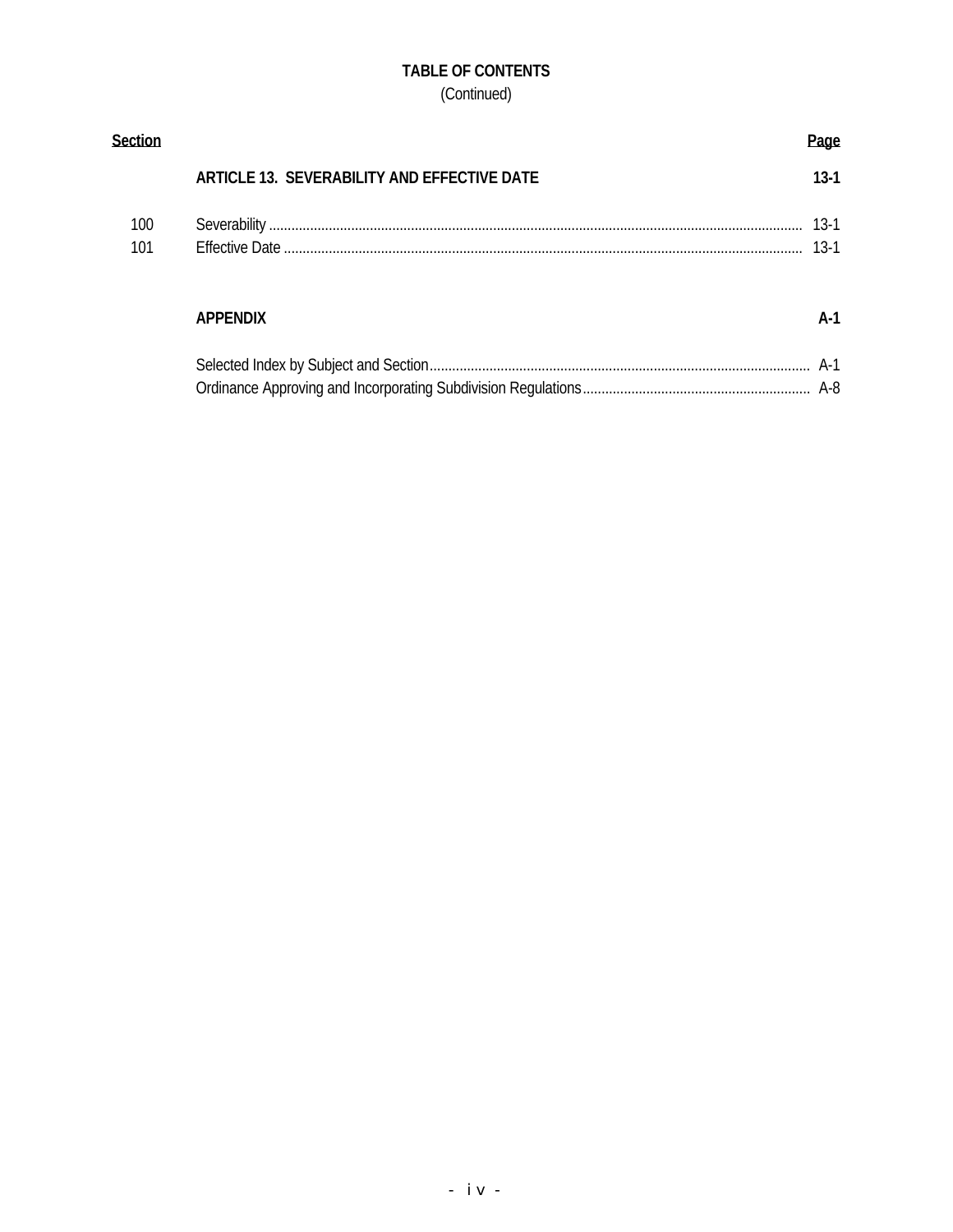#### **SUBDIVISION REGULATIONS**

#### **of the**  $\overline{\phantom{a}}$

#### **CITY OF PARK CITY, KANSAS**

#### **ARTICLE 1. TITLE, PURPOSE, AUTHORITY, JURISDICTION, APPLICABILITY AND EXEMPTIONS**

- **100 Title.** These regulations shall be known and may be cited as the "Subdivision Regulations of the City of Park City, Kansas", and shall hereinafter be referred to as "these regulations."
- **101 Purpose.** Responsible land subdivision is the initial step in the process of orderly community development. Once land has been divided into streets, lots and blocks and publicly recorded, the correction of defects is difficult and costly. These regulations are designed and intended to serve the following purposes:
	- A. To provide for the harmonious development of the City of Park City;
	- B. To provide for (1) desirable lot layouts, (2) efficient and orderly location of streets and the extent and manner in which they shall be improved, and (3) storm water drainage;
	- C. To provide for adequate water supply, sewage disposal, various utility services and other improvements to protect public health, safety and general welfare;
	- D. To provide for and secure to the proper governmental agencies the actual construction of all such necessary on-site and off-site public improvements including the reservation or dedication of land for park and recreational purposes;
	- E. To provide protection from periodic flooding conditions;
	- F. To reserve or dedicate land for open space to preserve natural areas for watercourses, drainage ways, wetlands, woodland, rugged topography, wildlife habitat, and for water quality and quantity, and to protect land from soil erosion;
	- G. To avoid water and air pollution and the congestion of population and traffic;
	- H. To facilitate safety by adequate access for fire fighting equipment and police protection;
	- I. To coordinate the subdividing of land with applicable zoning regulations, various construction codes and other City regulations which also affect the development of the land;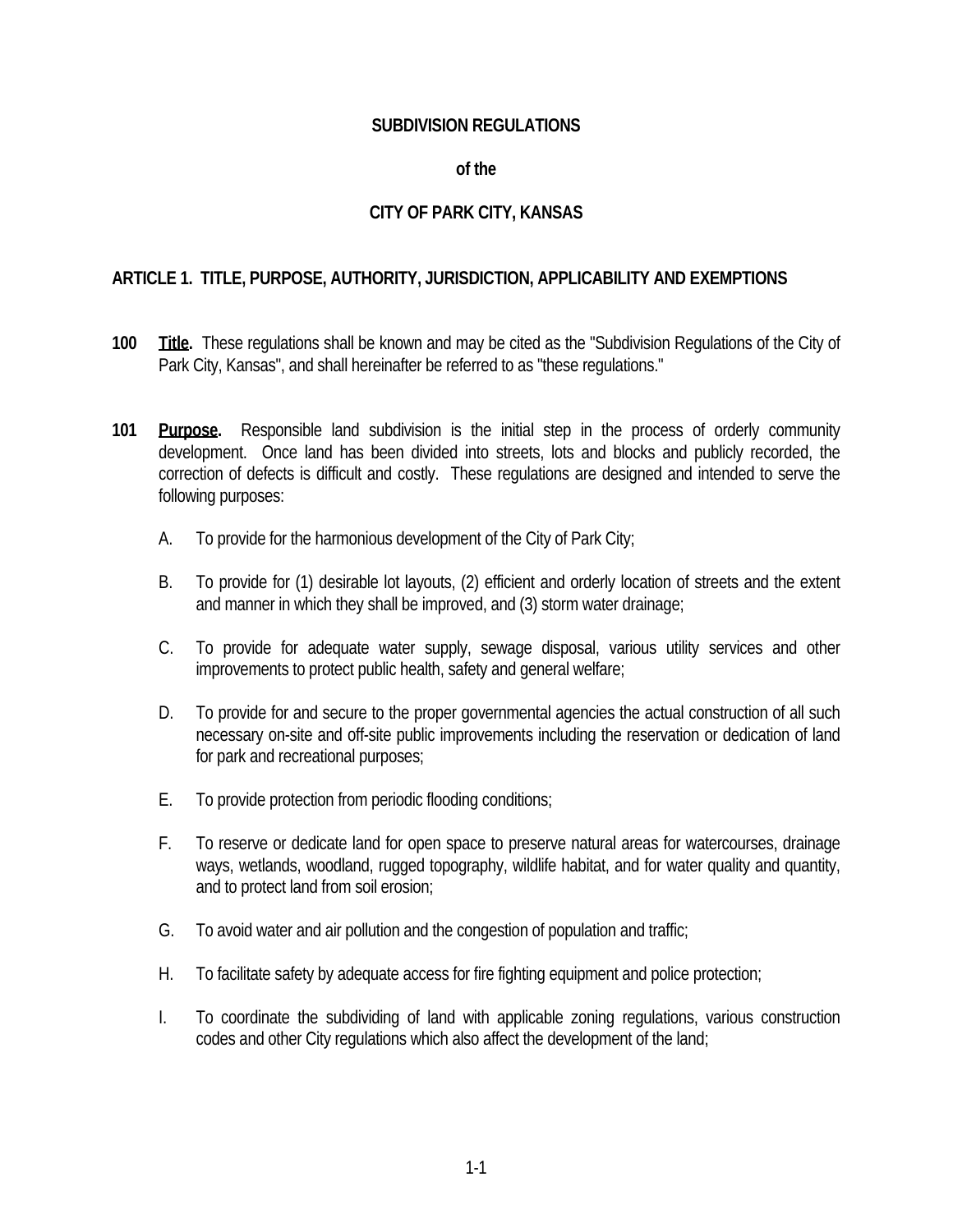- J. To establish administrative procedures necessary to assure a fair and uniform basis for a working relationship with subdividers, utility providers and various governmental agencies, all of whom are contributing to the development of the community; and
- K. To realize the goals, policies and planning proposals as contained in the adopted Comprehensive Development Plan.
- **102 Authority.** These regulations are adopted under authority established by K.S.A., 12-741 et seq. as amended, 12-742, 12-749, 12-751 and 12-752, 12-760 and 12-761, 12-764, 12-766, 12-3009 through 12-3012, and 12-3301 and 12-3302.
- **103 Jurisdiction**. These regulations shall apply to all subdivisions of land within the corporate limits of the City of Park City in Sedgwick County, Kansas as presently exists or are hereinafter established by annexation. All such land is included in the Planning Area for the Comprehensive Development Plan.
- **104 Applicability.** The owner(s) of any land within the jurisdiction of these regulations desiring to vacate rights-of-way, easements, other public reservations or recorded plats or to:
	- A. Divide or further divide land into two or more lots or parcels; or
	- B. Otherwise alter the boundaries of lots or parcels of land; or
	- C. Establish land for use as streets, alleys or other property intended for public use or for the use of a purchaser or owner(s) of lots or parcels;

 shall cause a plat to be made in accordance with the provisions of these regulations, unless exempted under Section 1-105.

- **105 Exemptions.** Notwithstanding the requirements of Sections 1-103 and 104, these regulations shall not apply in the following instances or transactions:
	- A. Whenever any lot, parcel or tract of land located within the area governed by these regulations has been legally subdivided, resubdivided or replatted and recorded prior to the effective date of these regulations.
	- B. A transaction between owners of adjoining land which involves only a change in the boundary between the land owned by such persons and which does not create an additional lot or which does not result in the creation of a substandard lot by either owner according to any applicable zoning regulations.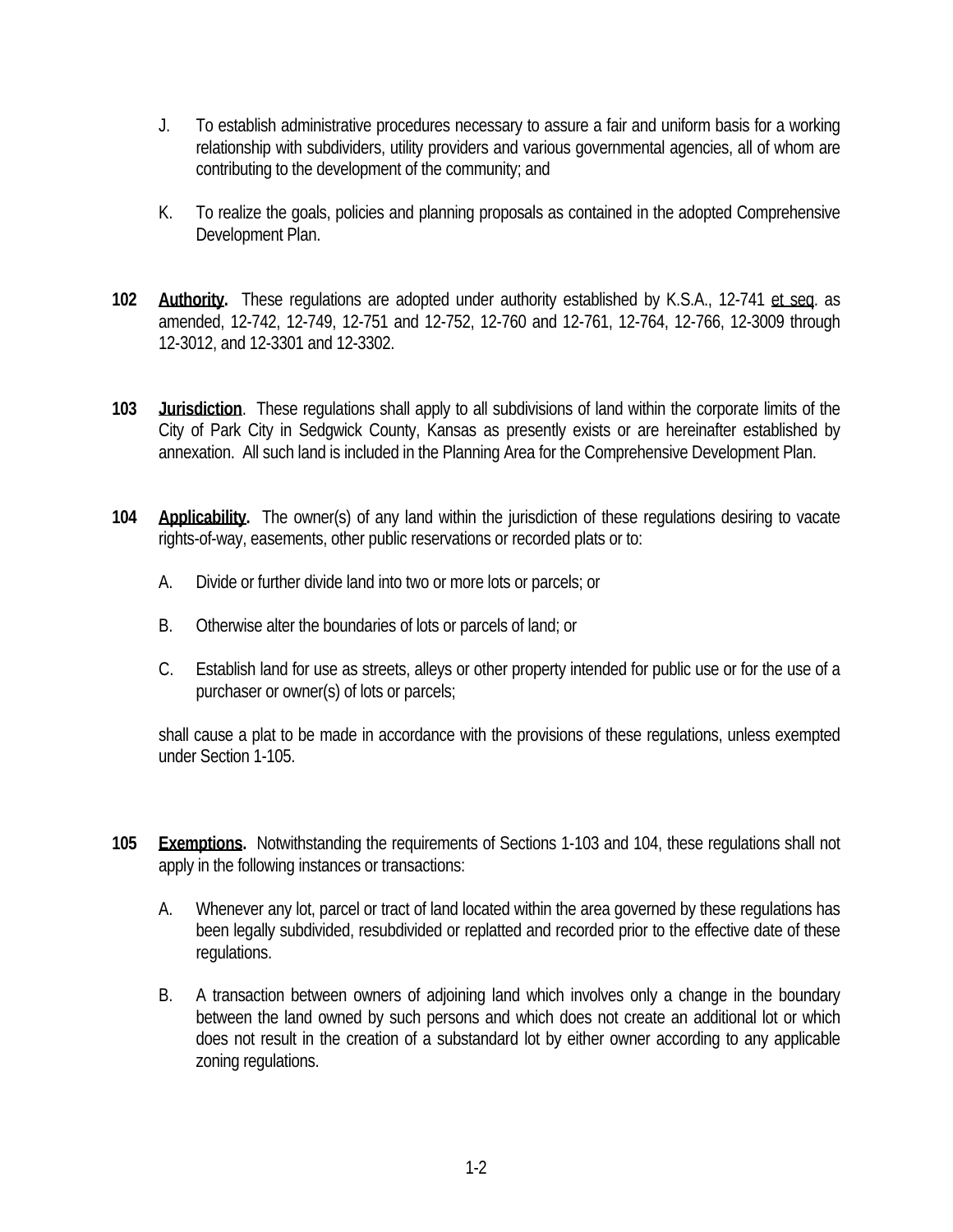- C. A conveyance or dedication of land or interest therein for use as a street, highway, road or railroad right-of-way, a drainage easement or public utilities subject to local, state or federal regulation, where no new street or easement of access is created.
- D. The layout of burial lots in cemeteries; however, the actual cemetery tract is not exempt.
- E. Any lot split in industrially zoned areas divided in accordance with the provisions of Section 9-102 of these regulations.
- F. Any transfer by operation of law.

 Any request made in writing for a determination as to qualifications for being exempt from these regulations shall be answered by the Subdivision Administrator either in the affirmative or negative within 30 days of filing such a request containing all relevant information.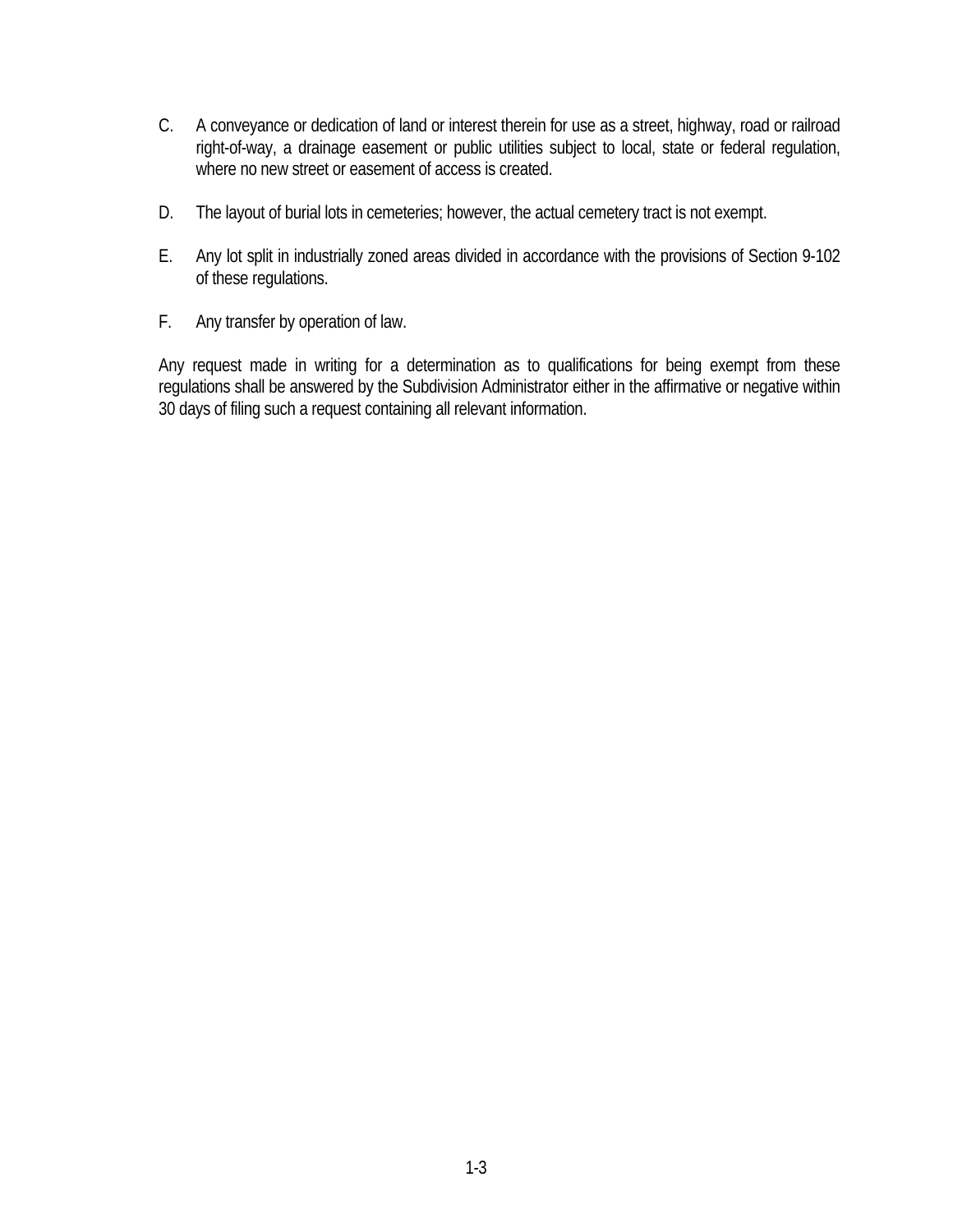# **ARTICLE 2. INTERPRETATION, CONSTRUCTION AND DEFINITIONS**

#### **100 Rules of Interpretation.**

- A. Overlapping or Contradictory Regulations. Where the conditions imposed by the provisions of these regulations are either more restrictive or less restrictive than comparable conditions imposed by any other provision of any other applicable law, ordinance, resolution, rule or regulation of any kind, the regulations which are more restrictive and impose higher standards or requirements shall govern.
- B. Private Agreements. The provisions of these regulations are not intended to abrogate any lawful and valid easement, deed restriction, covenant or other private agreement of legal relationship; provided, that where the requirements of these regulations are more restrictive or impose higher standards or regulations than such private agreements, the requirements of these regulations shall govern. The City does not have the responsibility to enforce such private agreements.
- C. Cumulative Limitations. The provisions of these regulations are cumulative and additional limitations upon all other laws and ordinances heretofore passed or which may be passed hereafter governing any subject matter set forth in the provisions of these regulations.
- D. **Unlawful Subdivisions.** A subdivision of land which was not lawfully existing at the time of the adoption of these regulations shall not become or be made lawful solely by reason of the adoption of these regulations.
- E. Vesting of Development Rights. For the purpose of single-family residential developments according to K.S.A. 12-764, as amended, development rights in such land use shall vest upon recording of a final plat of such land after January 1, 1992. If construction of a principle structure is not commenced on such land within five years of recording a final plat, the development rights in such land shall expire and, thus, all revisions to zoning or subdivision regulations becoming effective during the period vested shall thereafter apply to such platted land.

### **101 Rules of Construction.**

- A. The language set forth in these regulations shall be interpreted in accordance with the following rules of construction:
	- 1. The singular number includes the plural and the plural the singular.
	- 2. The present tense includes the past and future tenses and the future the present.
	- 3. The word **"shall"** is mandatory while the word **"may"** is permissive.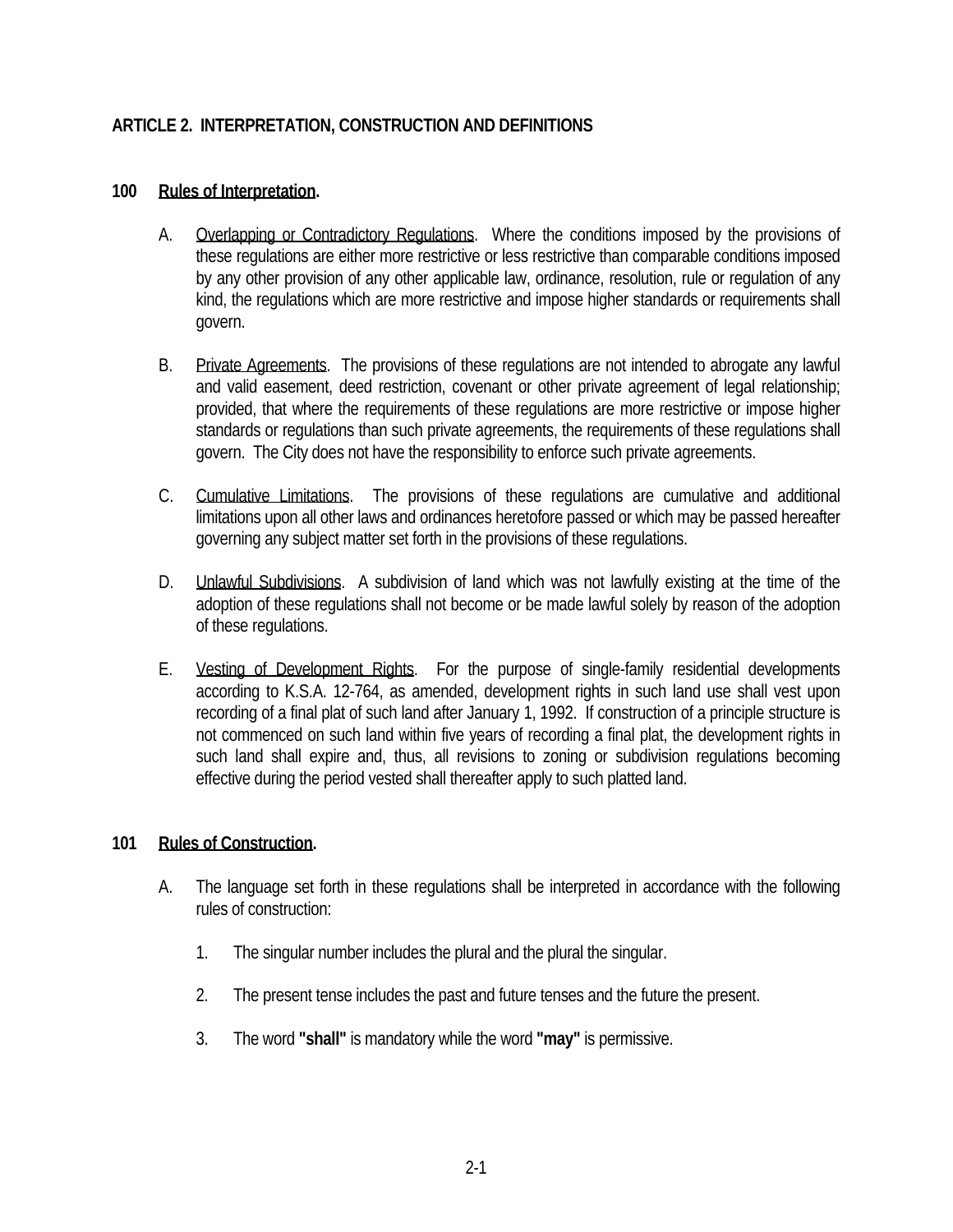- 4. The word **"City"** means the City of Park City, Kansas.
- 5. The word **"County"** means Sedgwick County, Kansas.
- 6. The word **"Clerk"** means the City Clerk of the City of Park City, Kansas.
- 7. The words **"Planning Commission"** mean the Park City Planning Commission.
- 8. The words **"Governing Body"** mean the Mayor and City Council of the City of Park City, Kansas.
- 9. The words **"Planning Area"** mean the City plus a perimeter area outside of and around the city limits all within Sedgwick County designated by the City in their comprehensive development plan as the official study area for planning purposes.
- 10. The words **"Comprehensive Plan"** mean the Comprehensive Development Plan for the Park City Planning Area of Sedgwick County, Kansas, which has been adopted by the Planning Commission, approved by the Governing Body and includes, among other elements, plans for land use, transportation, utilities and community facilities.
- 11. The words **"subdivision jurisdiction"** mean the area as described in **Section 1-103** for which the jurisdiction of these regulations is applicable for purposes of subdividing land. Such jurisdiction cannot exceed the boundary of the Planning Area.
- B. Any word or phrase which is defined in this Article or elsewhere in these regulations shall have the meaning as so defined whenever used in these regulations, unless such definition is expressly limited in its meaning or scope.
- C. Words or terms not herein defined shall have their ordinary meaning in relation to the context as defined in a dictionary or by state statute.
- **102 Definitions.** The following definitions shall be used in the interpretation and construction of these regulations:

**ACCELERATION LANE:** An added roadway lane which permits integration and merging of slower moving vehicles into the main vehicular stream of traffic.

**ACCESS CONTROL:** The limitation of public access rights to and from properties abutting streets or highways. Access control is used on major streets and highways, when necessary, to preserve highquality traffic service and to improve safety.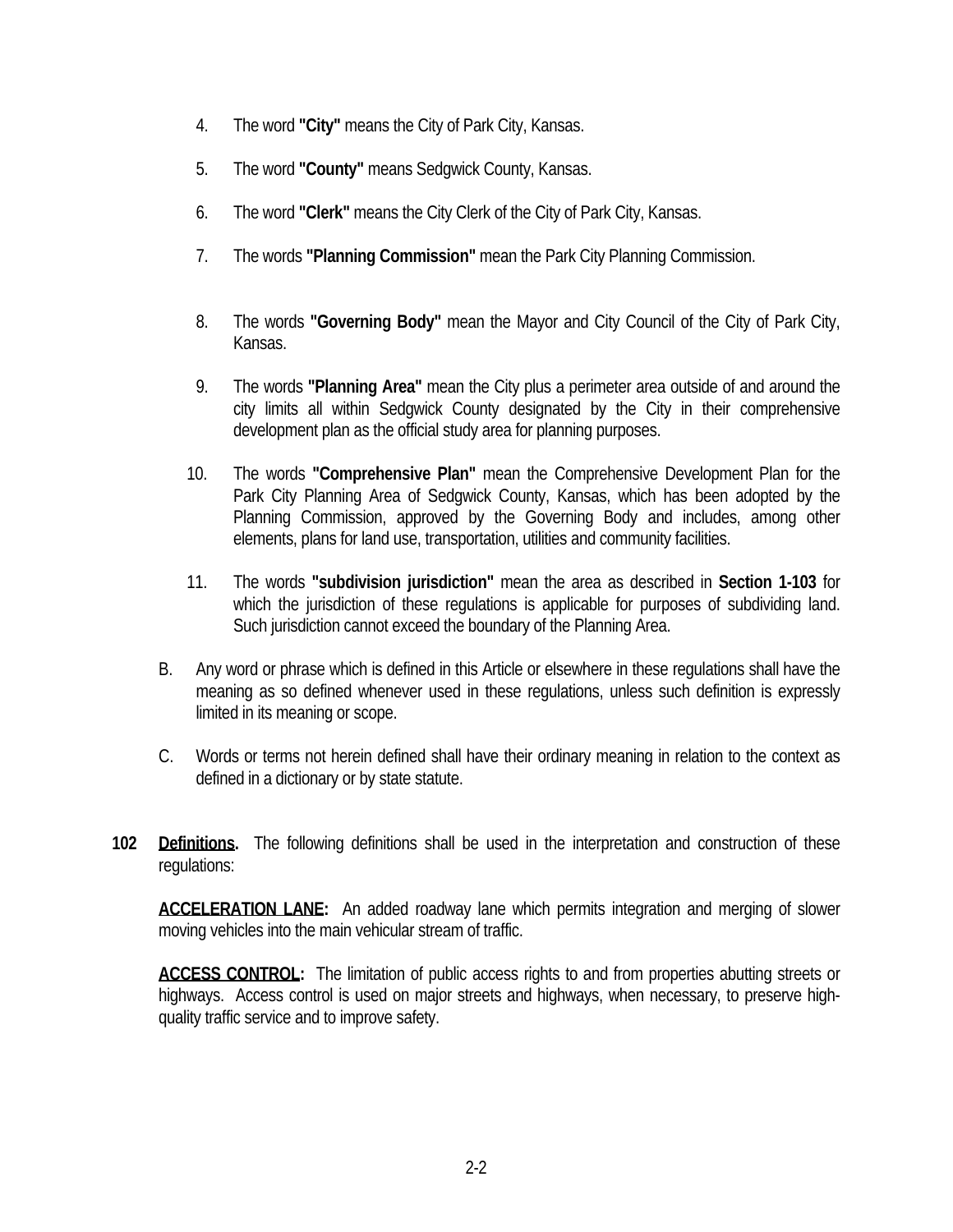**APPLICANT:** A person submitting an application for approval of a preliminary and/or final plat or a lot split.

**BENCH MARK:** Surveying mark made in some object which is permanently fixed in the ground showing the height of that point in relation to sea level.

**BLOCK:** A series of lots or tract of land bounded by streets, public parks, cemeteries, railway rights-ofways, waterways, city limits or a combination thereof.

**BUILDING SETBACK LINE:** A line on a lot or other parcel of land indicating the limit beyond which buildings or structures may not be erected or altered and establishing the minimum open space to be provided. Such line may be more, but not less restrictive than applicable zoning or other regulations.

**CURB CUT:** The opening along a curb line at which point vehicles may enter or leave a roadway. (See City ordinance for curb cuts.)

**DECELERATION LANE:** An added roadway lane that permits vehicles to slow down and leave the main vehicular stream of traffic.

**DEDICATION:** A gift or donation of property by the owner to a governmental unit. The transfer is conveyed by a plat or a written separate instrument. The act of dedicating is completed with a formal acceptance by the governing body.

**DESIGN STANDARDS:** The basic land planning principles established as guides or requirements for the design and layout of subdivisions as described in these regulations.

**DETENTION POND:** A storage facility for the temporary storage of storm water runoff. The storm water may be released by gravity or by mechanical means at such time as downstream facilities can handle the flow.

**EASEMENT:** A public dedication or private grant by a property owner of the specific use of a strip of land or portion of land by others.

**ENGINEER:** A professional engineer licensed by the State of Kansas or licensed to practice in the State of Kansas who designs or engineers and inspects public improvements in connection with the approval of plats and construction of related improvements. (See LAND PLANNER and LAND SURVEYOR.)

**FLAG LOT:** A lot, tract or parcel of land that provides minimum frontage to a road or street by a narrow strip of land for a driveway and whose main body of land lies to the rear of the property which is adjacent to the road or street. When such lots are permitted, a building setback line must be shown on the recorded plat which is not less than that required by applicable zoning regulations. (See Section 6-106 for Access.)

**FRONTAGE:** The property on one side of a street between two intersecting streets (crossing or terminating) measured along the line of the street; or with a dead-end street, all property abutting one side of such street measured from the nearest intersecting street and the end of the dead-end street.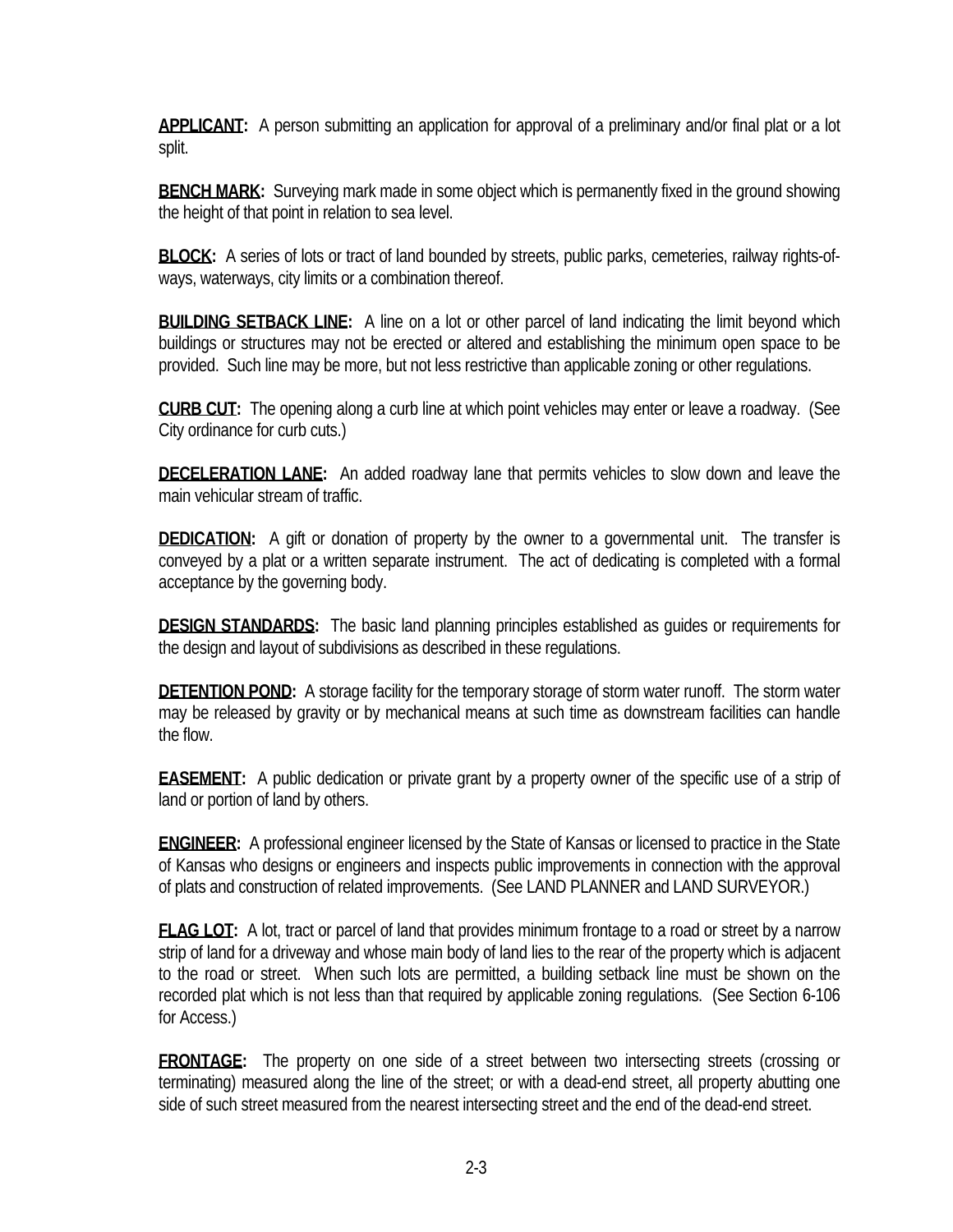**IMPROVEMENTS, PUBLIC:** Any street, roadway, alley, sidewalk, planting strip, cross walkway, offstreet parking area, sanitary sewer, storm sewer, drainage ditch, water main or other facility for which a governing body may ultimately assume the responsibility for maintenance and/or operation.

**LAND PLANNER:** A professional architect, engineer, landscape architect or surveyor licensed by the State of Kansas or licensed to practice in the State of Kansas who is responsible for the design and preparation of a preliminary plat. (See ENGINEER and LAND SURVEYOR.)

**LAND SURVEYOR:** A licensed land surveyor registered in the State of Kansas or licensed to practice in the State of Kansas who is responsible for the survey and preparation of the final plat. (See ENGINEER and LAND PLANNER.)

**LOT:** A portion of a subdivision or other parcel of land intended as a unit for the purpose, whether immediate or future, of transfer of ownership or for development.

- 1. **LOT, DOUBLE FRONTAGE:** A lot, two opposite lot lines of which abut upon streets which are more or less parallel.
- 2. **LOT, REVERSE FRONTAGE:** A lot whose rear lot line also serves as the street line for a limited access highway or street.

**LOT DEPTH:** The distance between the midpoint of the front lot line and the midpoint of the rear lot line.

**LOT LINE:** The boundary line of a lot.

**LOT SPLIT:** The dividing of a lot in a recorded plat or replat of a subdivision into not more than two parcels which creates an additional lot and meets the criteria established within these regulations. A lot split is not created by the transfer or sale of a lot plus a portion of an adjacent lot or the combining of portions of two lots to form a lot which is equal to or larger than the other platted lots in the block so long as an additional lot is not created. (See Article 9 for Procedure for Approval of Lot Splits.)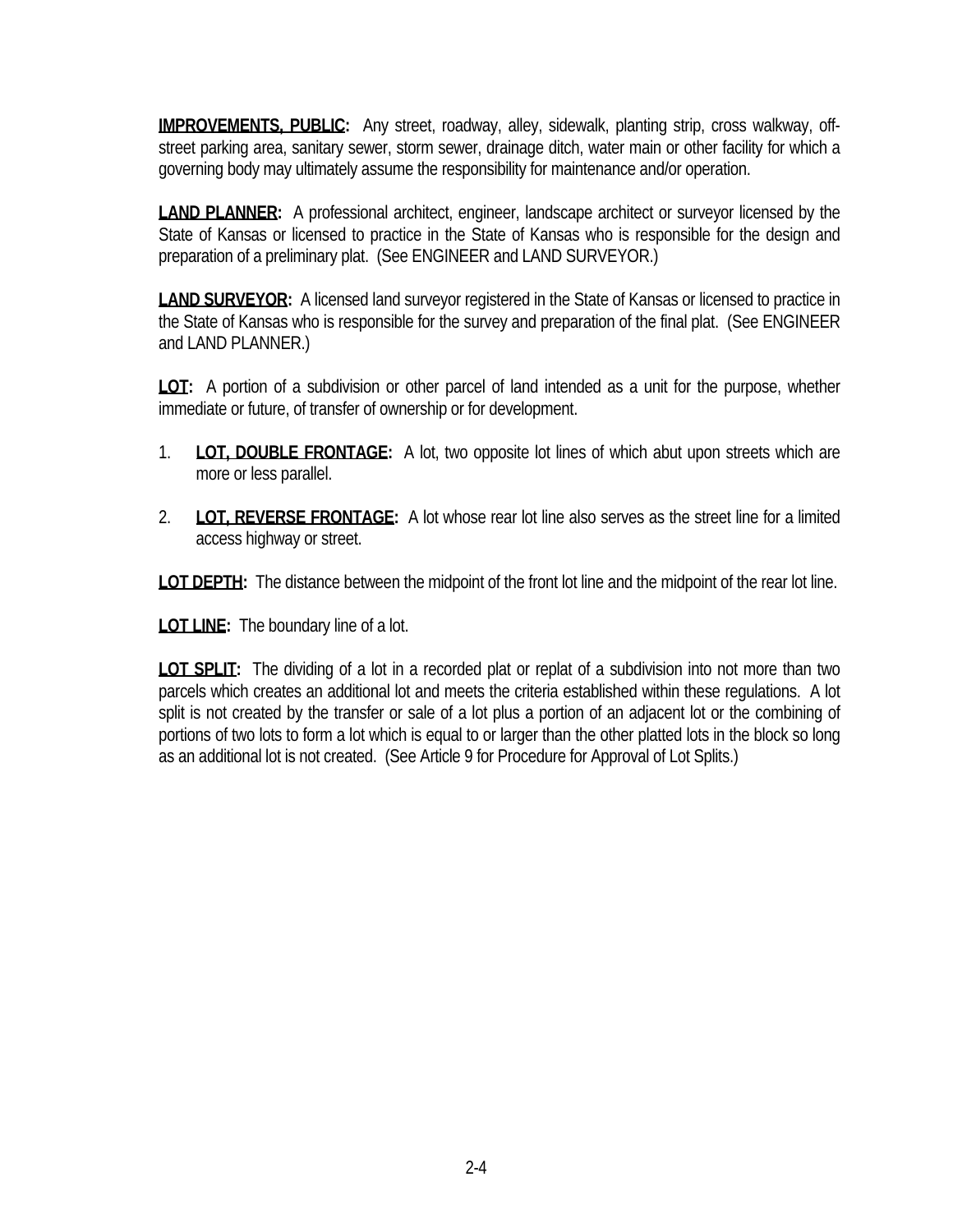**LOT WIDTH:** The distance on a horizontal plane between the side lot lines of a lot, measured at right angles to the line establishing the lot depth at the established building setback line.

**MINIMUM PAD ELEVATION:** The lowest ground elevation completely surrounding a structure or the lowest flood proofed opening into a structure. This elevation is expressed in city datum or mean sea level.

**MONUMENT:** A device used to mark and identify the corners in the boundaries of subdivisions, blocks and lots and the points of curves in the street rights-of-way. Usually such devices are made of a metallic bar or tube and may or may not be in concrete.

**OWNER:** Any individual, firm, association, partnership, corporation, trust, or any other legal entity having sufficient proprietary interest in the land sought to be subdivided to commence and maintain proceedings to subdivide the same under these regulations.

**PARKING STRIP:** That portion of street right-of-way that is unpaved and which is located between the back of a curb and the street right-of-way line. Such strip provides right-of-way for the installation of public utilities (typically gas and water lines), street signs, street lights, sidewalks, driveways, traffic control devices, fire hydrants, street furniture, street trees and other ancillary uses. The parking strip should not be confused with parking lanes that are often provided for as part of street pavement.

**PEDESTRIAN WAY (CROSSWALK):** A right-of-way across a block or providing access within a block to be used primarily by pedestrians.

**PETITION:** A legal instrument which serves as the basis for initiation of a public improvement project. A petition is frequently used during the platting process to guarantee the construction of certain improvements, e.g., street paving, water and sewer lines, drainage, etc. A petition is valid if its signatures are more than 50% either by area within the benefit district or by ownerships. Petitions are also used to initiate the vacation of streets, alleys, easements, other public reservations and plats. (See Section 7-103A for improvement petitions and Section 10-103 for vacation petitions.)

**PLAT:** A map or drawing on which the subdivider's plan of the subdivision is presented and which he or she submits for approval and intends to record in final form.

- 1. **SKETCH PLAN:** A map or plan of a proposed subdivision made prior to the preparation of the preliminary plan to enable the subdivider to save time and expense in reaching tentative general agreements by a discussion of the form and objectives of their regulations.
- 2. **PRELIMINARY PLAT:** A tentative map or plan of a proposed subdivision of land showing the character and general details of the proposed development.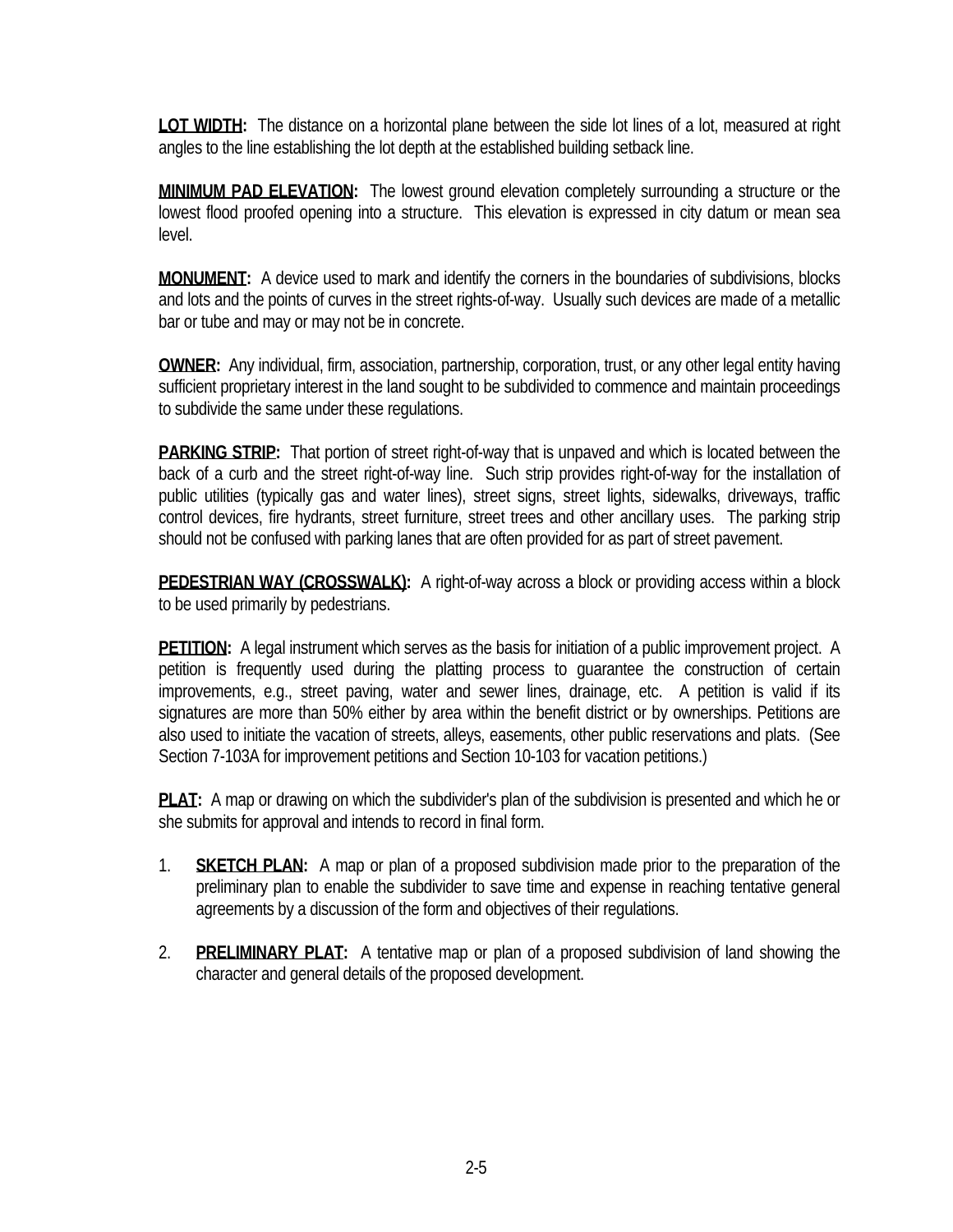- 3. **FINAL PLAT:** A formal document by drawing and writing representing a subdivision which is prepared in accordance with these regulations to be placed on record with the County Register of Deeds.
- 4. **REPLAT:** A new plat or a revision to a subdivision or portion thereof for which a final plat has previously been recorded. The approval of a replat is processed in the same manner as a final plat.

**RESERVE:** An area of property within a subdivision which is platted for specific uses, e.g., open space, landscaping, entry monuments, recreational facilities, utilities, drainage, floodway, etc. Typically, future ownership and maintenance responsibilities for a reserve is set forth by a restrictive covenant which provides that a homeowners or lot owners association will hold title to the reserve and therefore be responsible for the reserve's maintenance. The restrictive covenant may provide for ownership and maintenance to be tied to the ownership of an adjacent lot. Ownership and maintenance is not assigned to an individual, partnership or corporation except in the case of a reserve platted for possible future sale to a public body for a public facility. (See Section 6-102 for Land for Public Facility Sites and Section 6- 103 for Land for Open Space.)

**RESTRICTIVE COVENANTS:** Contracts entered into between private parties which constitute a restriction on the use of private property within a subdivision for the benefit of property owners and to provide mutual protection against undesirable aspects of development which would tend to impair stability of values. Such restrictions may be set forth in a deed. Restrictions are also placed of record by separate instruments including homeowner association agreements. Restrictive covenants usually run with the land. (See Section 2-100B for Private Agreements.)

**RESUBDIVISION:** The subdivision of a tract of land which has previously been lawfully subdivided and a plat of such prior subdivision duly recorded. Sometime referred to as a "replat."

**RIGHT-OF-WAY:** The area between boundary lines of a street, alley or other easement of access.

**ROADWAY:** That portion of a street, alley or highway right-of-way which has been graded, surfaced or otherwise improved for use by vehicular traffic, exclusive of sidewalks, driveways and related uses.

**SCREENING:** Fencing or evergreen vegetation maintained for the purpose of concealing from view the area behind such fencing or vegetation. When fencing is used for screening, it shall be not less than six nor more than eight feet in height, unless otherwise provided. (See Section 6-111E for screening easement.)

**SIDEWALK:** That portion of a street or pedestrian way, paved or otherwise surfaced, intended for pedestrian use only. (See PEDESTRIAN WAY [CROSSWALK].)

**STREET:** The entire right-of-way width between the boundary lines of every way which provides for public use for the purpose of vehicular and pedestrian traffic, and the placement of utilities and including the term "road", "highway", "lane", "place", "avenue", "alley" or other similar designation.

 1. **ALLEY:** A right-of-way along the side of or in the rear of lots which affords a secondary means of access to and from streets and such lots.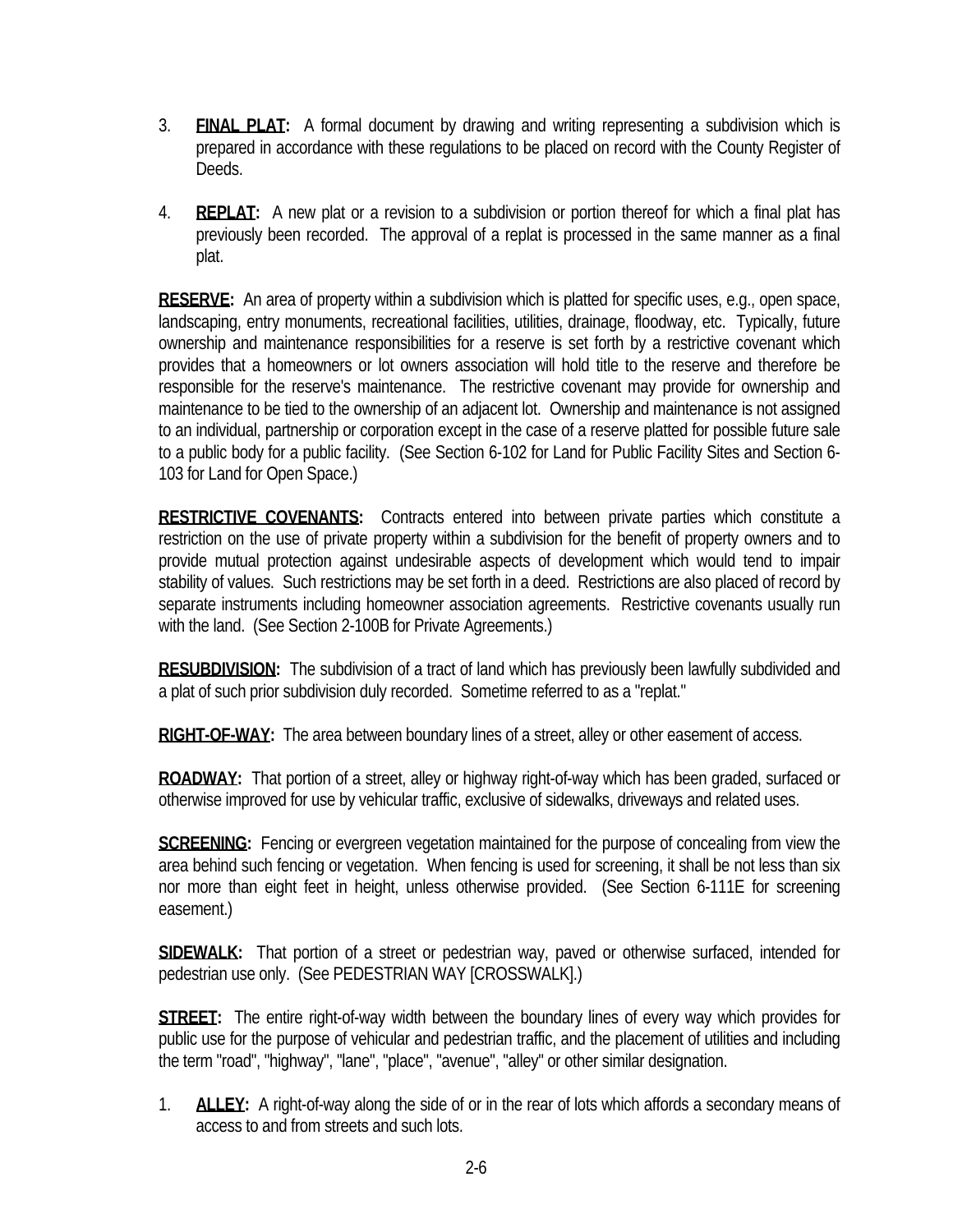- 2. **ARTERIAL:** A street of considerable continuity which is primarily a traffic artery for intercommunication among large areas and which provides access to abutting properties only as a secondary function.
- 3. **COLLECTOR:** A street supplementary to the major street system and a means of intercommunication between this system and smaller areas which is used for both through traffic and for access to abutting properties.
- 4. **CUL-DE-SAC:** A short street with one end open to traffic and being permanently terminated by a vehicular turnaround at the other end.
- 5. **DEAD END:** A street having only one outlet for traffic.
- 6. **EXPRESSWAY:** Any divided street or highway with no access from abutting property and which has either separate or at-grade access from other public streets and highways. Such streets have a minimum of four traffic lanes.
- 7. **HALF-STREET:** A portion of the right-of-way of a street, usually along the edge of a subdivision where the remaining portion of the street is intended to be provided in another subdivision.
- 8. **LOCAL:** A street intended primarily for access to abutting properties and of limited continuity within a neighborhood.
- 9. **MARGINAL ACCESS OR FRONTAGE ROAD:** A local street which is parallel with and adjacent to a limited access highway or arterial street and which provides access to abutting properties and protection from fast through traffic on the parallel streets.

**STREET WIDTH:** The shortest distance between lines delineating the right-of-way of a street.

**SUBDIVIDE LAND:** To partition a parcel of land into two or more parcels, tracts, lots or sites for the purpose of transfer of ownership or development, whether immediate or future, when such parcel exists as a unit or contiguous units under a single ownership.

**SUBDIVIDER:** The owner, or any other person, firm or corporation authorized by the owner, undertaking proceedings under the provisions of these regulations to subdivide land.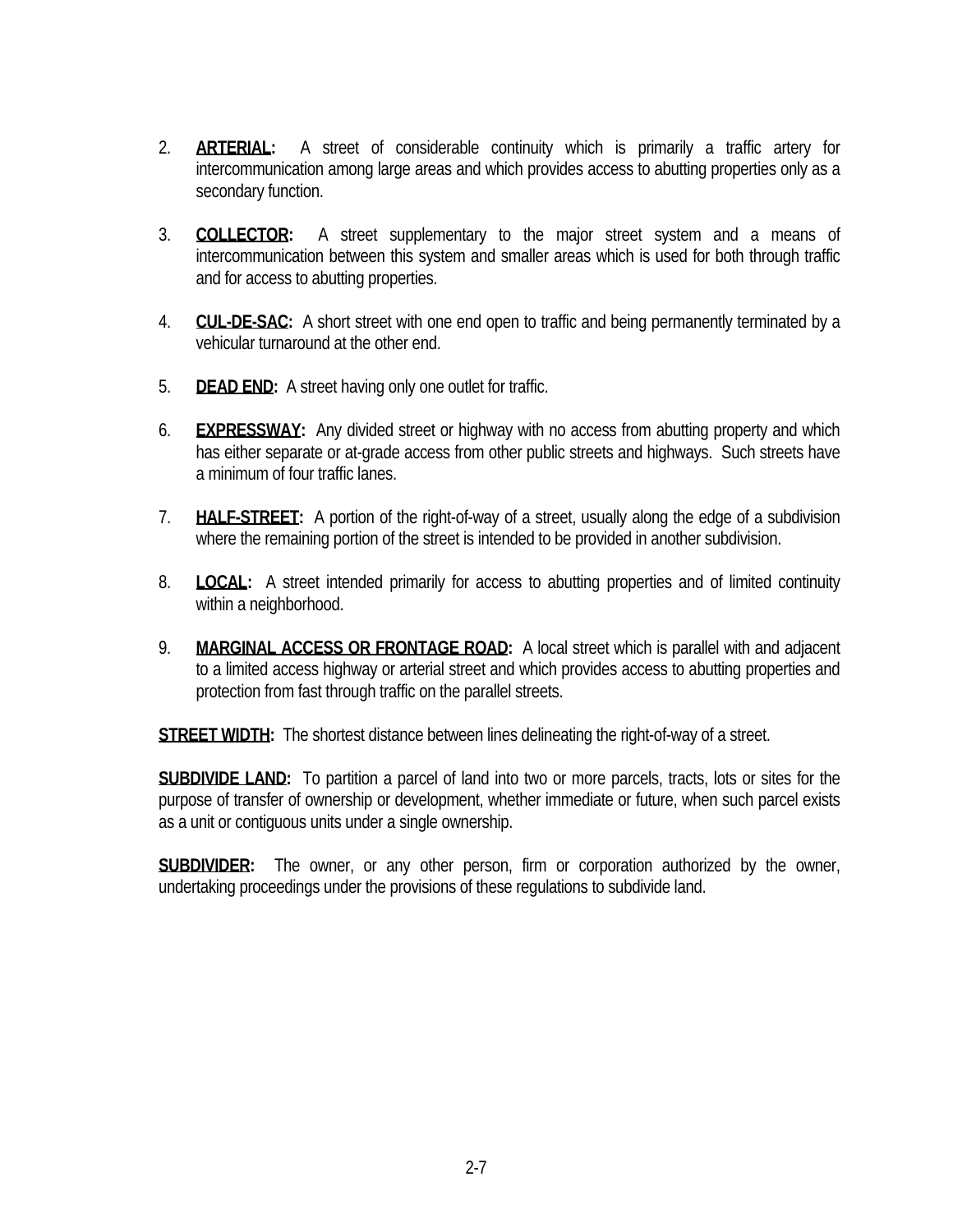**SUBDIVIDER'S AGREEMENT:** A contractual agreement signed and notarized by the subdivider and the governing body which is conditioned upon acceptance of the final plat for the dedications thereon with primary concern for the design, installation, inspection and financing or guarantees for public improvements. (See Section 7-104A for Agreement and Guarantees for Installation of Required Improvements.)

**SUBDIVISION:** Either an act of subdividing land as defined in this section or a tract of land subdivided.

**SUBDIVISION ADMINISTRATOR:** The person appointed by the Mayor with the consent of the City Council to administer these regulations. (See Section 3-101 for Duties of Subdivision Administrator.)

**TURNAROUND:** An area at the closed end of a street with a single common ingress and egress within which vehicles may reverse their direction.

**VISION TRIANGLE:** A triangular area at the intersection of streets maintained in such a manner as to provide a safe and open line of vision for drivers of vehicles approaching the intersection. Within the vision triangle, no one shall install, construct, plant, park or maintain any sign, fence, hedge, shrubbery, tree, natural growth or other obstruction which would materially impede vision between the heights of 33 inches and eight feet above the street level. Such restrictions shall not apply to official traffic signs, signals and utility poles. (See Section 6-111C for vision triangle easement, City Zoning Regulations for definition of VISION TRIANGLE.)

**WATERCOURSE:** A stream of water having a course, current and cross-section.

**WETLAND:** A land area that is saturated by surface water or ground water at frequencies and durations sufficient to support a prevalence of plant life typically adapted for life in saturated soil conditions and as defined in Section 404, Federal Water Pollution Control Act of 1972 as amended, and delineated on maps prepared by the U.S. Fish and Wildlife Service and as field verified by on-site inspection.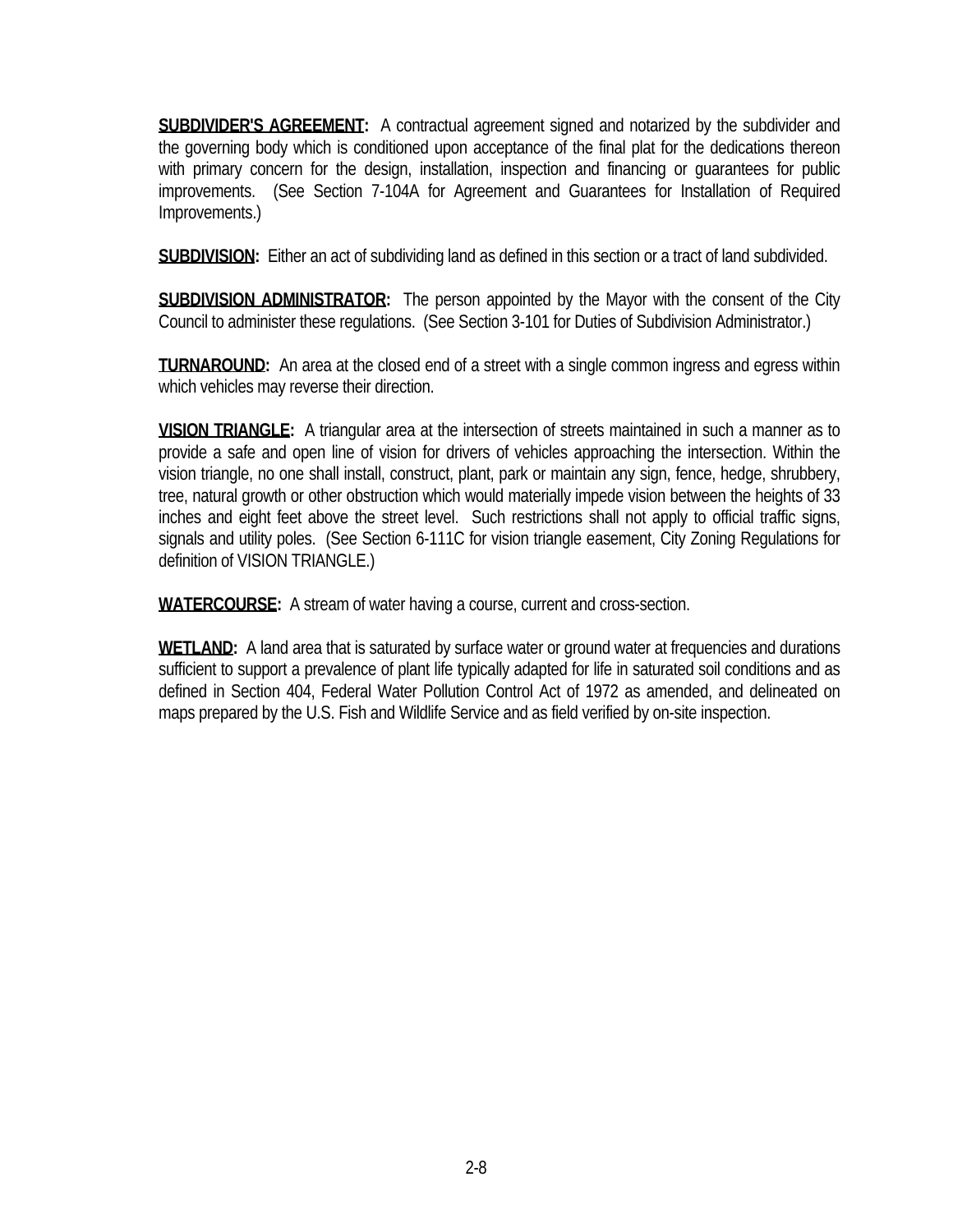# **ARTICLE 3. ADMINISTRATION, PERMITS, ENFORCEMENT, VIOLATIONS AND FEES**

- **100 Division of Administrative Responsibility.** The administration of these regulations is vested in the following governmental branches of the City:
	- A. Subdivision Administrator.
	- B. City Clerk.
	- C. Subdivision Committee.
	- D. Planning Commission.
	- E. Governing Body.

Each of the above named governmental branches shall have the responsibilities hereinafter set forth.

- **101 Duties of the Subdivision Administrator.** The Subdivision Administrator or designee shall administer the provisions of these regulations and in furtherance of such authority, shall:
	- A. Serve as an assistant to the Planning Commission on (1) the review of sketch plans, plats and lot splits; and (2) the vacation of plats, rights-of-way, easements and other public reservations.
	- B. Inform applicants of procedures required for subdivision approval and vacations, provide application forms and other administrative forms to facilitate the process, and convey to subdividers the decisions of the Planning Commission.
	- C. Receive and establish files for all sketch plans, preliminary and final plats, replats, final plats for small tracts, lot splits and vacations together with applications therefor.
	- D. After determining the adequacy of the information submitted as suitable for distribution, forward copies of the preliminary plat and final plats for small tracts, when deemed necessary, to other appropriate governmental agencies and public and private utilities providers for their comments and recommendations.
	- E. Review and compile a list of comments on all preliminary plats to determine whether such plats comply with these regulations and similarly review and compile a list on all final plats to determine whether they comply with the preliminary plat, if any, and these regulations.
	- F. Forward sketch plans, preliminary and final plats and lot splits to the Subdivision Committee and/or Planning Commission for their consideration, together with the list of comments and recommendations.
	- G. Following approval by the Planning Commission and recommendations on vacations forward to the Governing Body all final plats, replats, final plats for small tracts as well as vacations after having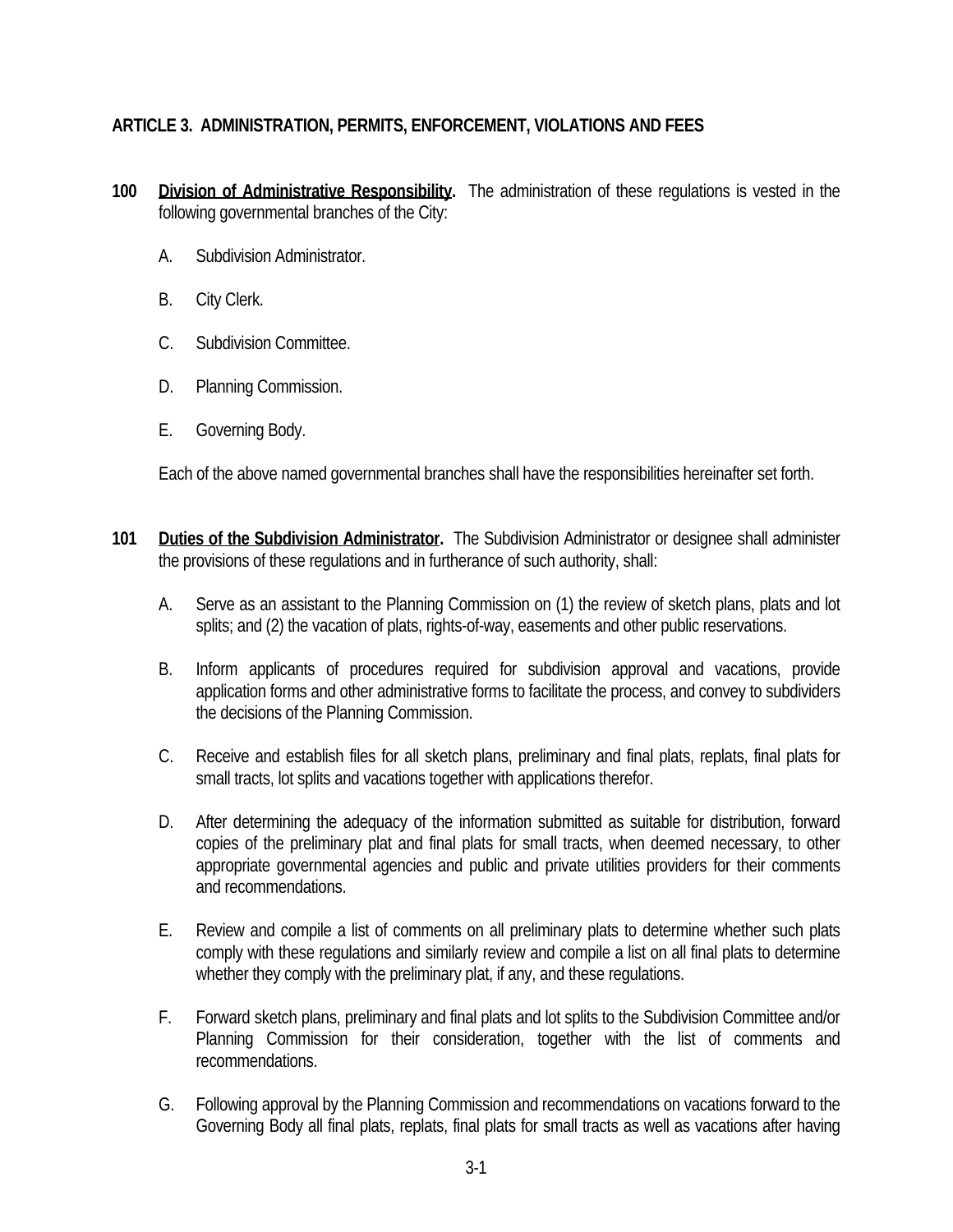checked and assembled all pertinent data and drawings.

H. Make such other determinations and decisions as may be required by these regulations.

# **102 Duties of the City Clerk.** The City Clerk shall:

- A. File at least three copies of these model regulations marked by the Clerk as "Official Copy as Incorporated by Ordinance No. \_\_", (i.e., the ordinance approved by the Governing Body) and all sections or portions thereof intended to be omitted clearly marked to show any such omissions or showing the sections, articles, parts or portions that are incorporated and to which shall be appended a copy of the incorporating ordinance. Such copies maintained by the Clerk shall be open to inspection and available to the public at all reasonable business hours.
- B. Distribute at cost to the City, official copies of these regulations similarly marked as described in Section 3-102A to the police department, court, Subdivision Administrator, zoning administrator, building inspector, City Attorney and all administrative departments of the City charged with the enforcement of these regulations. Subsequent amendments to these regulations shall be appended to such copies.
- C. Process the required fees.
- D. Provide clerical assistance to the Governing Body so as to facilitate and record their actions in the exercise of their duties relating to these regulations.
- **103 Duties of the Subdivision Committee.** The Planning Commission may create a Subdivision Committee composed of any three or more of its members. The Chairperson shall, with the concurrence of the Commission, appoint the members and designate the chairman and vice-chairman of the Committee for such period of time as deemed appropriate. The Subdivision Administrator and other noncommission members such as public and private officials engaged in public works, utilities, sanitation, safety and building and zoning administration may be asked to serve as ex officio Committee members. The Subdivision Committee, among other assignments, may:
	- A. Review sketch plans and forward comments to the potential subdivider.
	- B. Review preliminary plats to determine compliance with these regulations, review final plats to determine whether they comply with the preliminary plat and these regulations, and forward such determinations and recommendations as may be appropriate to the Planning Commission.
	- C. When deemed desirable, review proposed lot splits and vacations for recommendations to the Planning Commission.

 Any person aggrieved by any comments, determinations or recommendations of the Subdivision Committee shall have a right to appeal to the Planning Commission.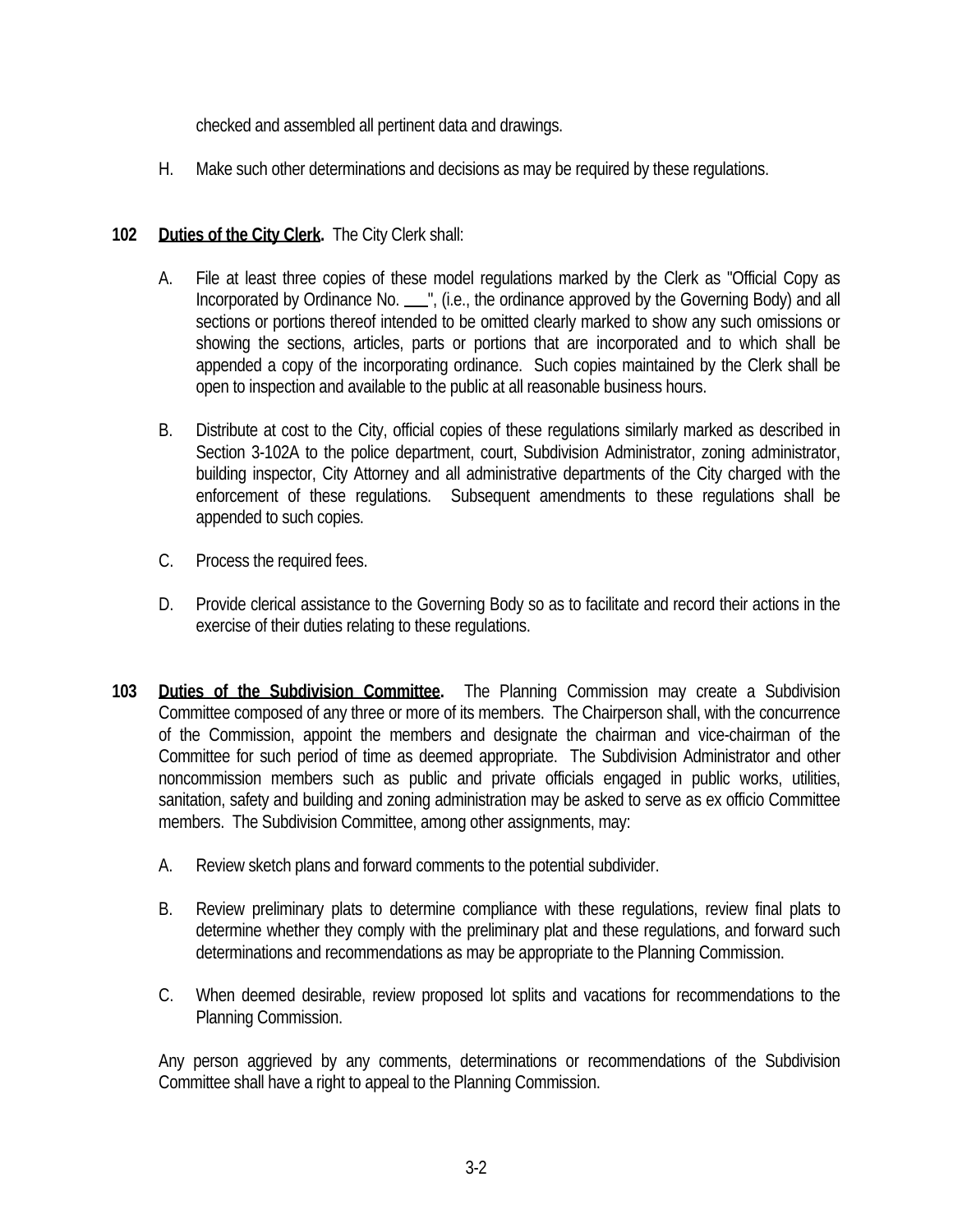#### **104 Duties of the Planning Commission.** The Planning Commission shall:

- A. Review the sketch plans, when submitted, and forward comments to the potential subdivider whenever this responsibility is not otherwise performed by a Subdivision Committee.
- B. Review and approve, approve conditionally or disapprove preliminary plats and lot splits.
- C. Review and approve, approve conditionally or disapprove final plats and transmit the same to the Governing Body for their acceptance of dedications of streets, alleys and other public ways and sites.
- D. Make recommendations to the Governing Body on vacations of recorded plats, rights-of-way, easements and other public reservations.
- E. Make such other determinations and decisions as may be required of the Commission from time to time by these regulations or applicable sections of the Kansas Statutes Annotated.

#### **105 Duties of the Governing Body.** The Governing Body shall:

- A. Accept or not accept dedications of streets, alleys and other public ways and sites shown on final plats and, in cases of disapproval or modification, inform the subdivider in writing of the reasons.
- B. Approve or not approve vacations of recorded plats, rights-of-way, easements and other public reservations.
- **106 Building and Zoning Permits.** No building or zoning permit or occupancy certificate except those involving repairs, maintenance, continuation of an existing use or occupancy or accessory structures, shall be issued for a principal building or structure or use on any lot, tract or parcel of any subdivision that is subject to the provisions of these regulations until a copy of the recorded plat is available for examination by the applicable official charged with issuing such permits or certificates. Furthermore, no such building or zoning occupancy certificates shall be issued for the use of any building or structure within a subdivision approved for platting, replatting or lot splitting until required utility facilities have been installed and made ready to service the property; roadways providing access to the subject lot or lots have been constructed or are in the course of construction; or guarantees have been provided to ensure the installation of such utilities and roadways. If platting is not required, dedications in lieu of platting may be required to obtain easements and access control and to widen rights-of-way as well as to provide necessary public improvements during the process of issuing permits. (See Section 2-100E for Vesting of Development Rights and Section 1-105 for exemptions from platting.)
- **107 Enforcement.** No plat shall be approved which does not comply with the provisions of these regulations or be entitled to record at the County Register of Deeds or have any validity until it shall have been approved in the manner prescribed in these regulations. It shall be the duty of the Subdivision Administrator and the applicable official charged with issuing building and zoning permits and occupancy certificates in conjunction with the City Attorney or their designees to enforce these regulations. The following actions are specifically prohibited: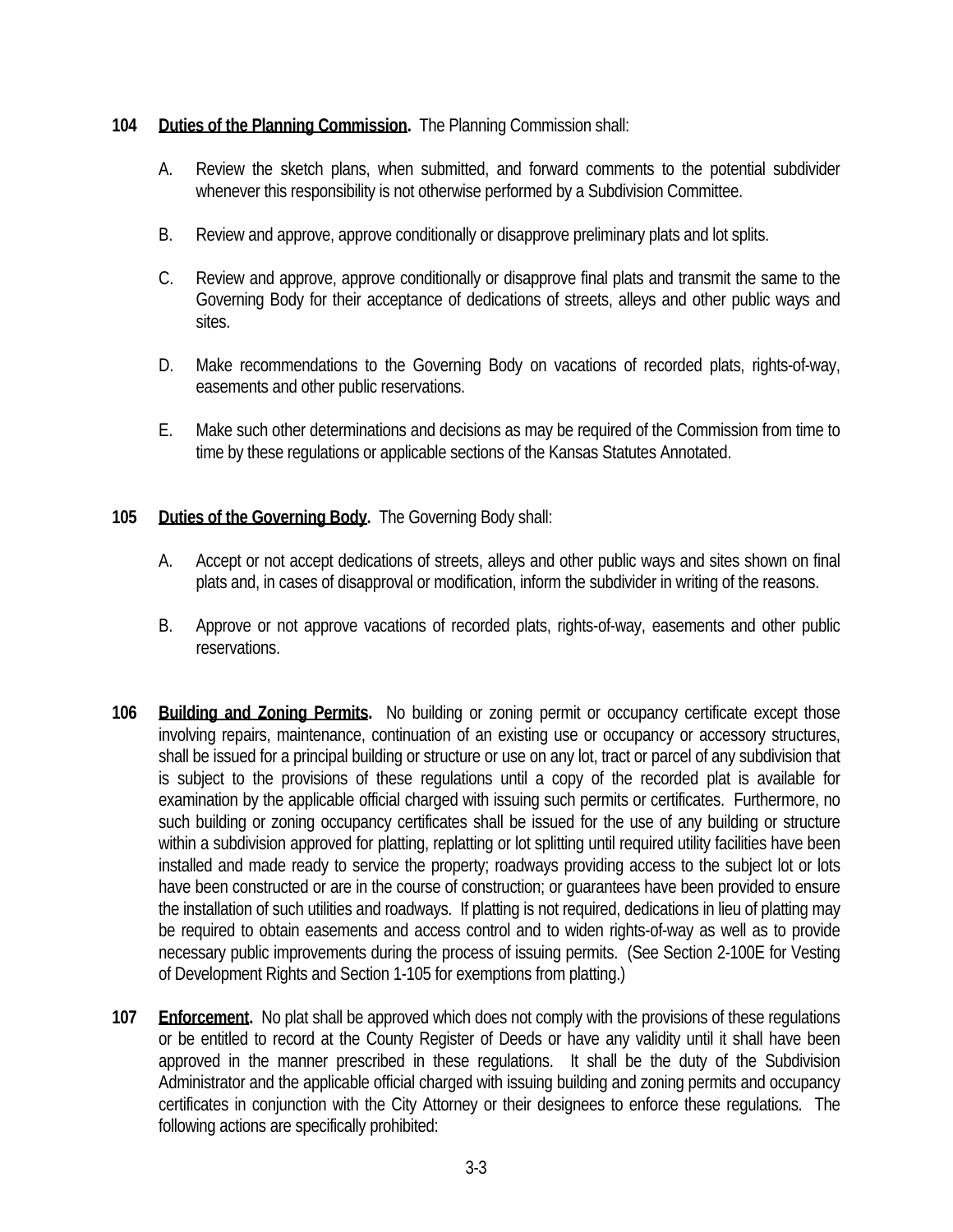- A. The transfer or sale by metes and bounds description of any land subject to the applicability of Section 1-104 which is not otherwise exempted by Section 1-105.
- B. Approval of a plat by the Planning Commission which does not comply with the provisions of these regulations.
- C. The transfer or sales of any lot, tract or parcel of land located in a plat accepted for dedications by the Governing Body which has not been recorded with the Register of Deeds.
- D. The recording of any plats or replats of land laid out with building lots, streets, alleys, utility or other easements and dedications to the public unless the plat or replat bears the signatures of the Planning Commission and the Governing Body.

#### **108 Violations.**

- A. Penalties. Pursuant to K.S.A. 12-761, as amended, any violations of these regulations shall be deemed to be a misdemeanor. Any person, firm, association, partnership, or corporation convicted thereof, shall be punished by a fine not to exceed \$500 or by imprisonment for not more than six months for each offense or by both such fine and imprisonment. Each day's violation shall constitute a separate offense.
- B. Remedies. The City shall further have the authority to maintain suits or actions in any court of competent jurisdiction for the purpose of enforcing any provisions of these regulations and to abate nuisances maintained in violation thereof; and in addition to other remedies, the appropriate authorities of the City of Park City may institute injunction, mandamus or other appropriate action or proceeding to prevent such unlawful erection, construction, reconstruction, alteration, conversion, maintenance or use, or to correct or abate such violation, or to prevent the occupancy of such buildings, structures or land.
- C. Floodplain Violations. Any person, company, corporation, institution, municipality or agency of the state who violates any provision of the floodplain provisions of these regulations shall be subject to the penalties and remedies as provided in Sections 3-108A and B above. Such remedies may also be instituted by the Attorney General and the Chief Engineer of the Division of Water Resources of the Kansas State Board of Agriculture.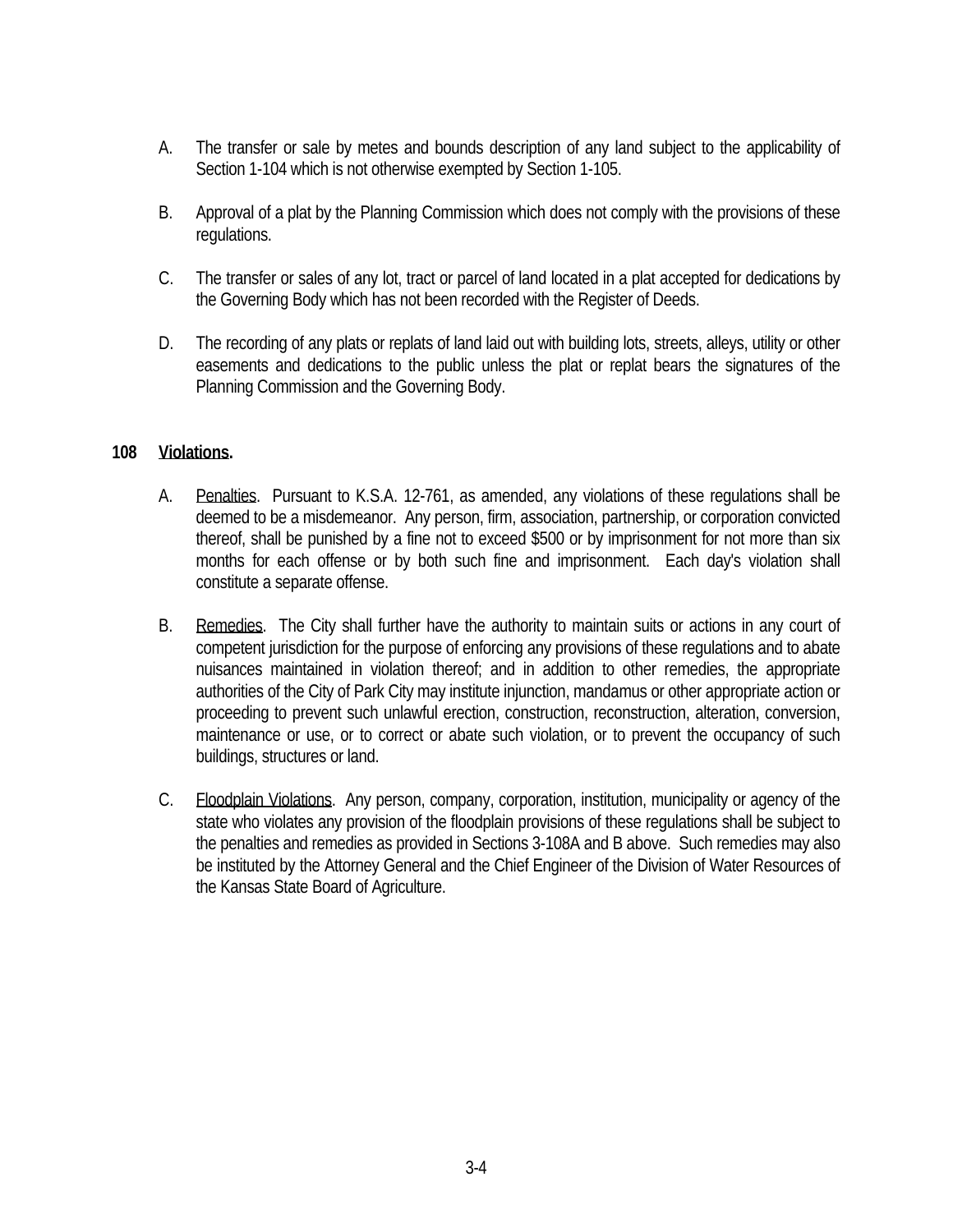- **109 Fees.** For purposes of wholly or partially defraying the costs of the administrative and enforcement provisions described in these regulations, including the cost of engineering and inspection services and recording legal documents, the applicant upon filing an application for a preliminary or final plat, plat for small tracts, lot split or vacation, shall pay the Clerk a fee according to the fee schedule approved by the Governing Body. No part of such fee shall thereafter be refunded.
- **110 Reports.** The Subdivision Administrator shall periodically report verbally or in writing to the Governing Body and the Planning Commission a summary of all subdivisions and the number of lots recorded on final plats during the preceding period, giving details of any permitted variations, as well as the current status of all applications in process for sketch plans, preliminary and final plats, lot splits and vacations. Such a report shall include comments on any problems encountered in the administration or enforcement of these regulations which may especially be of use at the annual review established by Section 12-101.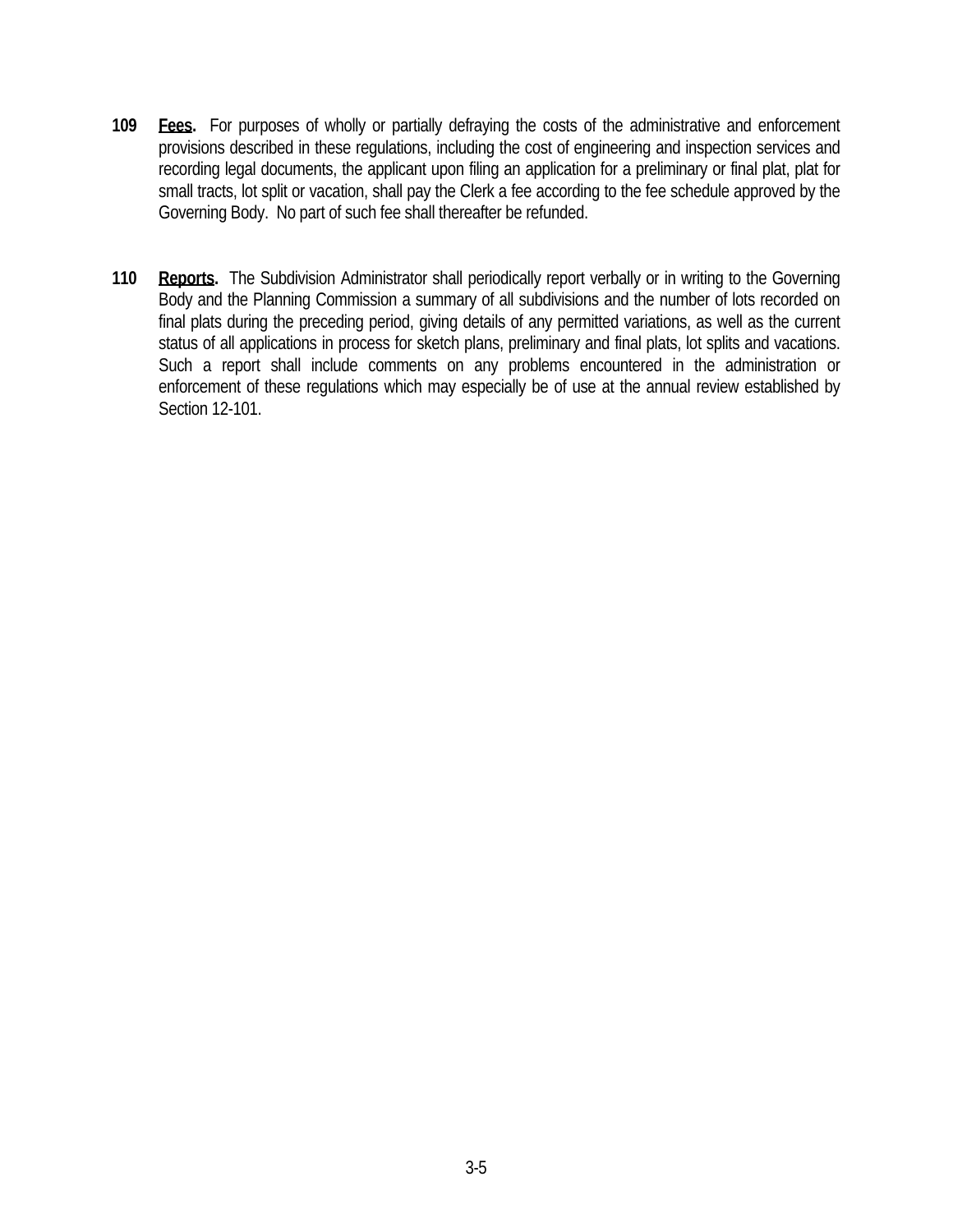# **ARTICLE 4. PROCEDURE FOR APPROVAL OF PRELIMINARY AND FINAL PLATS**

- **100 Submittal of Sketch Plan.** The subdivider may, if deemed desirable, submit a sketch plan in order to receive the pre-plat comments of the Subdivision Committee and/or the Planning Commission which may prove helpful in designing the preliminary plat. Ten copies of the sketch plan should be submitted to the Subdivision Administrator in a simple format sufficient to convey the location of proposed streets and utilities, the general layout of lots, and to note any particular design situations which could benefit from an early discussion of the problems. One copy of the sketch plan shall be returned to the subdivider with notations marked as to the comments resulting from such a review process. No fee shall be charged for the sketch plan review.
- **101 Filing of Preliminary Plat.** An application shall be filed with the Subdivision Administrator at least 30 days prior to the next regular meeting of the Planning Commission and such number of copies of the preliminary plat as may be determined necessary by the Administrator for proper review by affected and interested governmental and public and private organizations. Such plat shall not be accepted for filing until the fee as provided for in Section 3-109 has been paid by the subdivider to the Clerk. The preliminary plat shall contain the information as set out in Section 5-100 of these regulations.
- **102 Distribution and Review of Preliminary Plat.** After the filing of the preliminary plat, the Subdivision Administrator shall distribute copies to affected and interested governmental and public and private organizations as appropriate. Organizations receiving copies shall have 15 days to review the preliminary plat and to make their comments and recommendations to the Planning Commission. A lack of response in 15 days shall, at the discretion of the Commission, signify approval, unless during this period a written request for an extension of one time only not to exceed 15 days is submitted to the Commission.
- **103 Action by the Planning Commission on Preliminary Plat.** The Planning Commission shall review the preliminary plat and consider the comments and recommendations of the organizations to whom the preliminary plat had been submitted for review. If deemed desirable, the Commission may mail notices or copies of agendas to interested parties and conduct a public hearing for the purpose of receiving information supporting or opposing the preliminary plat.
	- A. The Planning Commission shall determine whether the preliminary plat generally meets the design standards and requirements of these regulations, the Comprehensive Plan, the applicable zoning regulations and other applicable provisions of the ordinances of the City.
	- B. If satisfied, the Planning Commission shall approve the preliminary plat with or without conditions by a majority vote of the members present and voting, and so notify the subdivider in writing.
	- C. If the Planning Commission determines that the preliminary plat does not satisfy the foregoing conditions, it may suggest modifications so as to satisfy such conditions and in such event:
		- 1. The subdivider may amend the preliminary plat so as to incorporate such modifications and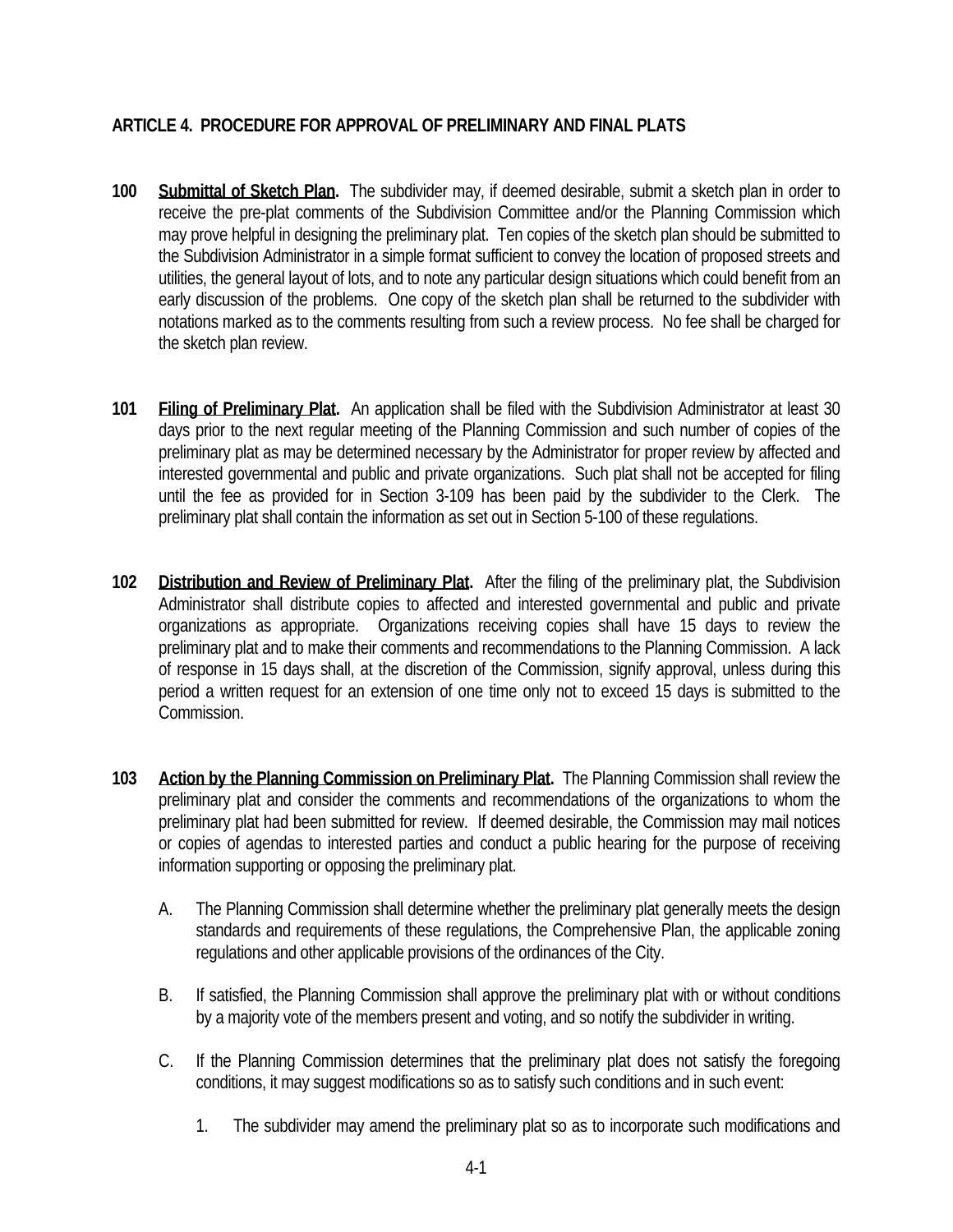resubmit the plat to the Commission, which shall then grant its approval if such amendments satisfactorily incorporate the suggested modifications; or

- 2. The subdivider may reject the suggested modifications or, within the time allowed for Commission action, may refrain from taking any action thereon. In either event, the preliminary plat shall be deemed to have been disapproved and the Commission shall thereupon furnish the subdivider with a written statement setting forth the reasons for disapproval of the preliminary plat.
- D. If the Planning Commission determines that the preliminary plat does not satisfy the conditions of these regulations and that modifications would be too extensive or impractical, it shall disapprove the preliminary plat and immediately notify the subdivider in writing of its action, all within 60 days.
- **104 Failure of Planning Commission to Act on Preliminary Plat.** If the Planning Commission fails to approve or disapprove a preliminary plat within 60 days after the date such plat is filed with the Subdivision Administrator or from the date the subdivider has filed the last item of required data, whichever date is later, then such preliminary plat shall be deemed to have been approved, unless the subdivider shall have consented in writing to extend or waive such time limitation.

### **105 Effect of Approval of Preliminary Plat.**

- A. Approval of the preliminary plat shall not constitute approval of the subdivision by the Planning Commission, but shall signify in general the acceptability of the proposed subdivision.
- B. Such approval shall be considered permission to submit the final plat accompanied by the information required by Section 5-101R.
- C. Such approval shall be effective for no more than 12 months from the date approval was granted, unless, upon application from the subdivider, the Planning Commission grants an extension of time beyond such period. If a final plat for the entire subdivision or a unit thereof has not been filed with the Subdivision Administrator within such period, or any extensions granted thereto, the preliminary plat must be resubmitted to the Commission as if such plat had never been approved, except that no additional fee shall be charged for such resubmittal if there are no substantive changes from the previous preliminary plat approval.
- **106 Filing of Final Plat.** An application for final plat approval, together with a sufficient number of copies as determined by the Subdivision Administrator for proper review, shall be filed with the Administrator at least 20 days prior to the next regular meeting of the Commission and within 12 months after the date that the preliminary plat has been approved. The Administrator shall transmit the final plat to the Commission and to other affected and interested governmental and public and private organizations as desirable for any further recommendations. The final plat shall contain the information as set out in Section 5-101 of these regulations. An application for a replat approval is processed in the same manner as a final plat. (See Section 2-102 for definition of a REPLAT under the heading of PLAT.)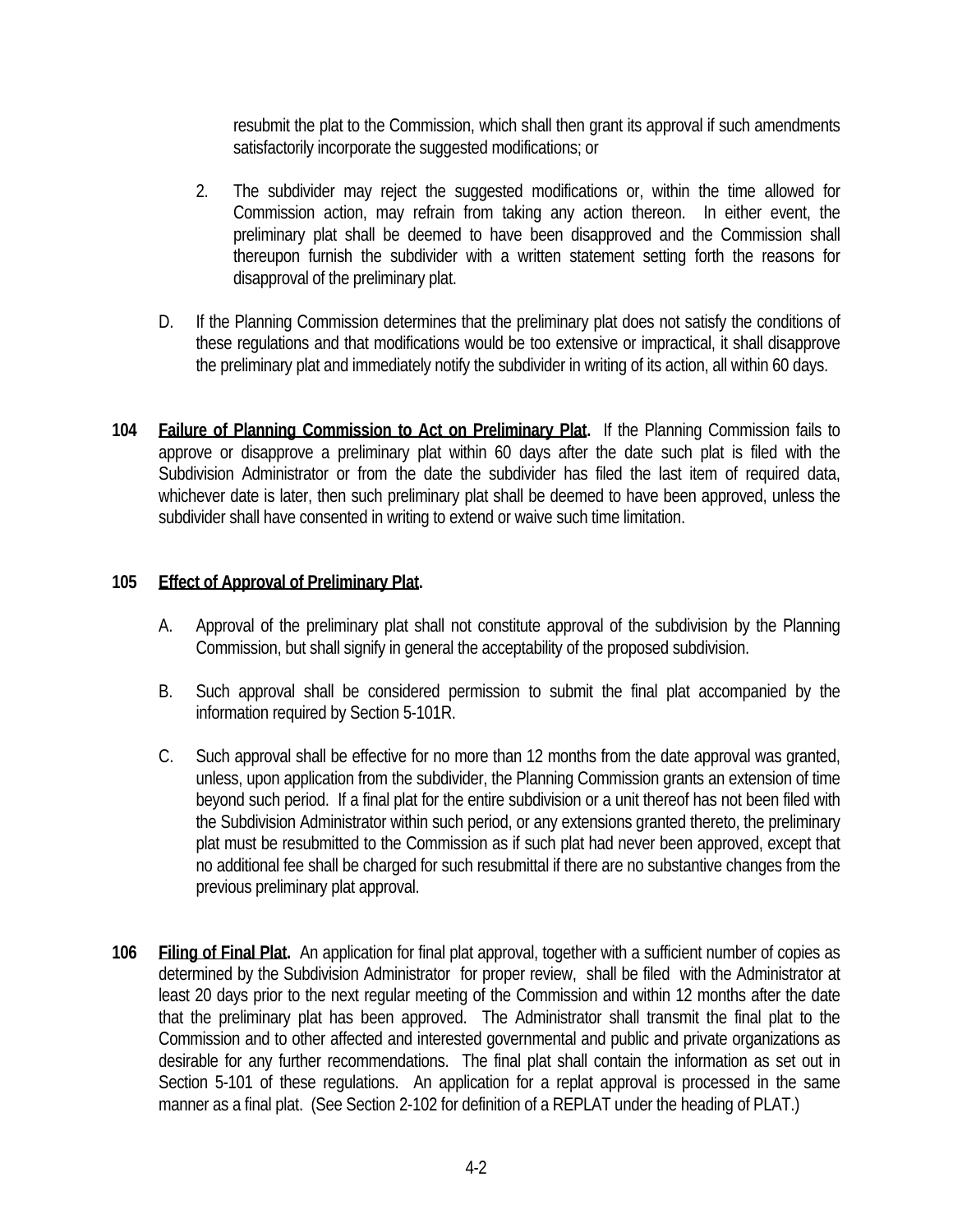- **107 Planning Commission Action on the Final Plat.** The Planning Commission shall, within 60 days after the first meeting of the Commission following the date that the plat with all required data is filed with the Subdivision Administrator, review and approve the final plat by a majority vote of the members present and voting if:
	- A. It is substantially the same as the approved preliminary plat; or
	- B. There has been compliance with all conditions which may have been attached to the approval of the preliminary plat; and
	- C. It complies with all of the provisions contained in these regulations and of other applicable regulations or laws.
- **108 Failure of Planning Commission to Act on Final Plat.** If the Planning Commission fails to approve or disapprove the final plat within the 60 days designated by state law for its consideration as stated in Section 4-107, it shall be deemed to have been approved and a certificate shall be issued by the Secretary upon demand, unless the subdivider shall have consented in writing to extend or waive such time limitation. (See K.S.A. 12-752(b).)
- **109 Submittal to Governing Body of Final Plat.** Before a final plat is recorded, it shall be submitted to the Governing Body for its acceptance of dedications for street rights-of-way and other public ways, drainage and utility easements, and any land dedicated for public use and accompanied by guarantees for the installation of required improvements according to Section 7-103.
- **110 Governing Body Action on Final Plat.** The Governing Body shall either accept or not accept the dedication of any land for public purposes by a majority vote within 30 days after the first meeting of the Governing Body following the date of the submission of the plat to the Clerk. The Governing Body may defer action for an additional 30 days for the purpose of allowing for modifications to comply with the requirements established by the Governing Body. If the Governing Body defers action on the plat or declines to accept the dedications thereto, it shall advise the Planning Commission and the subdivider in writing of the reasons therefor. Acceptance of the dedications on the plat shall be shown over the signature of the Mayor and attested to by the Clerk.
- **111 Recording of Final Plat.** The final plat with all required signatures and in the exact form as accepted by the Governing Body shall be recorded by the subdivider with the County Register of Deeds. The subdivider shall pay the recording fee and any outstanding real estate taxes and special assessments. Approval of the final plat by the Planning Commission and acceptance by the Governing Body shall be null and void if the plat is not acceptable for recording in the office of the Register of Deeds or is not recorded within 60 days after final approval by the Governing Body. The subdivider shall submit to the Subdivision Administrator such number of copies of the recorded plat as is necessary for record keeping purposes of the City and other affected governmental agencies. (See Section 5-101R1 for title report and 10-100C for Vacation of Unrecorded Plat.)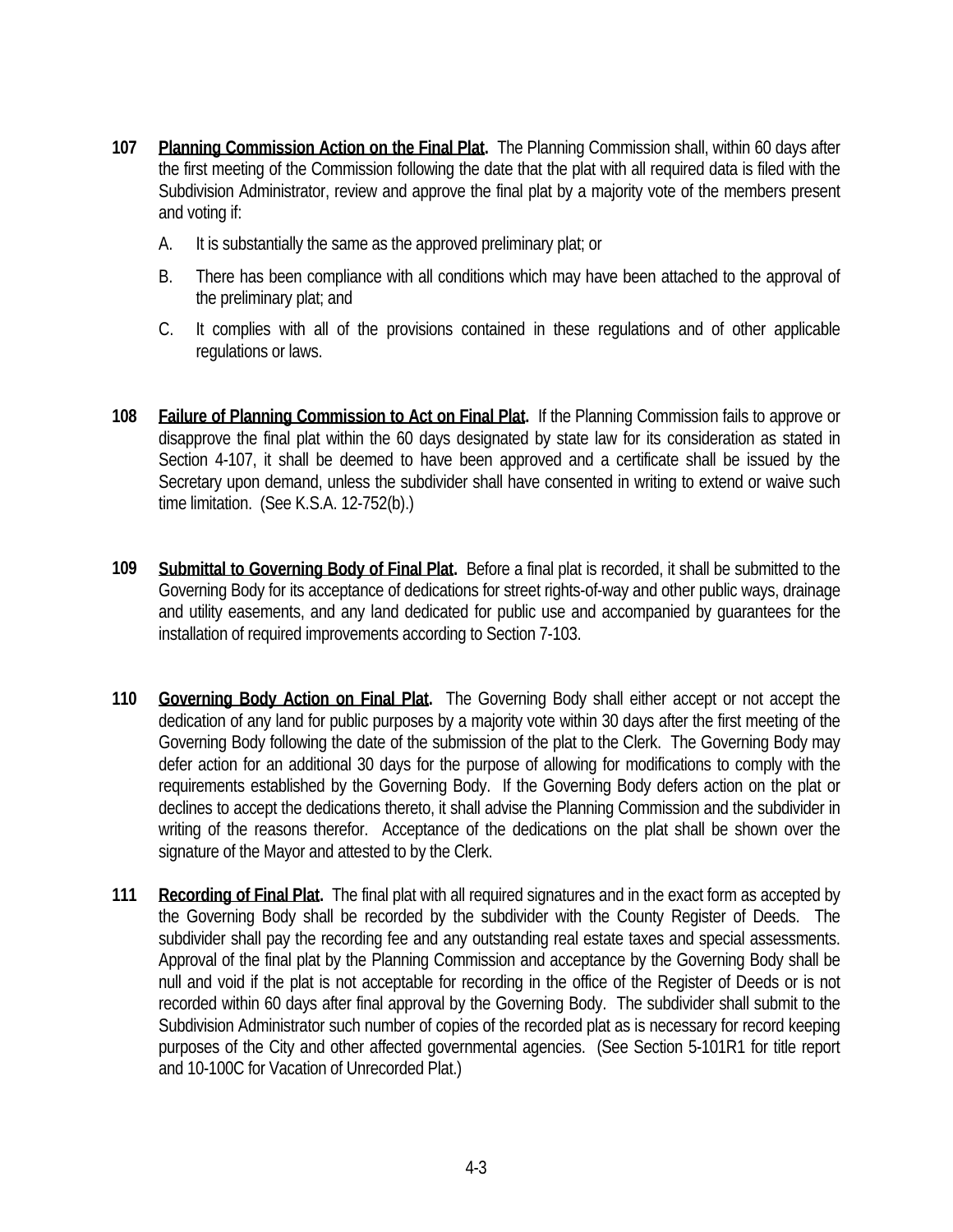- **112 Unit Developments.** The foregoing provisions of these regulations to the contrary notwithstanding, an approved preliminary plat may be submitted for final approval in separate geographic units rather than as a whole, provided the following conditions are met:
	- A. Each unit of a plat of subdivision shall contain an area of sufficient size based on physical conditions and ability to install improvements economically.
	- B. The approval of the Planning Commission as to the feasibility of such development, in separate units, including the feasibility of the proposed sequence of development, shall be secured.
	- C. A final plat of at least one unit shall be filed within 12 months from the date of approval of the preliminary plat, and final plats of all such units shall be filed within five years from the date that the preliminary plat was approved. The Planning Commission on application of the subdivider, may, from time to time, grant extensions of time within which to submit such final plats, provided that each such extension shall be for no more than one year.
	- D. All steps required for the approval of final plats, including the recording thereof, shall be adhered to with respect to each unit so submitted.
	- E. A replat of all or a portion of a recorded final plat may be submitted at any time.

#### **113 Approval of Plats for Small Tracts.**

- A. Authorization. Any other provision of these regulations to the contrary notwithstanding, if a proposed plat of subdivision or resubdivision complies with the requirements of Section 4-113B, then the Planning Commission may approve a final plat of such subdivision or resubdivision when neither a sketch plan nor a preliminary plat has been filed by the subdivider and a preliminary plat has not been approved by the Planning Commission.
- B. Requirements. In order to qualify for approval in the manner provided in Section 4-113A, a proposed plat of subdivision shall comply with the following requirements:
	- 1. The proposed plat of subdivision shall include not more than 10 acres if a residential plat, nor more than five acres for any other type of plat, unless approved for a larger acreage by the Planning Commission.
	- 2. The proposed plat of subdivision shall create not more than five lots, tracts or parcels of land, unless approved for a larger number by the Planning Commission.
	- 3. No public street or easement of access, e.g., a utility or drainage easement, is sought to be dedicated or is contemplated or projected through (as opposed to adjacent to) the lot, tract or parcel proposed to be subdivided or resubdivided.
	- 4. The proposed plat of subdivision shall be in the form required by Section 5-101 and shall contain all the data, information and certificates required on final plats as well as the supplemental information.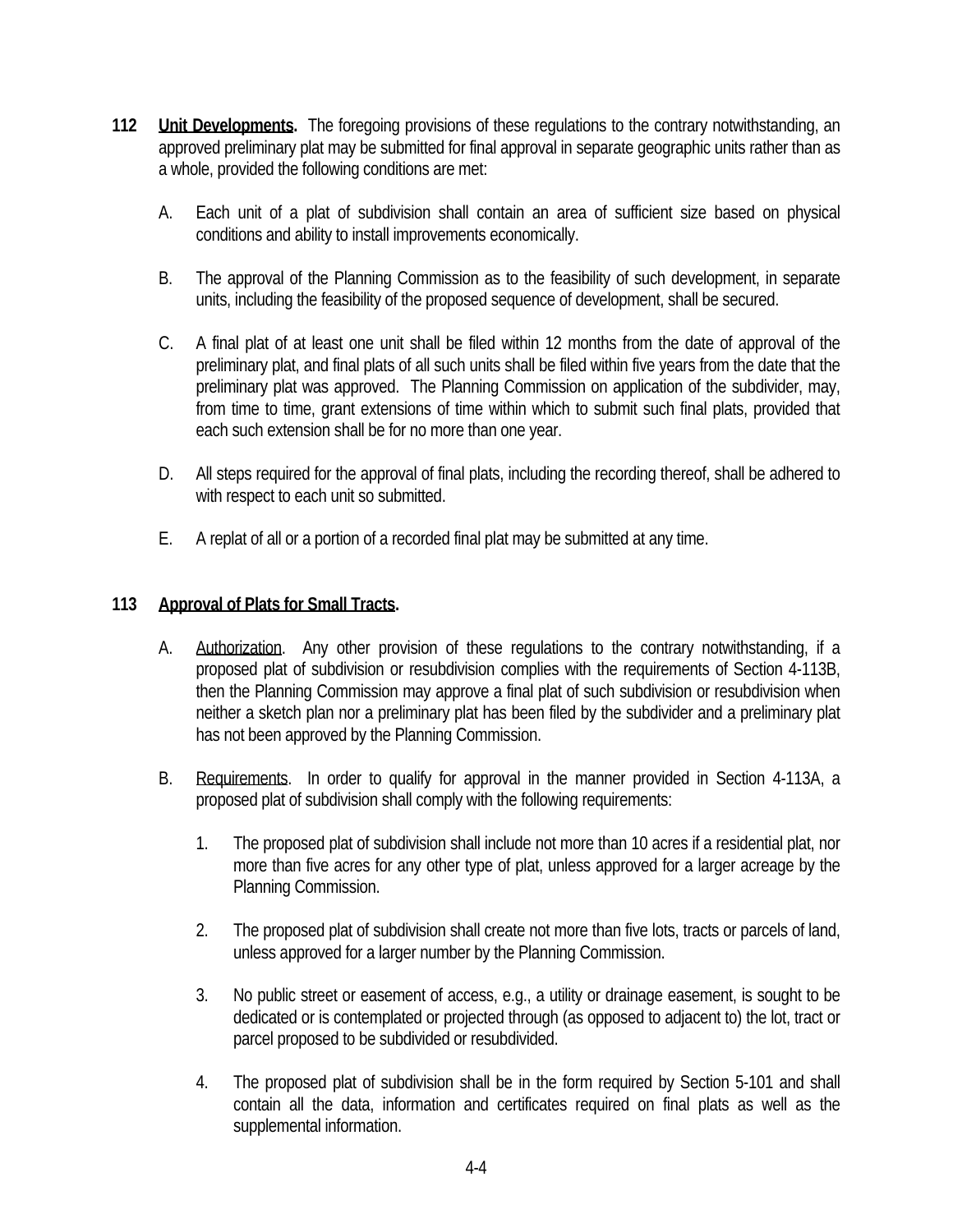5. Submission of the fees as required by Section 3-109.

## C. Procedures.

- 1. Final plats filed for approval pursuant to Section 4-113 shall be filed with the Subdivision Administrator who may submit such plat for review and recommendations to affected and interested governmental agencies and public and private utility providers as deemed desirable. The Administrator may require the subdivider to submit topographic information whenever the property proposed to be subdivided or resubdivided is traversed by or is adjacent to a known watercourse, including intermittent streams or is subject to flooding as defined in Section 6-104.
- 2. The approval of final plats by the Planning Commission pursuant to Section 4-113 shall be subject to the same procedural provisions of a final plat, except insofar as the said sections require prior approval of, or compliance with, an approved preliminary plat.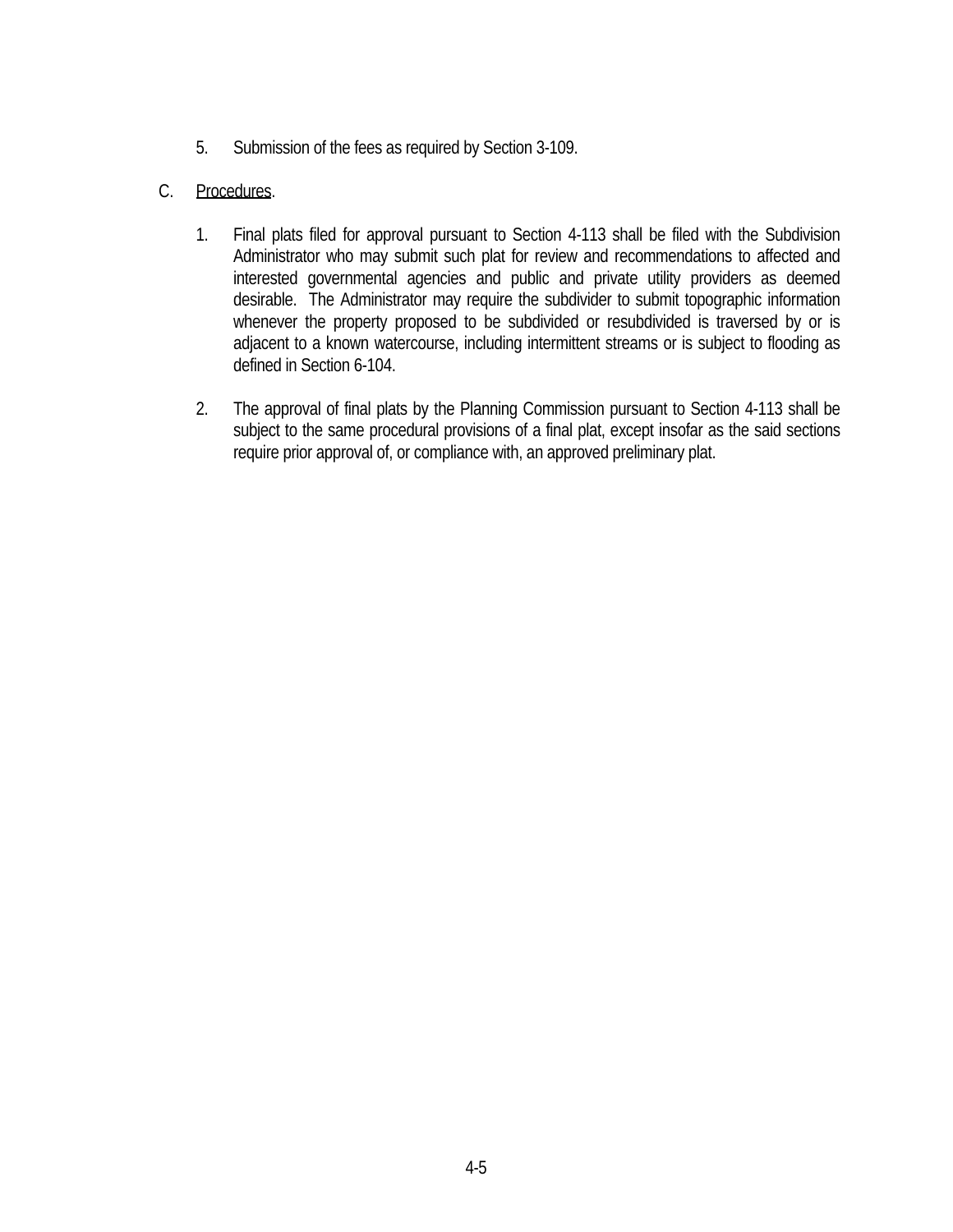# **ARTICLE 5. CONTENTS OF PRELIMINARY AND FINAL PLATS**

- **100 Contents of Preliminary Plat.** The preliminary plat shall be drawn at a scale of not less than one inch equals 100 feet; however, areas over 100 acres may be at a scale of one inch equals 200 feet.
	- A. General Information. The following general information shall be shown on the preliminary plat:
		- 1. Proposed name of the subdivision not duplicating or resembling the name of any plat heretofore recorded within the area of jurisdiction of these regulations. The use of the word "Addition" should be used for a plat which has just been or is in the process of being annexed and not for the subdivision of land already in the City.
		- 2. Date of preparation, north point and scale of drawing.
		- 3. An identification clearly stating that the drawing is a preliminary plat.
		- 4. Location of the subdivision by quarter-section, section, township and range and by measured distances to a section corner to further define the location and boundary of the tract.
		- 5. Names of adjacent subdivisions or, in the case of unplatted land, the name of the owner or owners of adjacent property.
		- 6. The name and address of the landowner, the subdivider and the name and seal of the land planner who prepared the plat and surveyor who did the topographic survey.
	- B. Existing Conditions. The following existing conditions shall be shown on the preliminary plat:
		- 1. The location, right-of-way, width and names of all existing public or private streets within or adjacent to the tract, together with easements, railroad rights-of-way and other important features such as section lines and corners, city and township boundary lines and monuments.
		- 2. The horizontal location within the subdivision and the adjoining streets and property of existing sanitary and storm water sewers including flow lines, water mains, culverts, catch basins, manholes, fire hydrants, underground wiring, pipe lines and gas lines proposed to serve the subdivision.
		- 3. Contour lines or spot elevations based on U.S. Geological Survey datum having the following intervals:
			- a. Two-foot contour intervals for ground slopes less than 10%.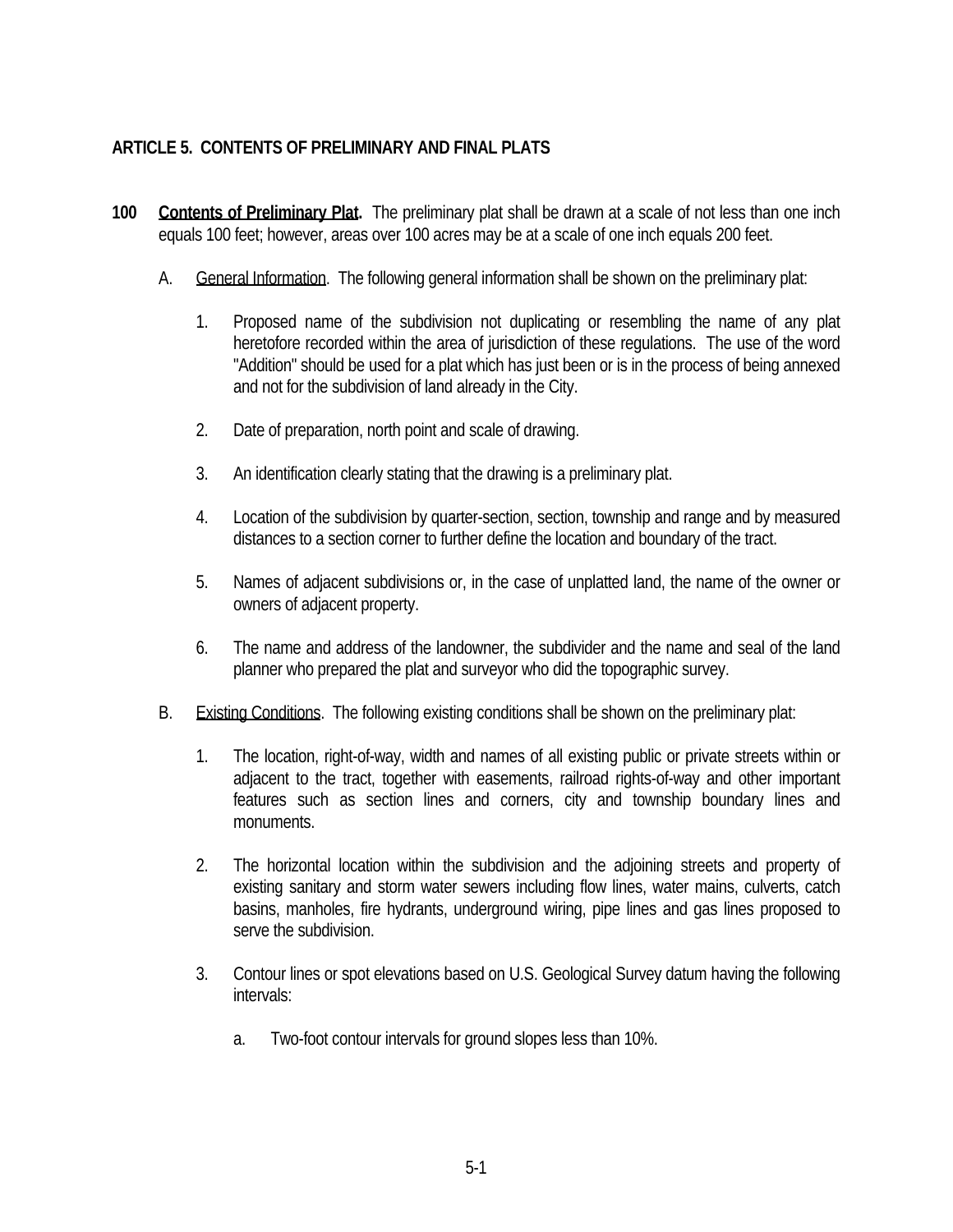- b. Five-foot contour intervals for ground slopes exceeding 10%.
- c. Spot elevations where the ground is too flat for contours.

 The date of the topographic survey shall be shown including the location, elevation and description of the bench mark controlling the vertical survey.

- 4. Locations of existing monuments or survey markers used in preparation of the survey.
- 5. The location and direction of all watercourses and areas subject to flooding as determined by Section 6-104.
- 6. Significant natural features including, but not limited to rock outcroppings, wetlands, lakes and wooded areas.
- 7. Existing use of the property including the location of all existing structures showing those that will be removed and those that will remain on the property after the final plat is recorded.
- 8. Boundary line of proposed subdivision clearly indicated and total acreage therein.
- 9. Zoning district classifications on and adjacent to the tract, if any.
- C. Proposed Subdivision Plat. The following information with respect to the manner in which the tract is to be subdivided and developed shall be included on the preliminary plat:
	- 1. Streets showing the location, right-of-way, width and approximate grades thereof. The preliminary plat shall show the relationship of all streets to any projected streets shown or to any related Comprehensive Plan proposal or, if none proposed, then as determined by the Planning Commission.
	- 2. Street names which do not duplicate any heretofore used in the City or its environs, unless the street is an extension of or in line with an already named street, in which event that name shall be used. Appropriate prefixes and suffixes which provide relative direction and type of street should accompany such names. Street names shall be subject to the approval of the Planning Commission and follow the City's Street Naming and Property Numbering Policy, if adopted. Property numbers are assigned by the City.
	- 3. Easements showing width and purpose such as for utilities, drainage, screening, open space, pedestrian ways and alleys.
	- 4. Location and type of utilities to be installed including provisions for storm water drainage.
	- 5. Lots showing approximate dimensions, minimum lot sizes and proposed lot numbers and block letters or numbers.
	- 6. Sites, if any, to be allocated for development with other than single-family dwellings or to be dedicated or reserved for park, recreation area, open space or other public or private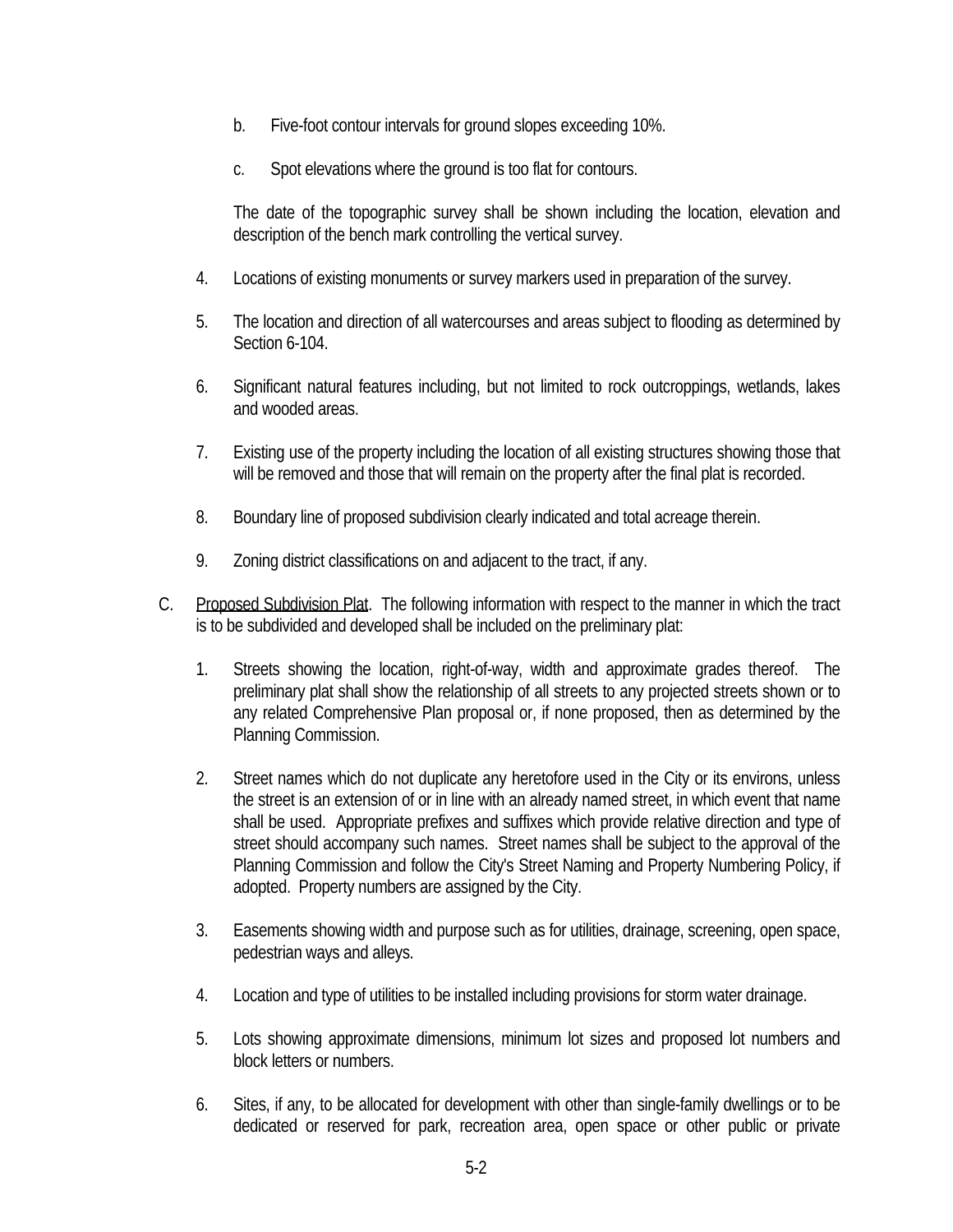purposes. (See Section 2-102 for definition of RESERVE.)

- 7. Proposed building setback lines, if any, but not less than applicable zoning regulations. The setback should be measured from the existing or proposed street right-of-way, whichever is a greater distance.
- D. Additional Data and Information to be Submitted with the Preliminary Plat. The following information shall be submitted in separate statements and/or drawings accompanying the preliminary plat, or, if practical, such information may be shown on the preliminary plat:
	- 1. A vicinity map showing existing subdivisions, streets and unsubdivided tracts adjacent to the proposed subdivision and showing the manner in which the proposed streets may be extended to connect with existing streets.
	- 2. A statement as to the nature and type of improvements proposed for the subdivision and in what manner the subdivider intends to finance and guarantee their installation, e.g., petition, actual construction, monetary guarantee, etc. (See Section 7-103 for guarantees for installation of improvements.)
	- 3. When deemed necessary by the Subdivision Administrator, a preliminary drainage plan based on standards and policies of the City.
- **101 Contents of Final Plat.** The final plat shall be prepared by a licensed land surveyor and drawn in waterproof black ink on Mylar or its equivalent. Alternatively, a final plat may be prepared with a photographic process provided it is submitted on .004 inch polyester photographic film such as Mylar or its equivalent. The permitted page sizes shall be 22 inches by 34 inches. Larger sizes will not be accepted. The scale shall be not less than 100 feet to one inch except that a variation in scale may be allowed where the Planning Commission determines it is necessary for a proper exhibit of the subdivision. When more than one sheet is used for any plat, each such sheet shall be numbered consecutively and each such sheet shall contain a notation showing the whole number of sheets in the plat and its relation to other sheets (e.g., Sheet 1 of 3 ). Linear dimensions shall be given in feet and decimals of a foot. The final plat shall show on the face thereof:
	- A. The name of the subdivision followed by a reference to its location by quarter-section, section, township and range.
	- B. The date of preparation, scale, north point, legend and controlling physical features, such as highways, railroads, watercourses and areas subject to flooding as determined by Section 6-104.
	- C. Legal description of the tract boundaries. (See Section 5-101 Q 1 for land surveyor's certificate and description.)
	- D. Reference ties to previous surveys and plats, as follows: (See Section 7-101J for monuments as required improvements.)
		- 1. Distance and direction to the monuments used to locate the land described in the certificate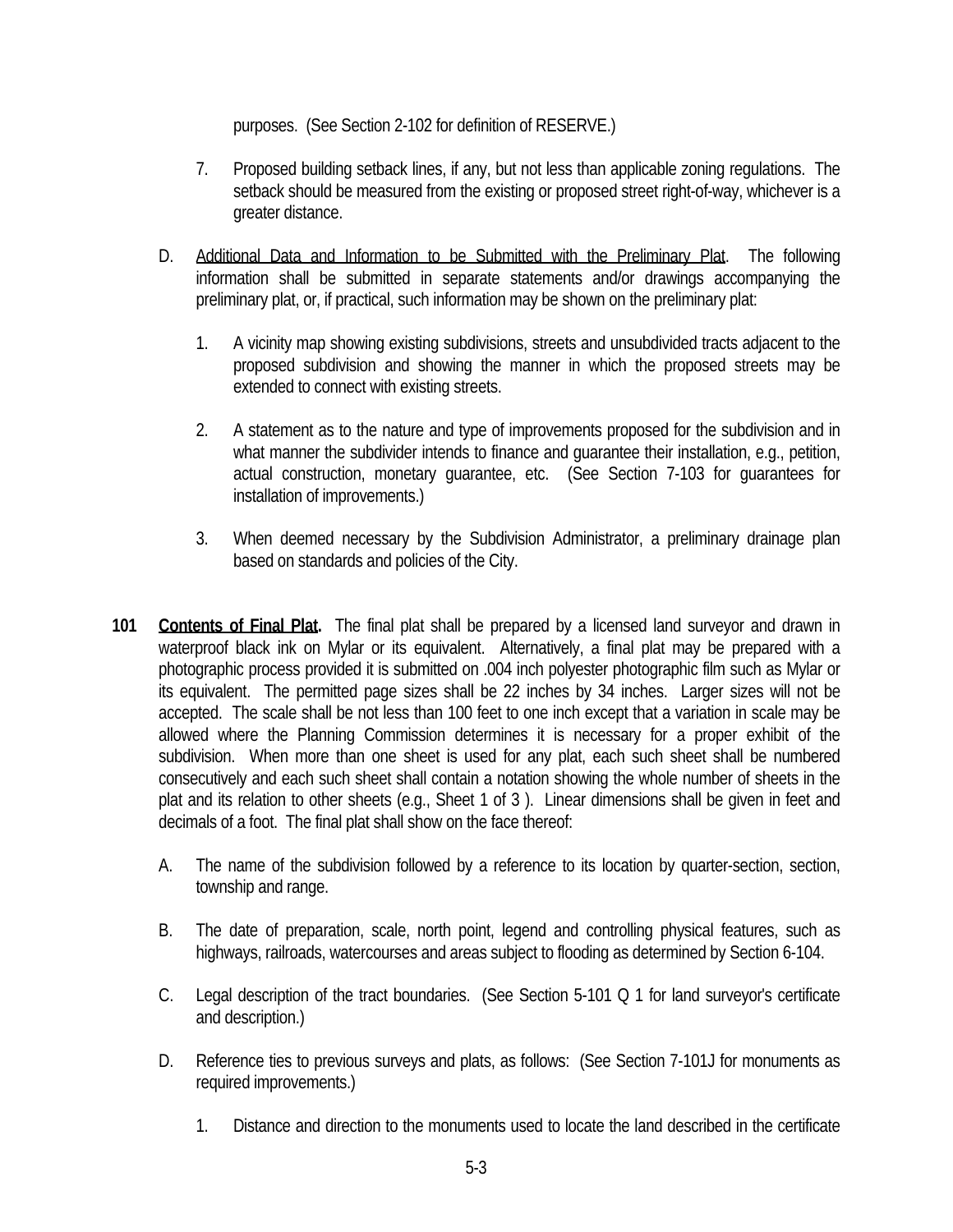of survey.

- 2. The location of all other monuments required to be installed by these regulations.
- E. Location and elevation of permanent bench mark.
- F. Tract boundary, block boundary, street and other right-of-way lines with distances and angles (and/or bearings). Where these lines follow a curve (all curves must be circular), the central angle, the radius, points of curvature, length of curve and length of intermediate tangents shall be shown. Error of closure of the perimeter survey shall not exceed one foot for each 10,000 feet.
- G. Lot lines with dimensions. Side lot lines shall be at right angles or radial to street lines unless otherwise shown. Rear lot lines shall be parallel to block or tract lines unless otherwise indicated. Points of deflection of rear lot lines shall be indicated by angles and distances.
- H. Lot numbers beginning with number one and numbered consecutively in each block.
- I. Block letters or numbers continuing consecutively without omission or duplication throughout the subdivision. Such identification shall be solid, of sufficient size and thickness to stand out, and so placed as not to obliterate any figure.
- J. All easements shall be denoted by fine dashed lines, clearly identified and, if already on record, the recorded reference of such easements. If an easement is not definitely located of record, a statement of such easement shall be included. The width of the easement with sufficient ties to locate it definitely with respect to the subdivision must be shown and its purpose such as for utilities, drainage, screening, open space, pedestrian ways or alleys. If the easement is being dedicated through the plat, it shall be properly referenced in the owner's certificate and dedication.
- K. The width of street rights-of-way and any portion thereof being dedicated by the plat as well as the width of any existing right-of-way and the centerline of any adjacent perimeter streets.
- L. The name of each street shown on the subdivision plat including appropriate prefixes and suffixes.
- M. Minimum building setback lines, if any, but not less than applicable zoning regulations. The setback should be measured from the existing or proposed street right-of-way, whichever is a greater distance.
- N. Land parcels to be dedicated or reserved for any purpose, public or private, to be distinguished from lots or tracts intended for sale. (See Section 2-102 for definition of RESERVE.)
- O. When deemed desirable, the minimum pad elevation of each lot or parcel of land based on the design criteria of Section 6-104 so that each pad is elevated at least one foot above the base flood elevation. (See Section 2-102 for definition of MINIMUM PAD ELEVATION.)
- P. Marginal lines encircling the sheet. All information shall be within this margin.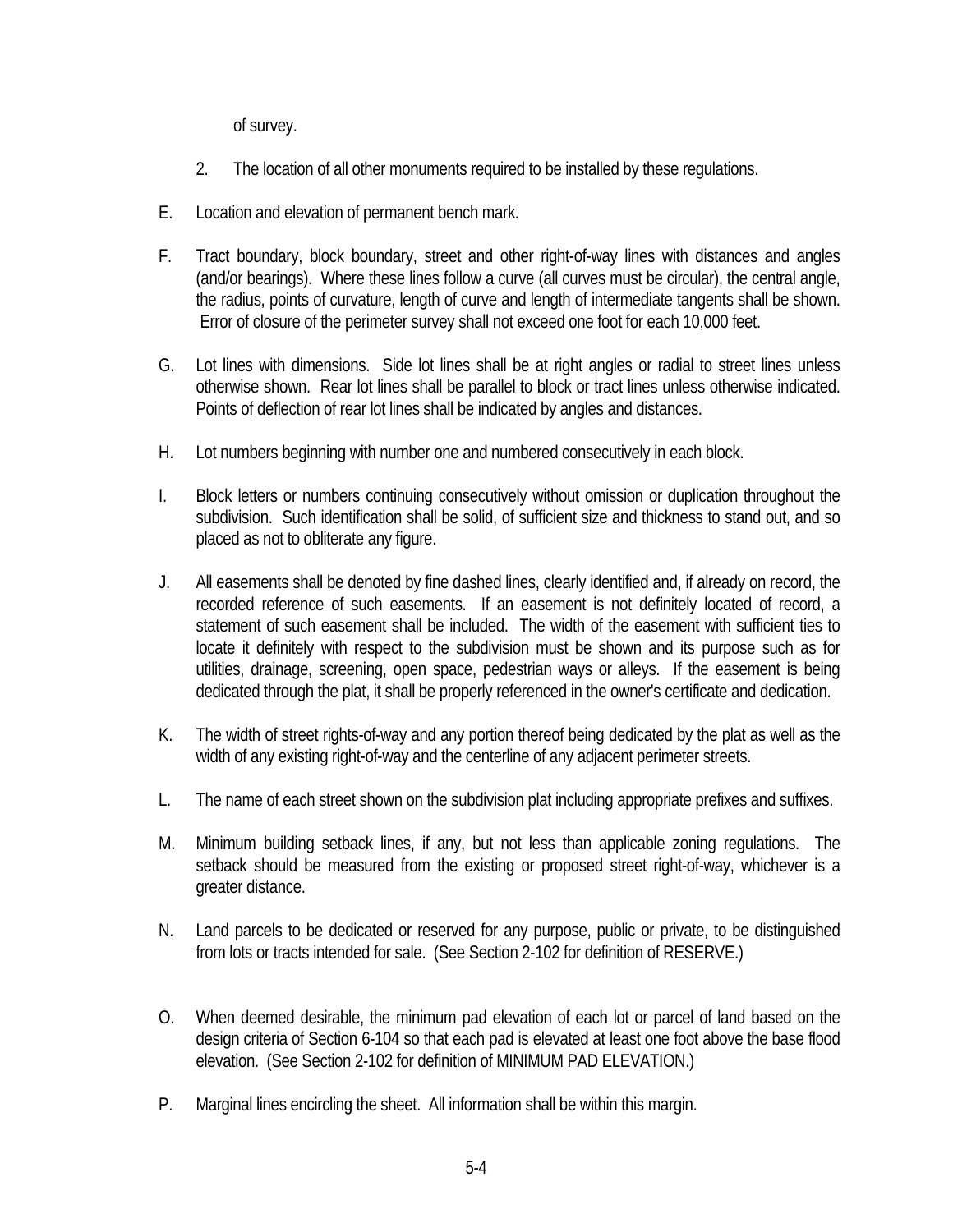- Q. The following certificates, which may be combined where appropriate: (Certificates requiring a seal should be located near the edge of the plat to facilitate affixing the seal. All names on the plat must also be typed or clearly printed under the signature.)
	- 1. A certificate signed by a licensed land surveyor responsible for the survey and final plat. The surveyor shall not sign the plat until all monuments, irons or bench marks have been set as required by these regulations. Such signature shall be accompanied by the legal description of the land surveyed, the total acreage, the month and year such survey was made and the surveyor's seal. This certificate may be in the following form:

# **LAND SURVEYOR'S CERTIFICATE AND DESCRIPTION**

 I, \_\_\_\_\_\_\_\_\_\_\_\_\_\_\_\_\_\_\_\_\_\_\_\_\_\_ the undersigned, licensed land surveyor of the State of Kansas, do hereby certify that the following described tract of land was surveyed on \_\_\_\_\_, 20 and the accompanying final plat prepared and that all the monuments shown herein actually exist and their positions are correctly shown to the best of my knowledge and belief:

> (Legal description, date of survey and acreage. If applicable, reference may be made to indicate that existing public easements and dedications are being vacated according to provisions of K.S.A. 12-512b. [See Section 10-101A1 for provisions of K.S.A. 12-512b.])

Date , 20 .

 $(S E A L)$ 

(Land Surveyor's name and license number)

 2. According to K.S.A. 58-2005, all plats are to be reviewed by the designated County Surveyor who must be a licensed land surveyor to determine compliance with the survey requirements of K.S.A. 58-2001, et seq. before the plat can be recorded. The following certificate may be amended from time to time to meet the policy of the County: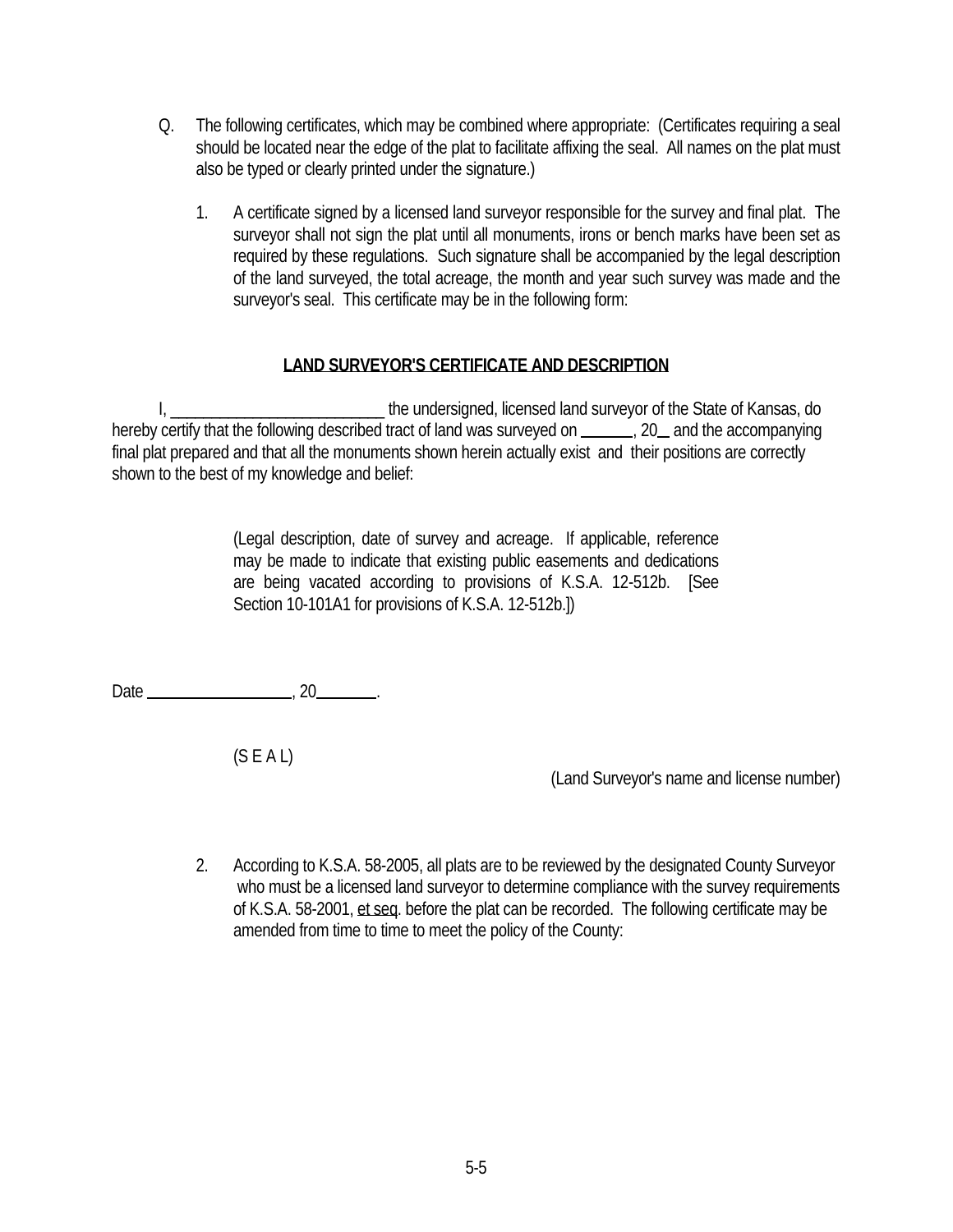(Print Name) (Print Name)

# 5-6

# **COUNTY SURVEYOR'S CERTIFICATE**

**STATE OF KANSAS ) COUNTY OF SEDGWICK )**

Reviewed in accordance with K.S.A 58-2005 on this  $\mu$  day of  $\mu$ , 20,

(S E A L)

 **) ss** 

(Land Surveyor's name and license number)

 3. Certificates signed and acknowledged by all parties having any record or possessory right, title or interest in the land subdivided including mortgagees consenting to the preparation and recording of the subdivision plat; and dedicating all tracts of land shown on the final plat which are intended for public use as highways, streets, alleys, easements and public sites. These certificates may be in the following form:

# **OWNER'S CERTIFICATE AND DEDICATION**

| <b>STATE OF KANSAS</b>    |        |
|---------------------------|--------|
|                           | $)$ SS |
| <b>COUNTY OF SEDGWICK</b> |        |

 This is to certify that the undersigned owner(s) of the land described in the Land Surveyor's Certificate; have caused the same to be surveyed and subdivided on the accompanying plat into lots, blocks, streets and other public ways under the name of \_\_\_\_\_\_\_\_\_; (an addition to) (located in) the City of Park City, Sedgwick County, Kansas; that all highways, streets, alleys, easements and public sites as denoted on the plat are hereby dedicated to and for the use of the public for the purpose of constructing, operating, maintaining and repairing public improvements; and further that the land contained herein is held and shall be conveyed subject to any applicable restrictions, reservations and covenants now on file or hereafter filed in the Office of the Register of Deeds of Sedgwick County, Kansas.

Date Signed: Date Signed: \_\_\_\_\_\_\_\_\_\_\_\_\_

\_\_\_\_\_\_\_\_\_\_\_\_\_\_\_\_\_\_\_\_\_\_\_\_\_\_\_\_\_, Owner the contract of the contract of the contract of the contract of the contract of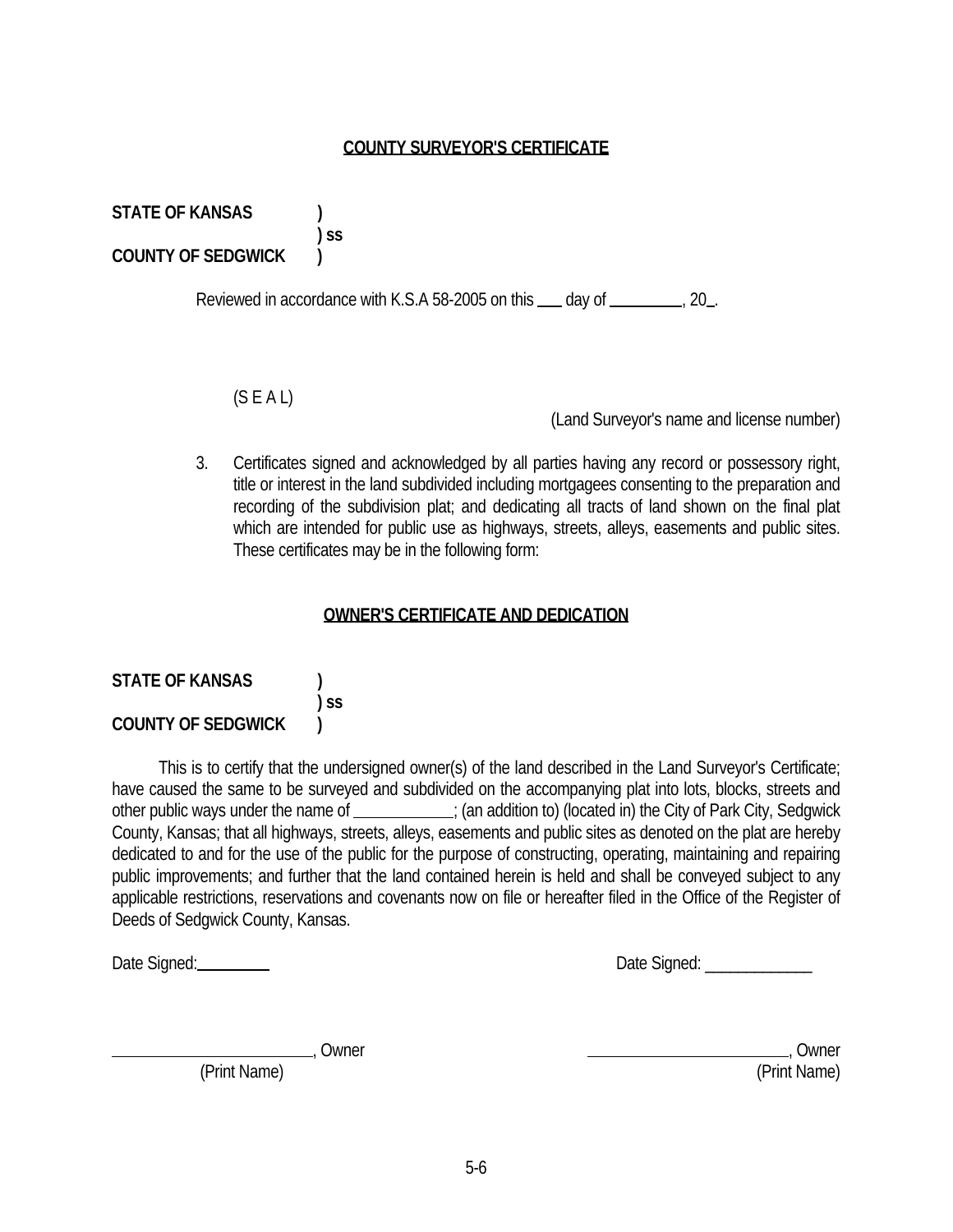### **MORTGAGE HOLDER**

We, (Name of institution and location), by (Name and title of officer), holders of a mortgage on the above described property do hereby consent to the plat of (Name of plat), City of Park City, Sedgwick County, Kansas.

 $\frac{1}{\sqrt{2}}$  ,  $\frac{1}{\sqrt{2}}$  ,  $\frac{1}{\sqrt{2}}$  ,  $\frac{1}{\sqrt{2}}$  ,  $\frac{1}{\sqrt{2}}$  ,  $\frac{1}{\sqrt{2}}$  ,  $\frac{1}{\sqrt{2}}$  ,  $\frac{1}{\sqrt{2}}$  ,  $\frac{1}{\sqrt{2}}$  ,  $\frac{1}{\sqrt{2}}$  ,  $\frac{1}{\sqrt{2}}$  ,  $\frac{1}{\sqrt{2}}$  ,  $\frac{1}{\sqrt{2}}$  ,  $\frac{1}{\sqrt{2}}$  ,  $\frac{1}{\sqrt{2}}$ 

(Name of institution and location)

(Name and title)

 4. The acknowledgment of a notary in the following form for an individual capacity or modified if a representative capacity:

# **NOTARY CERTIFICATE**

| <b>STATE OF KANSAS</b>    |        |
|---------------------------|--------|
|                           | $)$ SS |
| <b>COUNTY OF SEDGWICK</b> |        |

The foregoing instrument was acknowledged before me this \_\_\_ day of \_\_\_\_\_\_\_\_\_\_, 20\_, by (Name of Person[s])

(S E A L)  $\qquad \qquad \qquad$  , Notary Public

My appointment expires: \_\_\_\_\_\_\_\_\_\_\_\_\_\_\_\_\_\_\_\_\_\_\_\_\_\_\_\_\_\_\_\_\_

5. The certificate of the Planning Commission in the following form: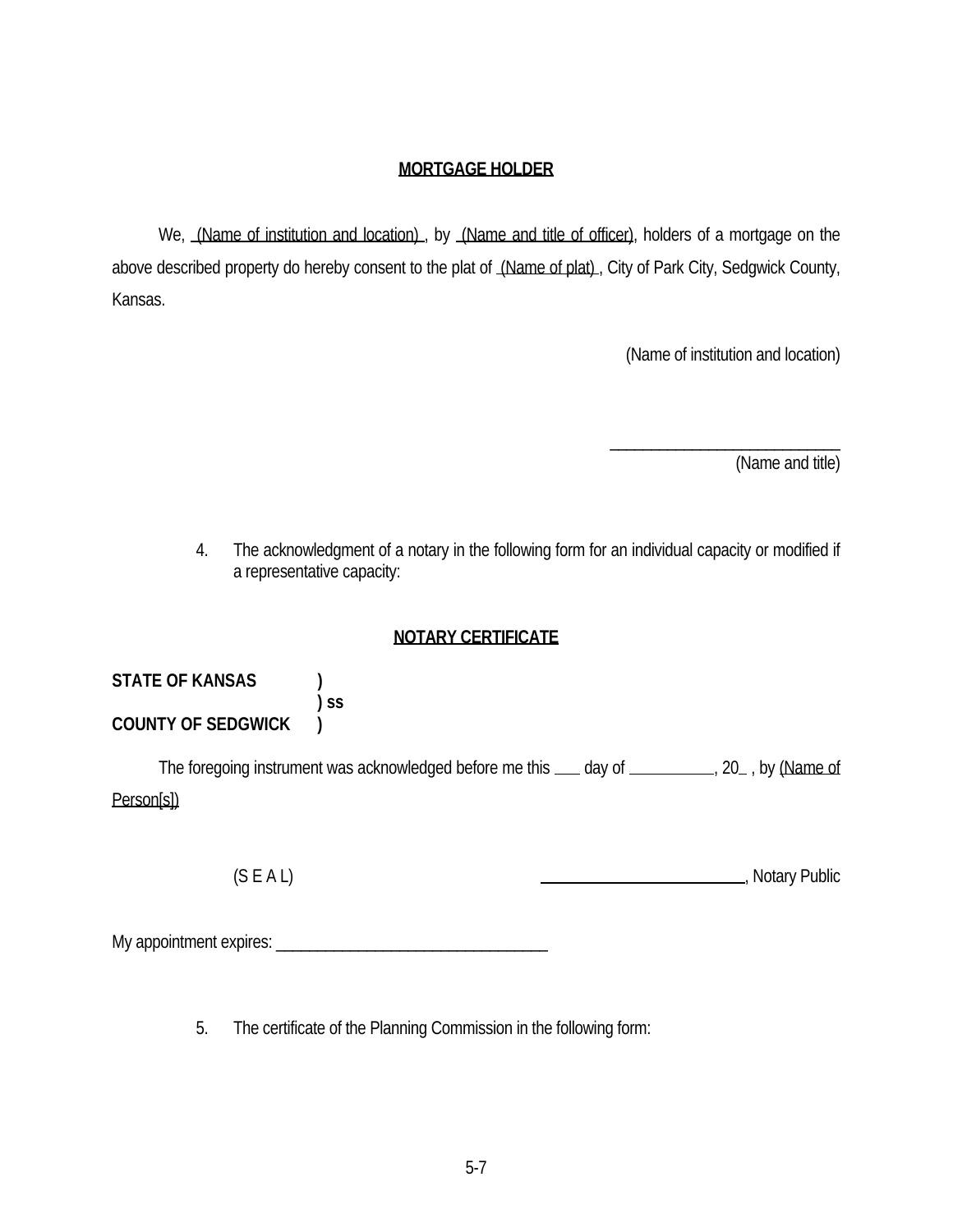#### **PLANNING COMMISSION CERTIFICATE**

**STATE OF KANSAS ) ) ss CITY OF PARK CITY )**

This plat was approved by the Park City Planning Commission on \_\_\_\_\_\_\_, 20\_.

Signed \_\_\_\_\_\_\_\_, 20\_.

 , Chairperson (Print Name)

**ATTEST:**

**Marshall**, Secretary

(Print Name)

 6. If the plat is an addition to the City, i.e., an annexation, a certificate signed by the City Attorney indicating that all conditions of K.S.A. 12-401 have been met: (See Section 5- 100A1 for use of the word "Addition.")

# **CITY ATTORNEY'S CERTIFICATE**

**STATE OF KANSAS ) ) ss CITY OF PARK CITY )**

This plat is approved pursuant to the provisions of K.S.A. 12-401.

Date Signed: \_\_\_\_\_\_\_\_\_, 20\_.

, City Attorney

(Print Name)

7. The acceptance of dedications by the Governing Body in the following form: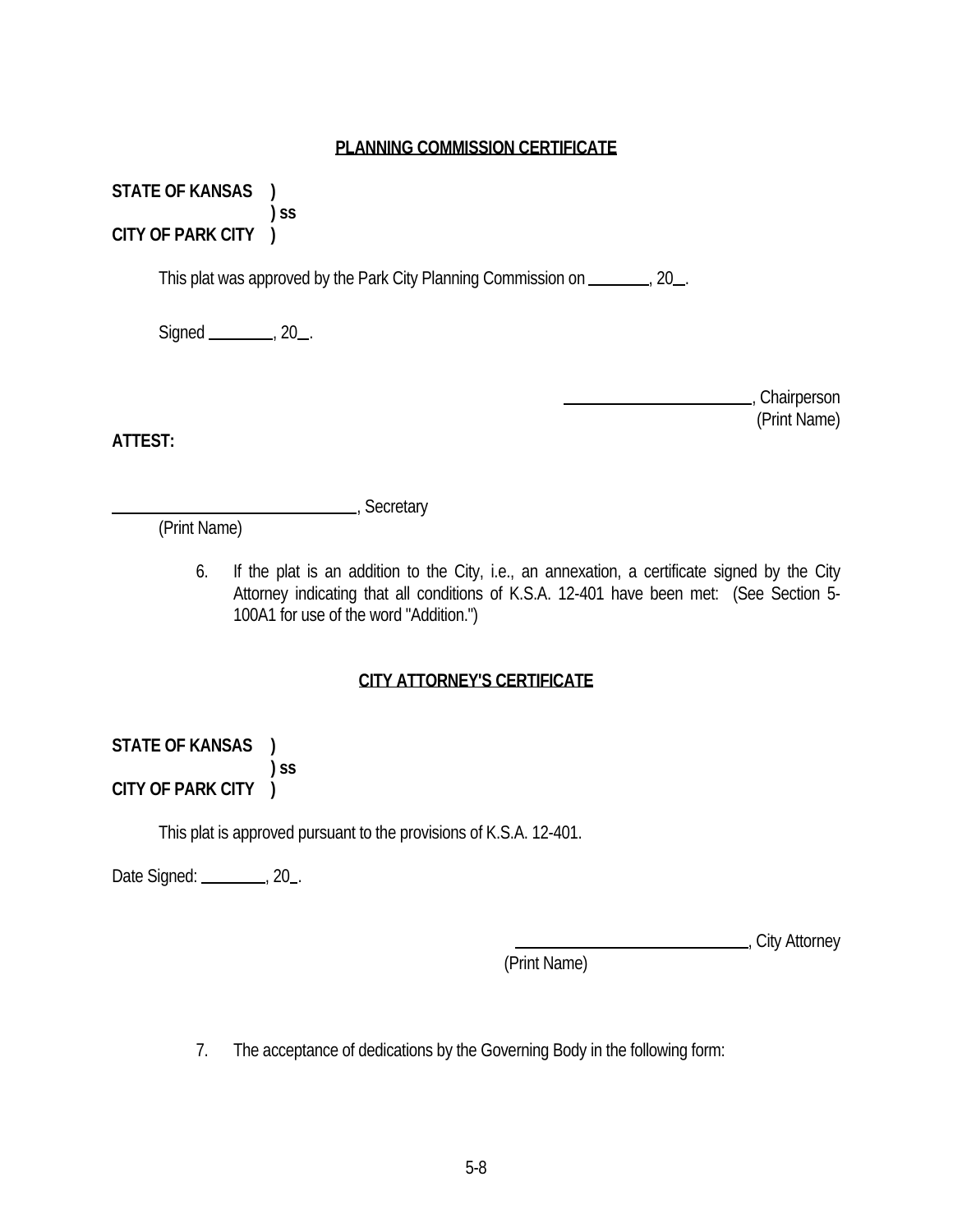#### **GOVERNING BODY CERTIFICATE**

**STATE OF KANSAS ) ) ss CITY OF PARK CITY )**

 The dedications shown on this plat, if any, are hereby accepted by the Governing Body of the City of Park City, Kansas on , 20 .

(S E A L) (Print Name)

, Mayor

**ATTEST:**

Letty Clerk

(Print Name)

 8. A place to note the transfer record date of the County Clerk and the recording certificate of the County Register of Deeds. Plats are not entitled to record unless all current real estate taxes and special assessments are paid in full on the land being platted. (See Section 5- 101R1 for title report.)

### **TRANSFER RECORD**

Entered on transfer record this  $\_\_$  day of  $\_\_$ , 20.

, County Clerk

(Print Name)

### **REGISTER OF DEED'S CERTIFICATE**

**STATE OF KANSAS ) ) ss COUNTY OF SEDGWICK )**

This is to certify that this instrument was filed for record in the Register of Deeds Office at  $\ldots$  (a.m.)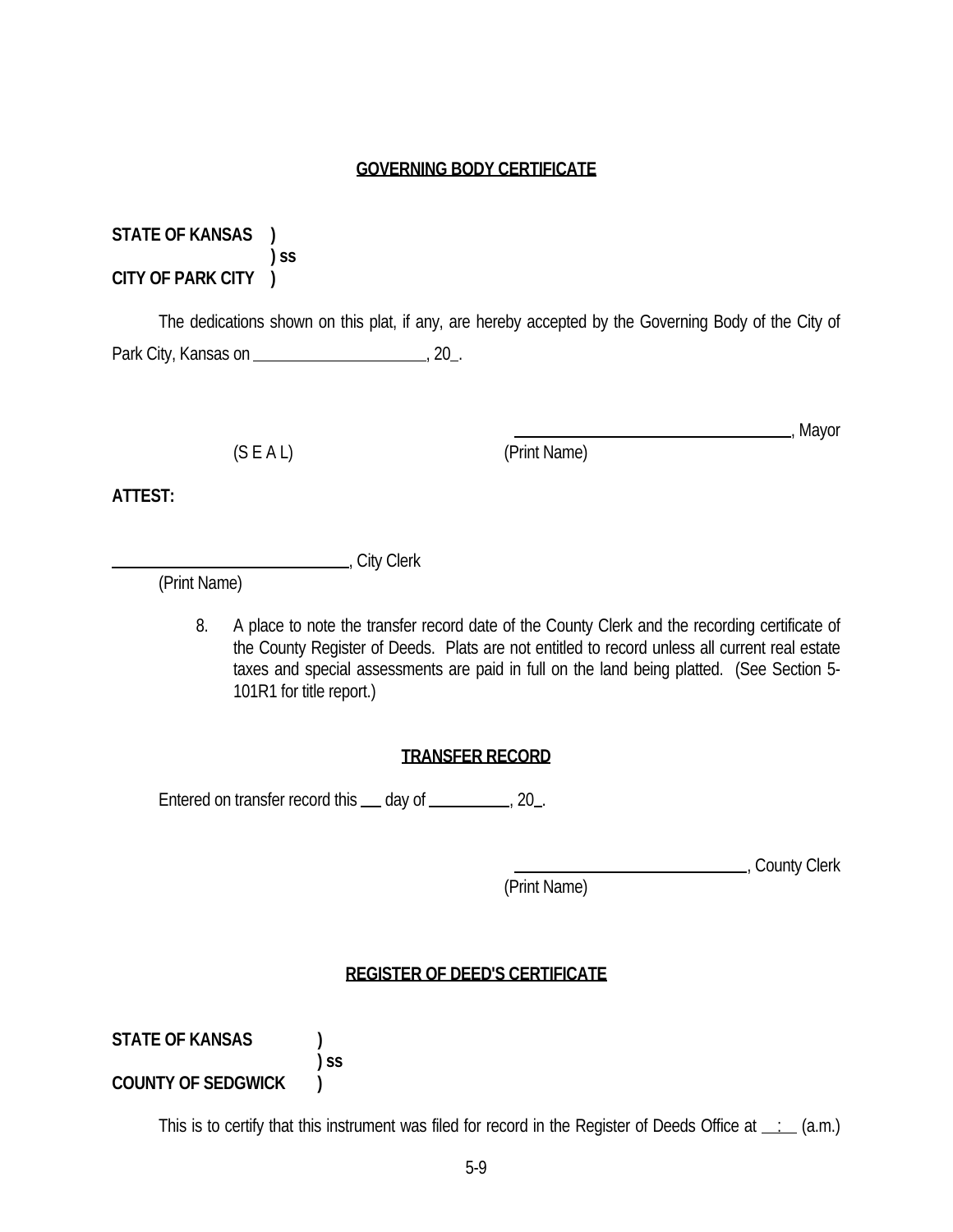(S E A L) (Print Name)

, Register of Deeds

Lackson<br>
Lackson<br>
Lackson<br>
Deputy

(Print Name)

 Whenever the subdivider's agreement and any restrictive covenants are recorded prior to or concurrently with the final plat, the book and page numbers where they are recorded shall be noted on the plat for reference purposes.

- 9. Provision for all other certifications, approvals and acceptances which are now, or which may hereafter be, required by any statute, ordinance or regulation. The form of these certifications may be modified as necessary by the City's legal counsel to meet statutory or other requirements.
- R. The following additional information shall be submitted with the final plat:
	- 1. A title report by an abstract or a title insurance company, or an attorney's opinion of title, showing the owner of the land and all other persons who have an interest therein and describing any encumbrances on the plat, including such items as rights-of-way, easements, pipelines, leases, mineral rights, mortgages, real estate taxes, special assessments and other encumbrances affecting the ownership. (See Section 5-101 Q 8 on payment of real estate taxes and special assessments before recording.)
	- 2. When deemed necessary by the Subdivision Administrator, a final drainage plan based on the standards and policies set by the City as determined by the designated City Engineer including a four-corner grading plan for each lot plus minimum pad elevations if located in a flood prone area. The plat shall also clearly note that a drainage plan has been developed for the subdivision and that all drainage easements, rights-of-way or reserves shall remain at the established grades or as modified with the approval of the City Engineer and unobstructed to allow for the conveyance of storm water.
	- 3. A copy, if any, of restrictive covenants applicable to the subdivision. As a service to the subdivider, such restrictions may be reviewed by the Planning Commission and other officials to determine if any potential conflicts exist with the City's laws.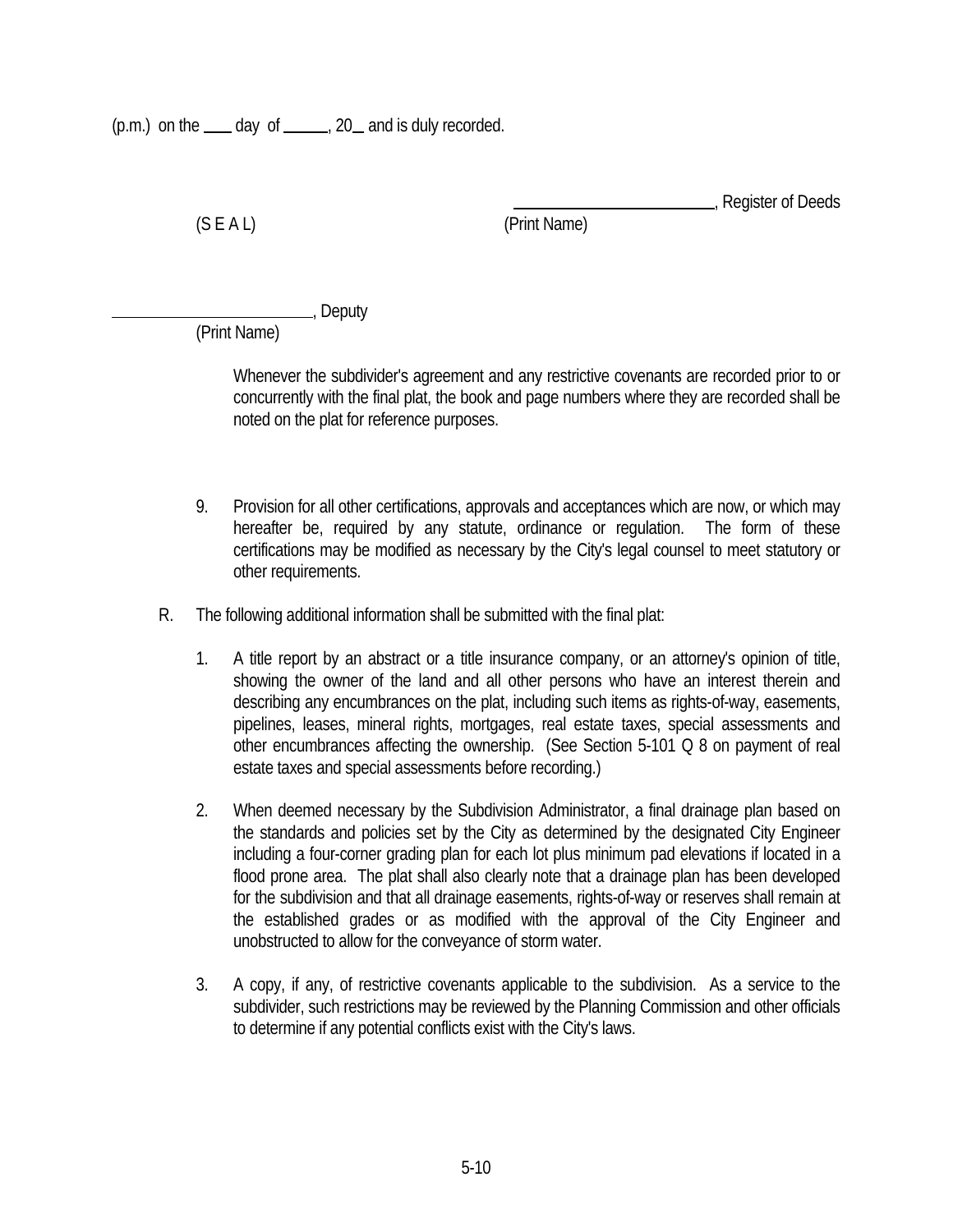### **ARTICLE 6. DESIGN STANDARDS**

- **100 Scope.** All subdivision of land subject to these regulations shall conform to the minimum design standards of this Article.
- **101 Comprehensive Development Plan.** Subdivisions shall conform with the intent of the Comprehensive Plan.
- **102 Land for Public Facility Sites.** Public agencies using the Comprehensive Plan as a guide may use the following procedure for acquiring sites for public facilities which does not preclude voluntary dedication and mutual negotiations for land or the use of the condemnation laws of the State: (See Section 2-102 for definition of RESERVE.)
	- A. The subdivider offers to sell to the appropriate public body, agency or authority, lands, sites and locations for parks, recreational areas, schools, fire stations or other public facilities. As soon as the preliminary plat has been received and reviewed, the Planning Commission shall give 45 days notice to the public body, agency or authority that it appears that lands should be considered for public acquisition. If within that 45 days the body receiving notice fails to act or submits a negative report on acquisition, then the subdivision and design thereof shall be treated as if no such request for land had been made.
	- B. If the organization receiving notice replies in writing that they desire to acquire land within the subdivision, they shall have an additional 45 days after making such reply to make arrangements for such land acquisition.
	- C. The time allocated for making the above determination may be extended with the mutual consent of the subdivider and the organization involved.
- **103 Land for Open Space.** The following conditions may be required as part of the approval of any subdivision plat: (See Section 2-102 for definition of RESERVE and WETLAND.)
	- A. That the subdivider provide appropriate dedication of land or easements for the preservation of open space areas within a subdivision. Such open space may be needed to preserve areas containing natural watercourses, drainage ways, areas subject to periodic flooding, wetlands, substantial woodland, rugged topography and wildlife habitat; to maintain water quality and quantity; and to protect land from soil erosion. In general, such land is not normally considered as buildable land and should not be developed in order to maintain the quality of the environment.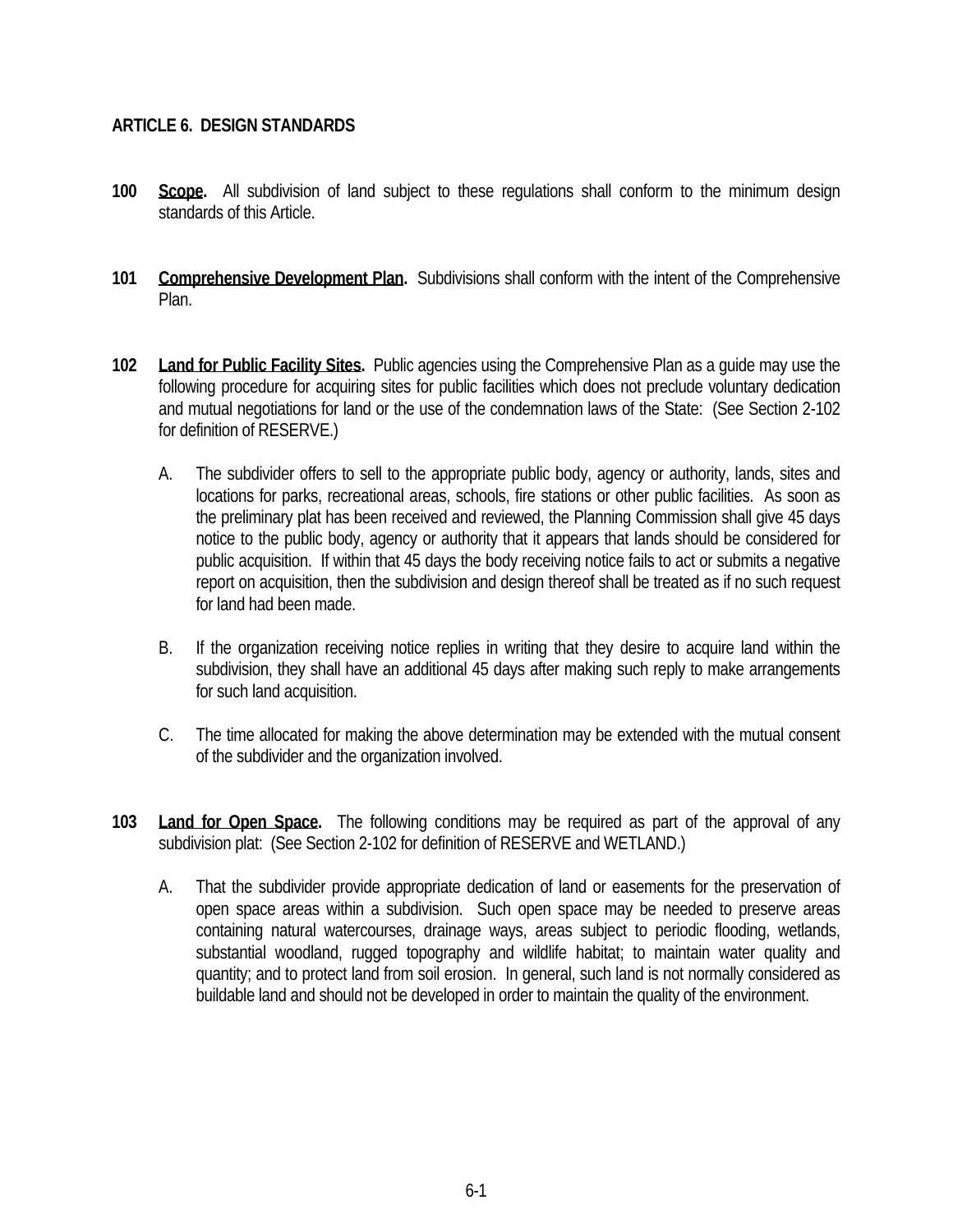### **104 Land Subject to Flooding.**

- A. Whenever a subdivision of land including platting for manufactured home parks and other developments on one-lot plats is located on flood prone land identified on a Flood Insurance Rate Map(s) (F.I.R.M.) prepared by the Federal Emergency Management Agency, the following requirements shall apply: (See City Zoning Regulations for floodway and floodway fringe districts.) (See Section 5-101 O for minimum pad elevations.)
	- 1. Show on the preliminary and final plats the boundary lines and elevations for both floodway, if any, and base flood elevation; and
	- 2. Assure that (a) all such subdivisions are consistent with the need to minimize flood damage, (b) all public utilities and facilities, such as sewer, water, gas and electrical systems are located, elevated and constructed to minimize or eliminate flood damage, and (c) adequate drainage is provided so as to reduce exposure to flood hazards.
- **105 Land Subject to Excessive Erosion by Wind or Water.** On land subject to excessive soil movement by the forces of wind and/or water and that may cause environmental health hazards, necessary preventive measures shall be a part of the subdivision plat. Conservation standards applicable to subdivisions shall be adhered to which are used by the Sedgwick County Conservation District.
- **106 Access.** All lots located in any subdivision must contain at least 40 feet of frontage for driveways directly connected to an opened public street and not across the land of others. Flag lots are not permitted, unless warranted by an unusual shape of the land or the ownership of property. (See Section 2-102 for definition of FLAG LOT.)

### **107 Streets-Layout and Design.**

- A. The arrangement, character, extent, width, grade and location of all streets shall conform to the intent of the Comprehensive Plan, and shall be considered in their relation to existing and planned streets, to reasonable circulation of traffic within the subdivision and adjoining lands; to topographical conditions; to the run-off of storm water; to public convenience and safety; and in their appropriate relations to the proposed uses of the land to be served by such streets.
- B. Where such is not shown on a Comprehensive Plan, the arrangement of streets in a subdivision shall either:
	- 1. Provide for the continuation or appropriate projection of existing streets in surrounding areas; or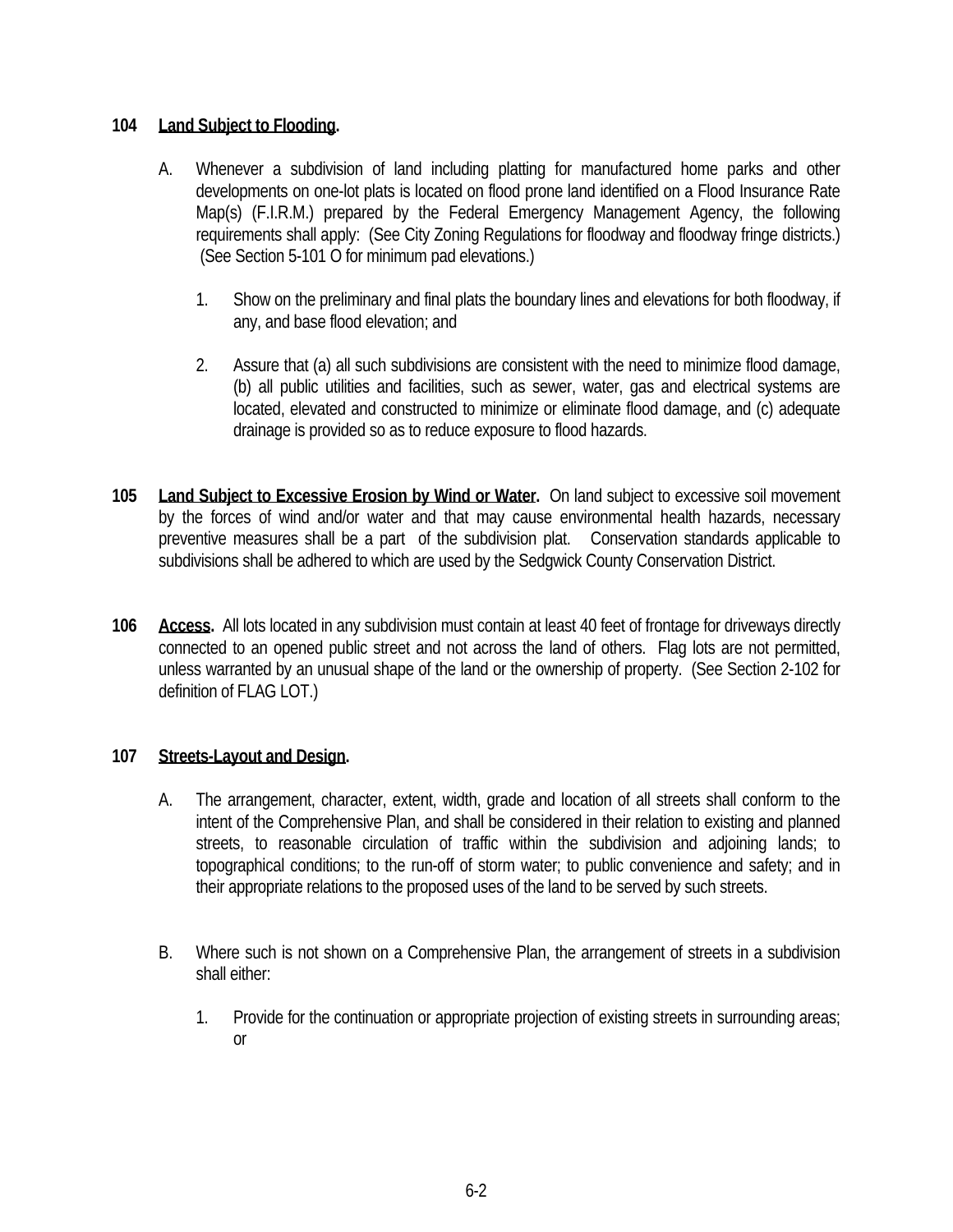- 2. Conform to a plan for the neighborhood approved or adopted by the Planning Commission to meet a particular situation where topographic or other conditions make continuance or conformance to existing streets impracticable.
- C. Local streets shall be laid out so that their use by through traffic will be discouraged.
- D. If a subdivision abuts or contains an existing or proposed limited access highway, arterial street or railroad right-of-way, the Planning Commission may require marginal access streets, reverse frontage lots with access control provisions along the rear property line and screening, deep lots with rear service alleys or such other design as may be necessary for adequate protection of residential properties and to afford separation of through and local traffic.
- E. Reserve strips controlling access of streets shall be prohibited except where their control is placed with the Governing Body under acceptable conditions.
- F. Street right-of-way requirements for other than arterials shall be determined by the total aggregate needs for the functional components for the particular system being considered. The total aggregates shall be in increments of even feet, even numbers only. The components involved shall be as follows depending upon the type of characteristics of the street needed based on land use, traffic and density:
	- 1. Moving or traffic lanes may be variable from nine to 12 feet depending on function, e.g., low density residential, cul-de-sac residential, collector, industrial, etc., and on design speed of the roadway. A moving lane may utilize a portion of the surface of certain types of curb construction.
	- 2. Parking lanes for on-street storage of vehicles shall be at least eight feet in width. For computation purposes, up to two feet for curb or shoulder may be included as part of the parking lane.
	- 3. A curb and gutter shall be considered to require two feet irrespective of construction type.
	- 4. Shoulders for streets without curbs shall be not less than three feet in width.
	- 5. Parking strips for streets shall be at least 14 1/2 feet in width from the back of curb to the right-of-way line. This area shall be used for the installation of utilities, street signs, street lights, traffic control devices, fire hydrants, sidewalks, driveways, street furniture, street trees from an approved City list and to provide a transition area in grades, if necessary, between the roadway and the property adjacent to the right-of-way.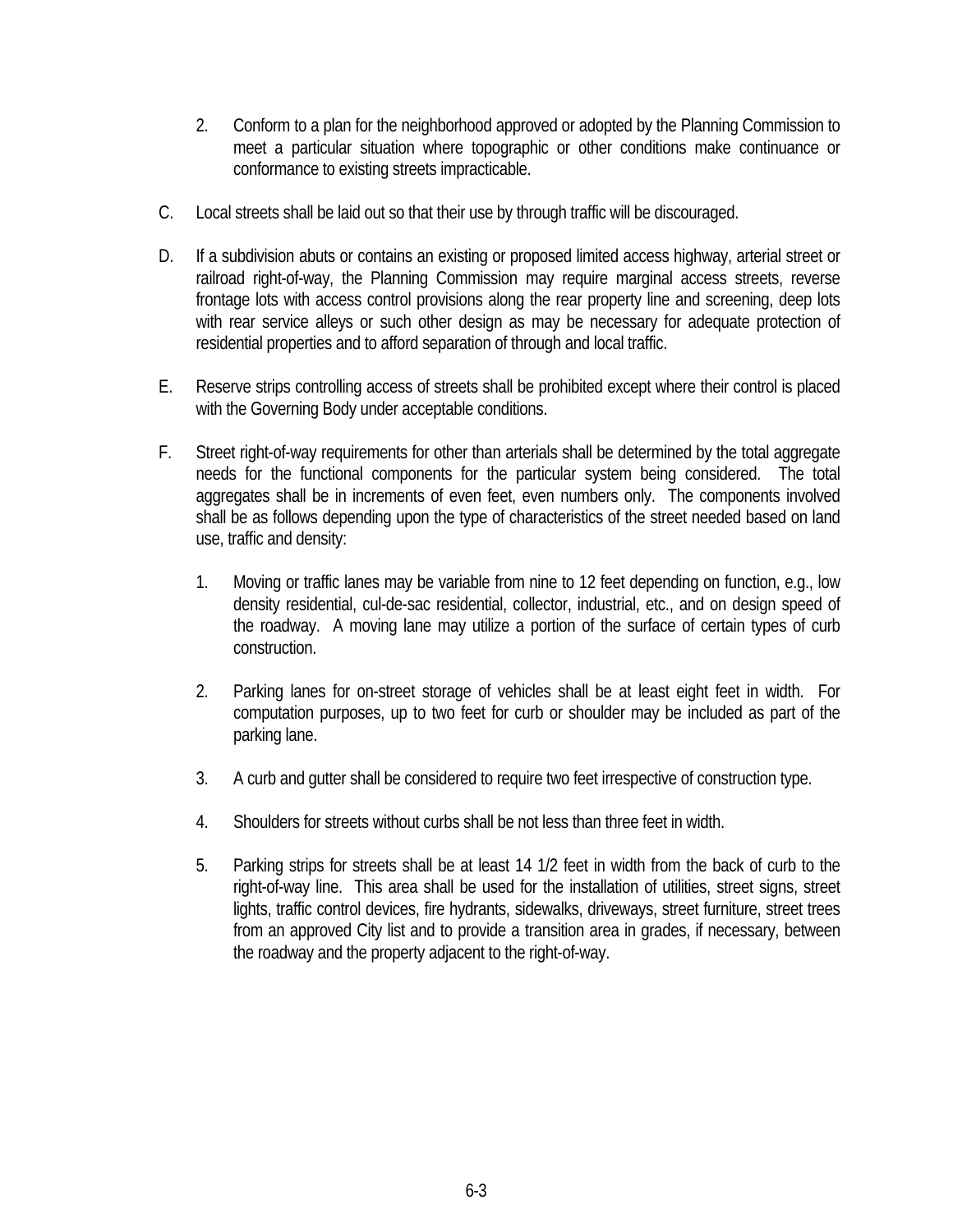6. Based on the above general criteria, street rights-of-way and roadways shall be calculated from the following guidelines:

|                                           | R-O-W for<br>Street In feet* | Roadway<br>Width<br>In feet |
|-------------------------------------------|------------------------------|-----------------------------|
| Collector including Commercial,<br>a.     | 70-80                        | $36 - 40**$                 |
| Industrial or Multiple-Family Areas.      |                              |                             |
| Local Residential including Cul-<br>b.    | 60                           | $30 - 34$ **                |
| de-sacs and Single and Two-Family         |                              |                             |
| Areas.                                    |                              |                             |
| Local Marginal Access Street (two<br>C.   | 50                           | $28**$                      |
| moving lanes with no parking on one side  |                              |                             |
| plus a parking strip between curb and the |                              |                             |
| main road right-of-way).                  |                              |                             |
| Alleys for Residential, if<br>d.          | 20                           | 20                          |
| necessary, and Commercial Areas.          |                              |                             |

 **\*** For arterial standards, see Sections 6-107G and H.

 **\*\*** Face of curb to face of curb.

────<del>─────</del>

These widths may be modified by the Planning Commission on a showing that special conditions exist such as drainage and utility requirements, safe and efficient traffic and pedestrian movement, intersection design, etc. In applying these standards, workable street systems must be established. When a pattern of widths based on function for a given area has been established, the pattern shall be followed until another system can be established or ties into a collector or arterial system. Access control and acceleration and deceleration lanes may be required to properly handle traffic flow and to protect the carrying capacity of the street.

- G. Arterial right-of-way widths shall be as shown in the Comprehensive Plan and where not shown thereon shall be between 80-100 feet.
- H. For streets and roadways on the Functional Classification System of the City, prevailing design standards shall apply.
- I. Wherever possible, there shall be an inside tangent at least 100 feet in length introduced between reverse curves on arterial and collector streets.
- J. Streets shall be laid out so as to provide for horizontal sight distances on all curves depending upon design speed. These distances shall be:

Arterial Streets: 500 feet Collector Streets: 300 feet Local Streets: 200 feet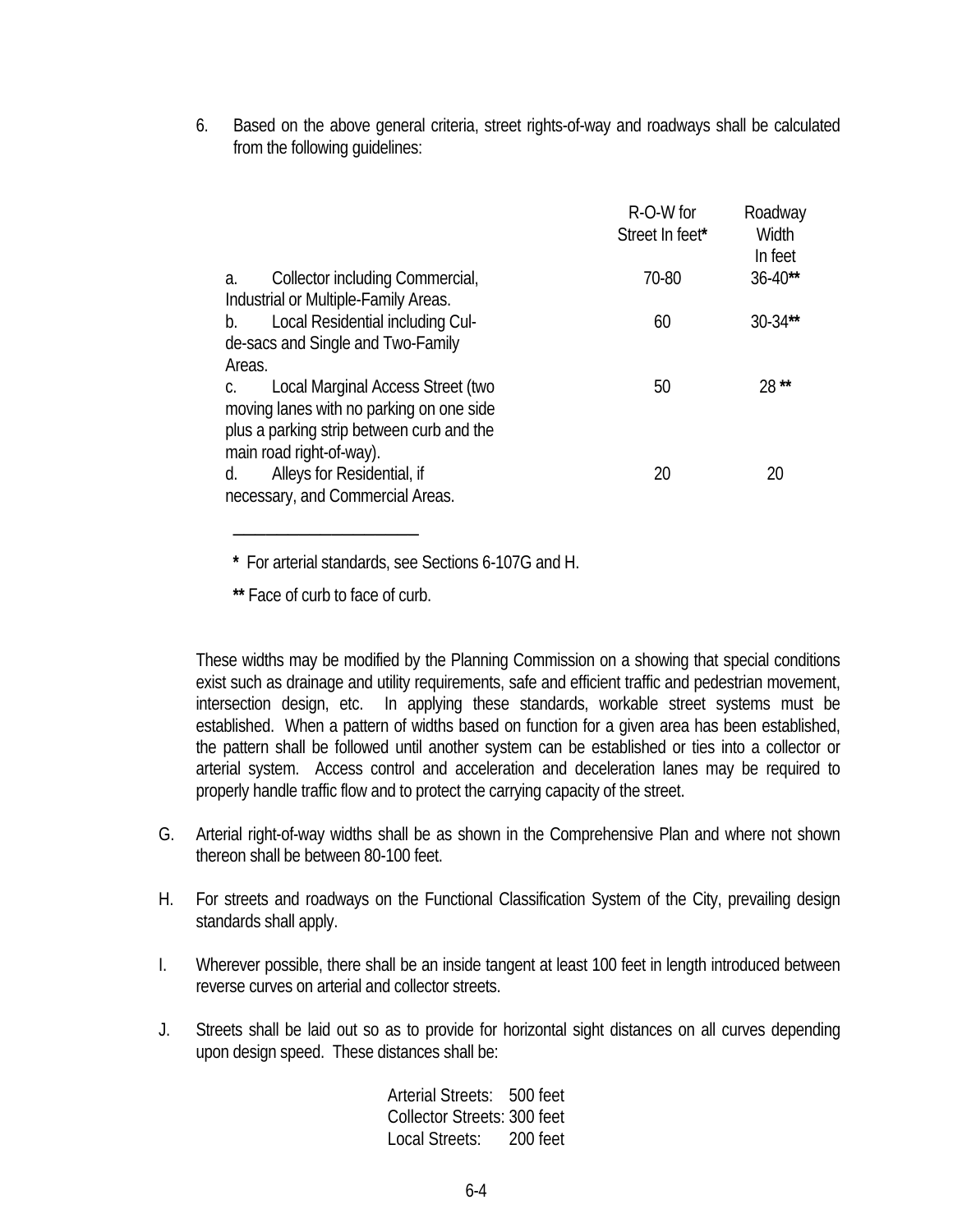The sight distance shall be measured within street rights-of-way from a height of four and one-half feet above the proposed pavement surface in the right-hand lane of the roadway.

- K. Streets shall be laid out so as to intersect as nearly as possible at right angles, and no street shall intersect any other street at less than 80 degrees.
- L. Street jogs are to be avoided on arterial and collector streets. On local streets, center line offsets of less than 150 feet should be avoided.
- M. Roadway grades, wherever feasible, shall not exceed the following with due allowance for reasonable vertical curves:

| Roadway Type           | <b>Percent Grade</b> |
|------------------------|----------------------|
| Arterial               | 3%                   |
| Collector              | 4%                   |
| Local                  | 5%                   |
| <b>Marginal Access</b> | 5%                   |

- N. No roadway grade shall be less than 0.30 of one percent, unless approved by the applicable engineer. Greater percentages of grade may be required where necessary to provide adequate drainage.
- O. Roadway pavement at intersections shall be rounded by the following minimum radii:

| <b>Type of Roadway</b>       | Intersection Width           | <b>Minimum</b><br>Curb Radii |
|------------------------------|------------------------------|------------------------------|
| Local Residential            | Local Residential            | 20 feet                      |
| Local Residential            | Collector                    | 30 feet                      |
| Local Residential            | Arterial                     | 30 feet                      |
| Commercial/Industrial        | Commercial/Industrial        |                              |
| <b>Collector or Arterial</b> | <b>Collector or Arterial</b> | 50 feet                      |

- P. Half-streets shall be avoided, except for arterial streets and collector streets where applicable, or where they are essential to the reasonable development of the subdivision in conformity with the other requirements of these regulations; or, when the Planning Commission finds that it will be practicable to require the dedication of the other half of the street when the adjoining property is subdivided. Whenever a half-street, or portion thereof, exists and is adjacent to a tract to be subdivided, the other half of the street shall be platted within such tract. No construction of the roadway shall occur until the full right-of-way is provided.
- Q. The length of cul-de-sacs and the dimensions of the turnaround shall be determined as follows:
	- 1. Cul-de-sacs in single-family areas should not generally be longer than seven times the average lot width or 600 feet, whichever is less. In multiple-family residential areas, such streets shall not exceed 300 feet.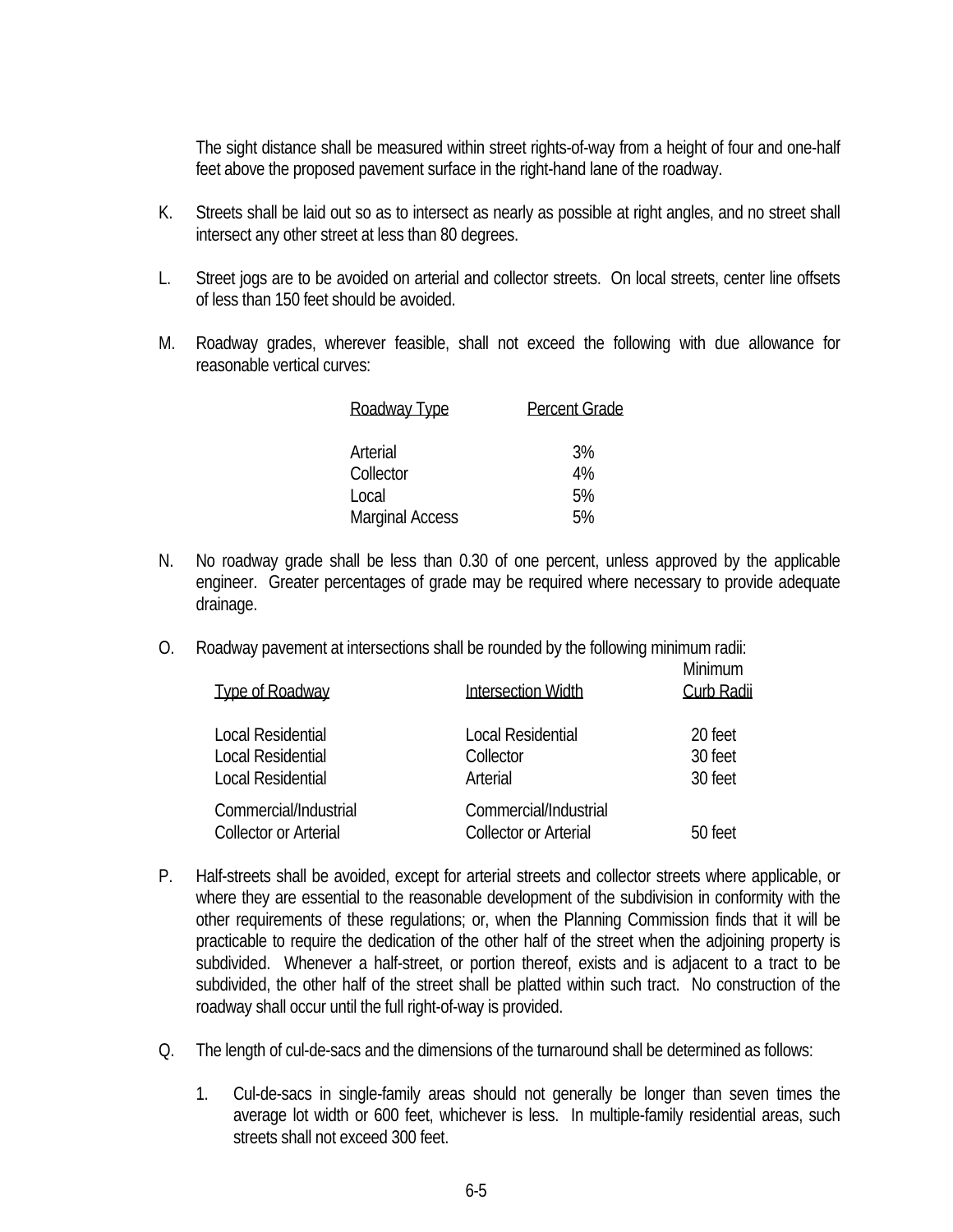- 2. Turnarounds shall have a turn diameter of at least 70 feet and a street property line diameter of at least 100 feet, or shall have an alternate turnaround area such as hammerheads, etc., as providing service equal to the foregoing requirement.
- R. Subdividers are encouraged to consider projects designed to maximize solar access when not in conflict with existing contours or drainage. When the long axis of individual structures is parallel to the street, streets should be oriented as nearly as possible in an east/west direction. If the long axis of structures is perpendicular to the street, north/south street orientation is preferable for solar access purposes.

#### **108 Alleys.**

- A. Alleys shall be provided in commercial and industrial areas, except that the Planning Commission may waive this requirement where other definite and assured provision is made for service access, such as off-street loading, unloading and parking spaces consistent and adequate for the uses proposed. Alleys in residential districts are to be discouraged.
- B. When provided, the minimum right-of-way of an alley shall be 20 feet.
- C. Alley intersections and sharp changes in alignment shall be avoided, but where necessary, a turning radius shall be provided to permit safe vehicular movement.
- D. Dead-end alleys shall be avoided where possible, but if unavoidable, such alleys shall be provided with adequate turnaround facilities at the dead end.

#### **109 Blocks and Pedestrian Ways.**

- A. The lengths, widths and shapes of blocks shall be determined with due regard to:
	- 1. Provision of adequate building sites suitable for the special needs of the type of use contemplated.
	- 2. Zoning requirements as to lot sizes and dimensions, off-street parking and loading, etc.
	- 3. Need for convenient access, circulation, control and safety of street traffic.
	- 4. Limitations and opportunities of topography.
- B. A block should not exceed 1,340 feet in length, unless the previous layout or topographic conditions justify a modification. In general, blocks shall not be less than 400 feet unless necessary because of existing street patterns.
- C. All blocks shall be so designed so as to provide two tiers of lots, unless a different arrangement is required in order to comply with or be permitted by other sections of these regulations.
- D. Blocks may be irregular in shape, provided they are harmonious with the overall pattern of blocks in the proposed subdivision.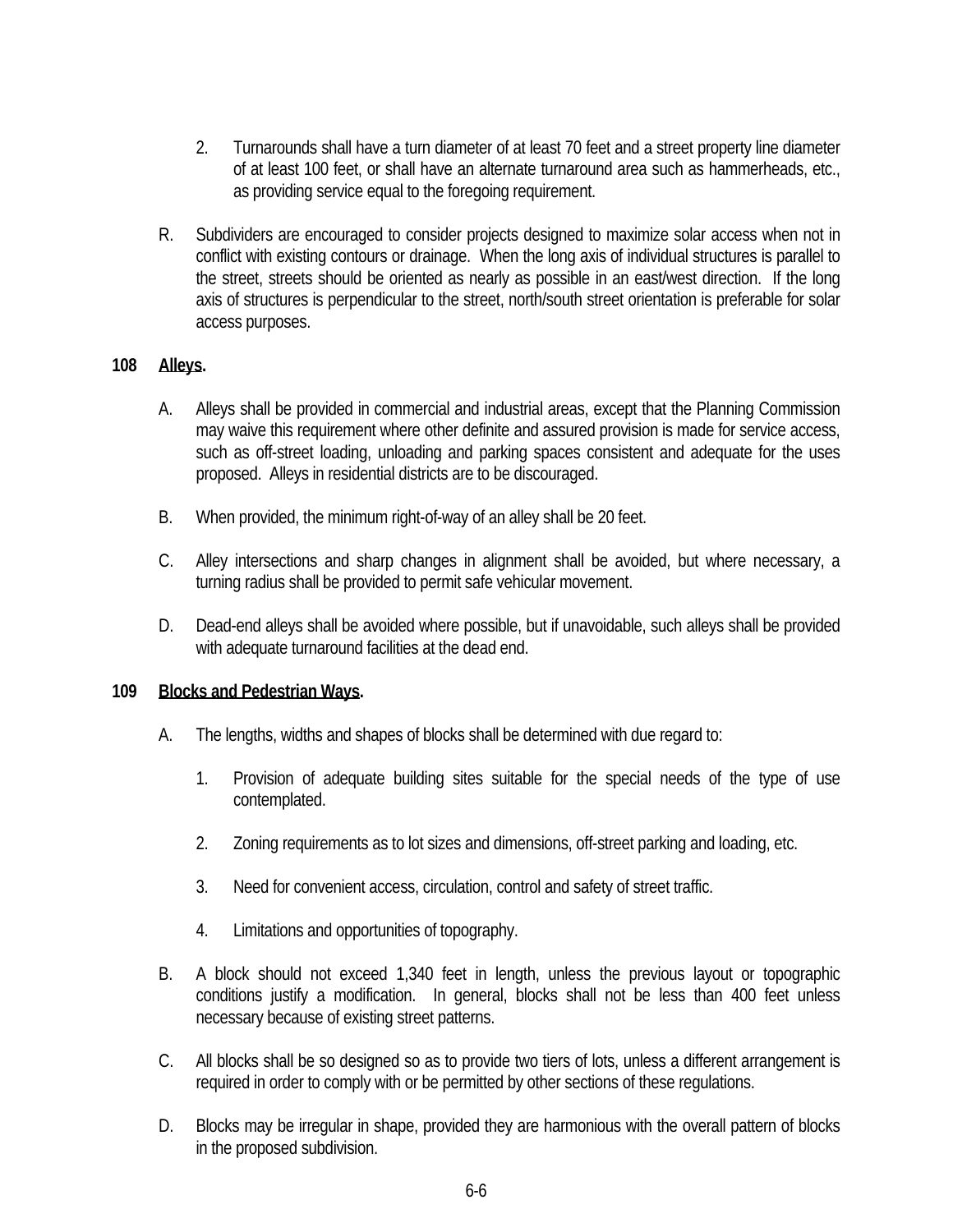E. In extra long blocks, a public pedestrian way may be required to provide access to public or private facilities such as schools or parks. (See 2-102 for definition of PEDESTRIAN WAY [CROSSWALK].)

# **110 Lots.**

- A. The lot size, width, depth, shape and orientation, and the minimum building setback lines, if any desired, shall be appropriate for the location of the subdivision and for the type of urban and rural development and use contemplated. (See Section 6-106 for flag lots.)
- B. Lot dimensions shall conform to the minimum requirements of City Zoning Regulations.
- C. All subdivisions shall be connected to public water supply and sewage disposal systems.**\***
- D. As a general guideline, the maximum depth of all residential lots shall not exceed two and one-half times the width thereof. For all other types of lots, the depth shall not exceed three times the width.
- E. The area of the street right-of-way shall not be included and calculated in the size of the lot with respect to minimum lot size requirements of these regulations or of City Zoning Regulations.
- F. There shall be no double frontage lots for individual dwellings (e.g., single and two-family units), except where the lots abut upon a limited access highway or arterial street or where the topography of the land prevents reasonable subdivision in small units. Double frontage lots shall not have vehicular access between such lots and an abutting limited access highway or arterial street.

────────*────────────────* 

NOTE: All public sanitary sewer systems and sewage treatment plants are further subject to the regulations of the Kansas Department of Health and Environment.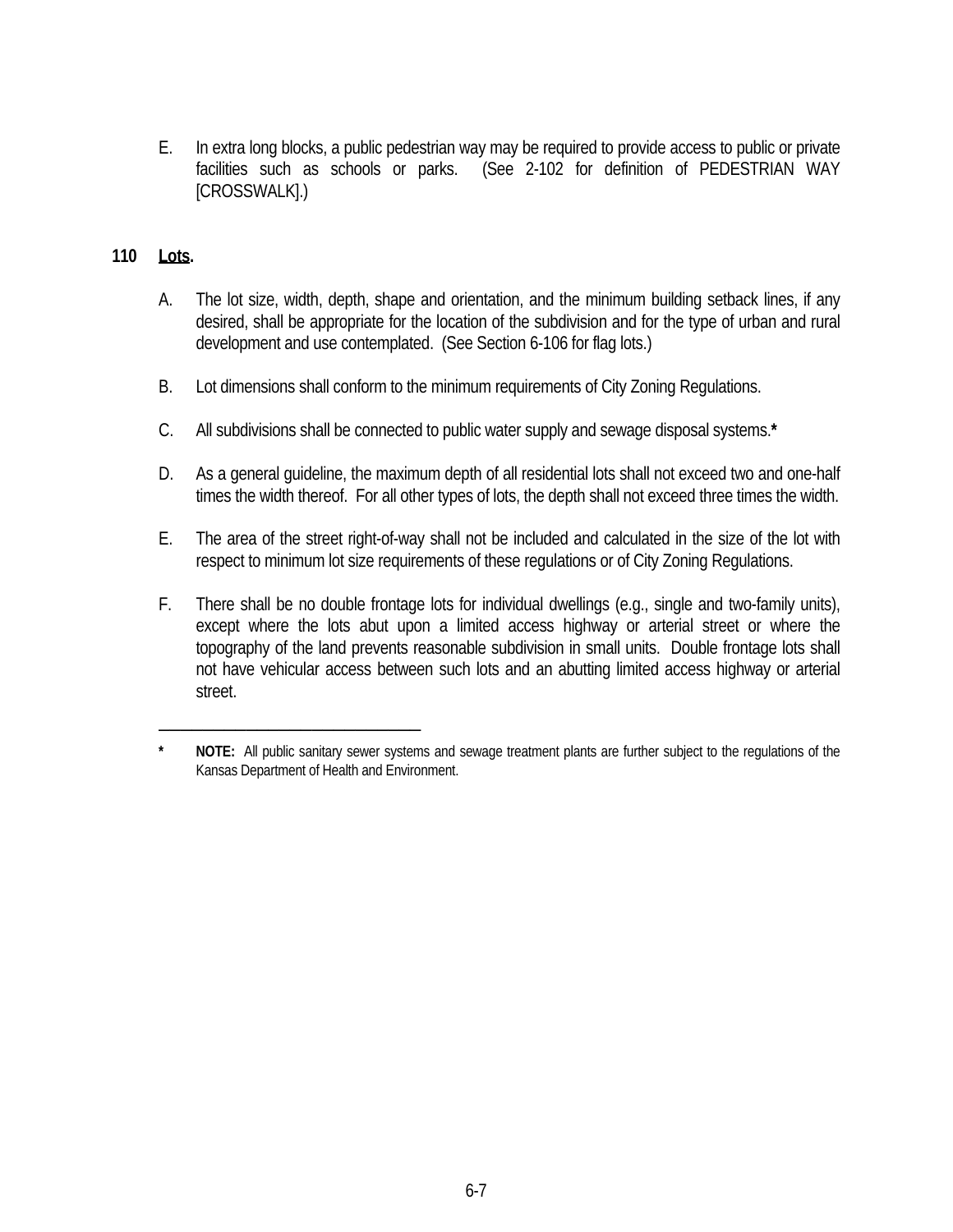- G. Reversed frontage lots shall be avoided except where such are essential to provide a separation of residential development from limited access highways and arterial streets or to overcome specific disadvantages of topography and orientation.
- H. Corner lots for residential use shall have extra width, if necessary, to permit appropriate building setback from and orientation to both streets.
- I. Side lines of lots shall be at right angles or radial to the street line or substantially so.

# **111 Easements.**

- A. Utility easements shall be provided where necessary and centered on rear or side lot lines. Such easements shall be at least 20 feet wide along rear lot lines and 10 feet wide along side lot lines, except that easements for street lighting purposes shall not in any event be required to exceed 10 feet. Side lot easements, when needed for other than street lighting purposes such as drainage, may exceed 10 feet.
- B. Drainage Easements. If a subdivision is traversed by a watercourse, drainage way or channel or a detention pond is constructed, then a storm water easement or drainage right-of-way shall be provided. Such easement or right-of-way shall conform substantially to the lines of such watercourse and location of a detention pond and shall be of such width or construction, or both, as may be necessary to assure adequate storm water drainage and for access for maintenance thereof. All drainage easements shall be vegetated with perennial grasses or otherwise stabilized to prevent soil erosion and sediment movement by wind or water. Parallel streets or parkways may be required in connection therewith. (See Section 2-102 for definition of DETENTION POND.)
- C. Vision triangle easements may be required on any corner lot to provide an open and usable vision path for drivers of vehicles approaching the intersection. The extent of vision triangle easements shall be based on the type of intersection (3-way, four, protected, unprotected, etc.); the type of street (local, collector, arterial, commercial or industrial); topography; proposed street grades (if any); and the design speeds contemplated for such roadways. (See Section 2-102 for definition of VISION TRIANGLE.)
- D. Wherever a lot or group of lots side or back on to an existing high pressure oil or gas transmission line, a building setback easement shall be established on each side of such line to the minimum safe standards as provided by the applicable oil or gas company to the subdivider or to such standards as may be adopted by the City, state or federal governments, whichever provides the most setback distance. The easement shall be provided on that part of the lot which abuts the oil or gas line and no principal buildings or structures shall be located or constructed within such an easement.
- E. A screening easement may be required to provide for fencing and/or an adequate area for the mature growth of landscaping with appropriate maintenance. (See Section 2-102 for definition of SCREENING.)

# **112 Commercial and Industrial Subdivisions.**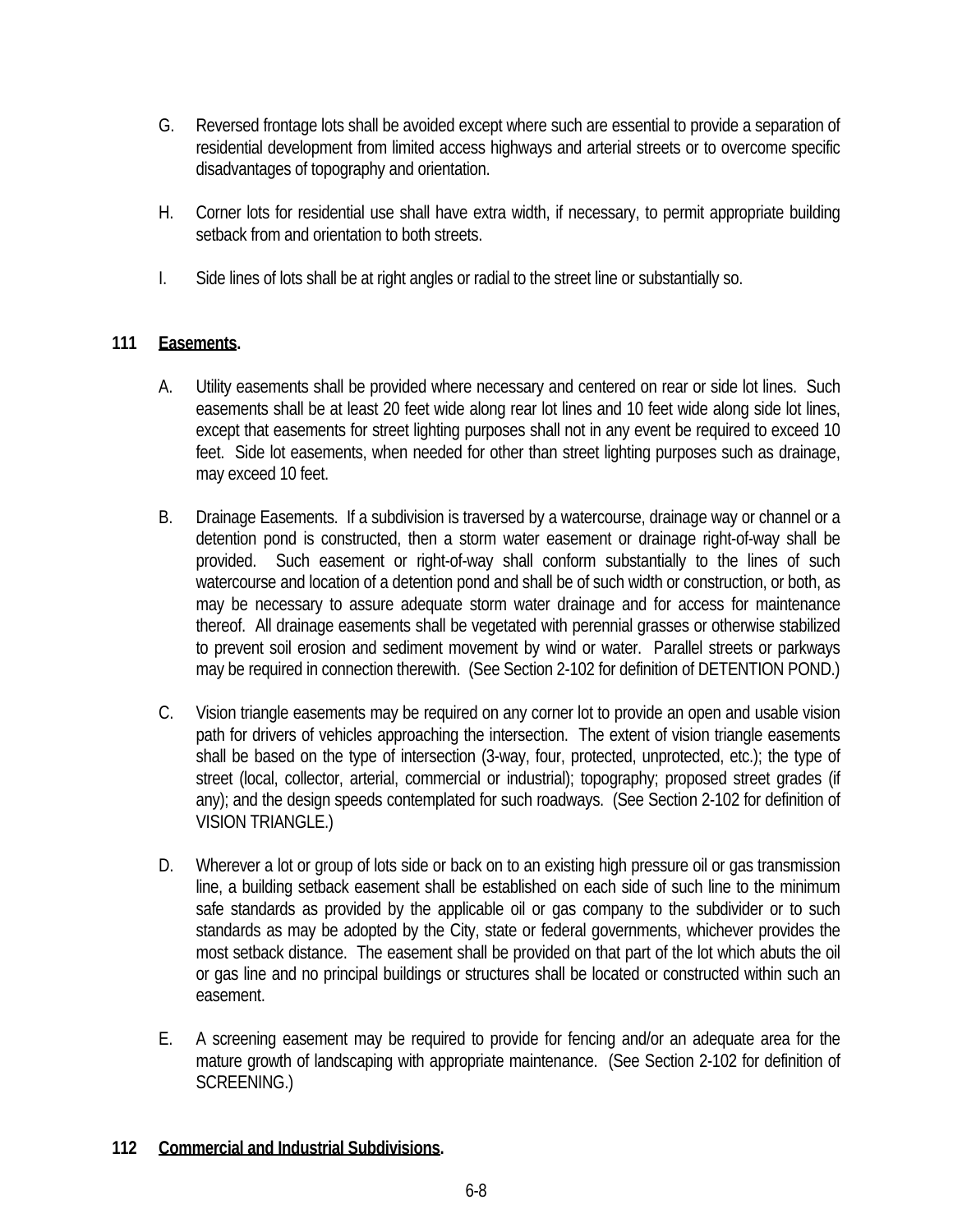- A. Streets. Notwithstanding the other provisions of these regulations, the minimum width of streets adjacent to areas designed, proposed or zoned for commercial or industrial use may be increased by the Planning Commission to such extent as may be deemed necessary to assure the free flow of through traffic without interference from parked or parking motor vehicles.
- B. Blocks and lots intended for commercial or industrial use shall be designed specifically for such purpose with adequate space set aside for off-street parking and loading.
- C. Marginal Access Street. When lots or blocks in a proposed commercial or industrial subdivision front on any limited access highway or arterial street, the subdivider may be required to dedicate and improve a marginal access street to provide ingress and egress to and from such lots or blocks.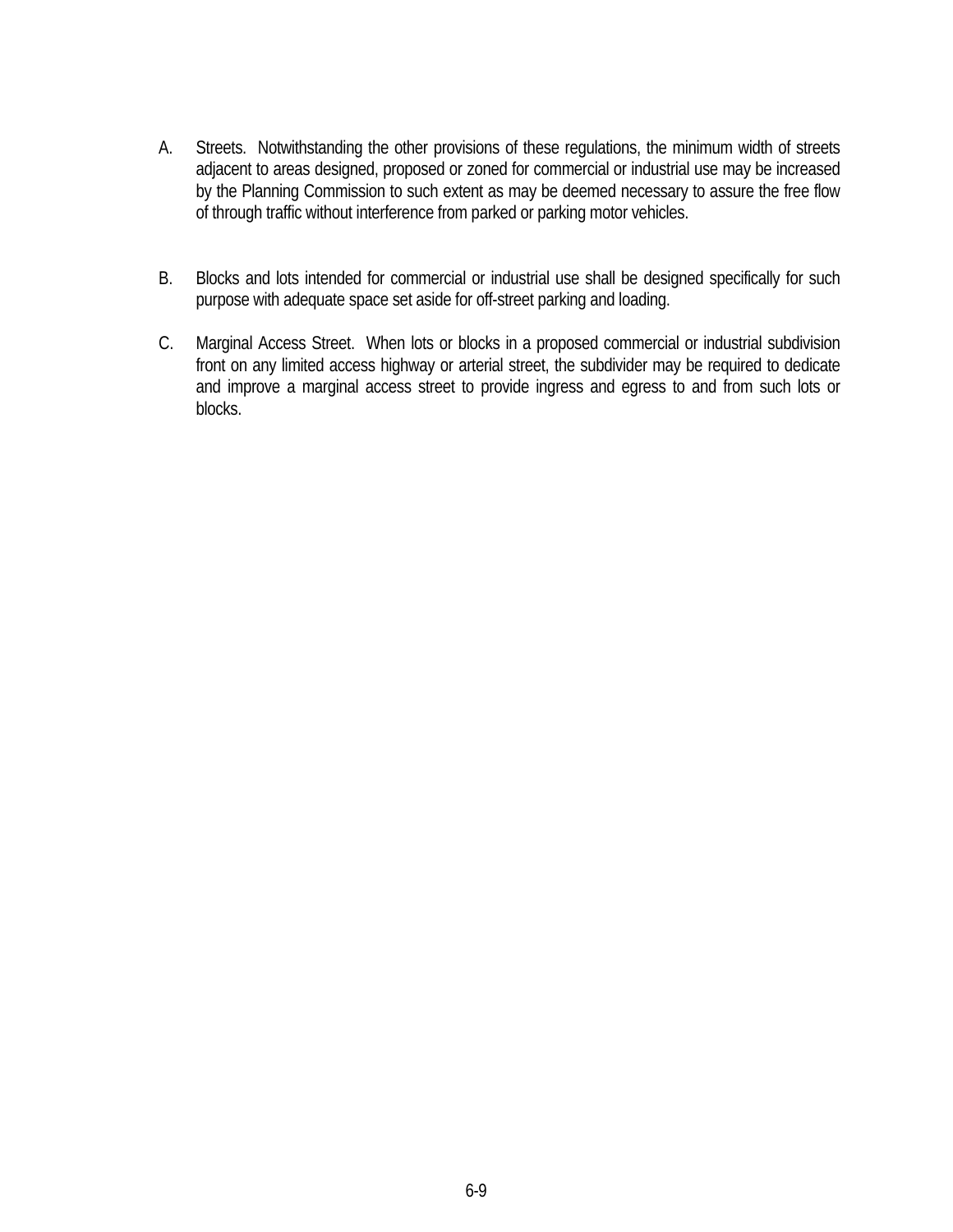# **ARTICLE 7. INSTALLATION OF REQUIRED IMPROVEMENTS**

- **100 Engineering Responsibility.** In setting certain standards and specifications, approving engineering drawings, inspecting improvements, recommending acceptance of improvements, preparing petition forms and establishing the amount of surety for guaranteeing the installation of such improvements; the engineer designated by the City or utility provider representative shall be designated as responsible for the improvements within their respective jurisdictions. Coordination to achieve cooperation among the responsible parties is the responsibility of the City and, in particular, the Subdivision Administrator.
- **101 Required Improvements.** As a condition to final plat approval, the subdivider of a proposed subdivision shall be responsible to install or, in cooperation with the Governing Body and utility companies, cause to be installed the following necessary facilities and improvements as listed below. The design and installation of such facilities and improvements shall include such sizing of pipes and extensions of streets as may be deemed desirable within the subdivision to facilitate development of adjacent land.
	- A. All streets, alleys, curbs, gutters and street drainage facilities shall be constructed in accordance with established City standards. Streets shall be constructed of concrete, asphalt or asphaltic concrete and no gravel or sanded roadways shall be constructed. To accommodate any future improvements, the entire right-of-way of collector and local streets shall be graded to match the level of the road surface. All stumps, trees that cannot be saved, boulders and similar items shall be removed from such right-of-way. **\*** ∗
	- B. A storm drainage system shall be provided, separate and independent of the sanitary sewer system, meeting all of the specifications and requirements of the City. Such storm drainage system shall be connected to any existing storm sewer system, where available, or if such connection is not available, other adequate means for the discharge of such storm water including the use of detention ponds shall be provided by the subdivider into the nearest major water channel. If it is determined that adequate drainage can be accomplished by a natural drainage way across private property, a drainage easement may be required; however, any initial channelization is the responsibility of the subdivider and continued maintenance the responsibility of the adjacent property owner(s). **\*\***∗∗
	- C. Sidewalks shall be constructed in accordance with standards set by the City under the following conditions: (Also, see Section 6-109E for pedestrian ways.)
		- 1. Sidewalks may be required on one or both sides of the street when needed to service pedestrian traffic flow leading to schools, parks, shopping areas or places of public assembly and where heavy traffic would warrant sidewalks for safety purposes. Sidewalks shall be required to extend or complete connecting links in the sidewalk system.
		- 2. In general, sidewalks shall be constructed nearer to property lines rather than curb lines.

—<br>—

<sup>∗</sup> **Note:** City street standards are based on the current edition of the following publication: A Policy on Geometric Design of Highway and Streets as adopted by the American Association of State Highway and Transportation Officials.<br>**Note:** When required by the Kansas Department of Health and Environment, non-point source storm water permit applications

must be filed before construction begins under the National Pollution Discharge Elimination System (N.P.D.E.S.).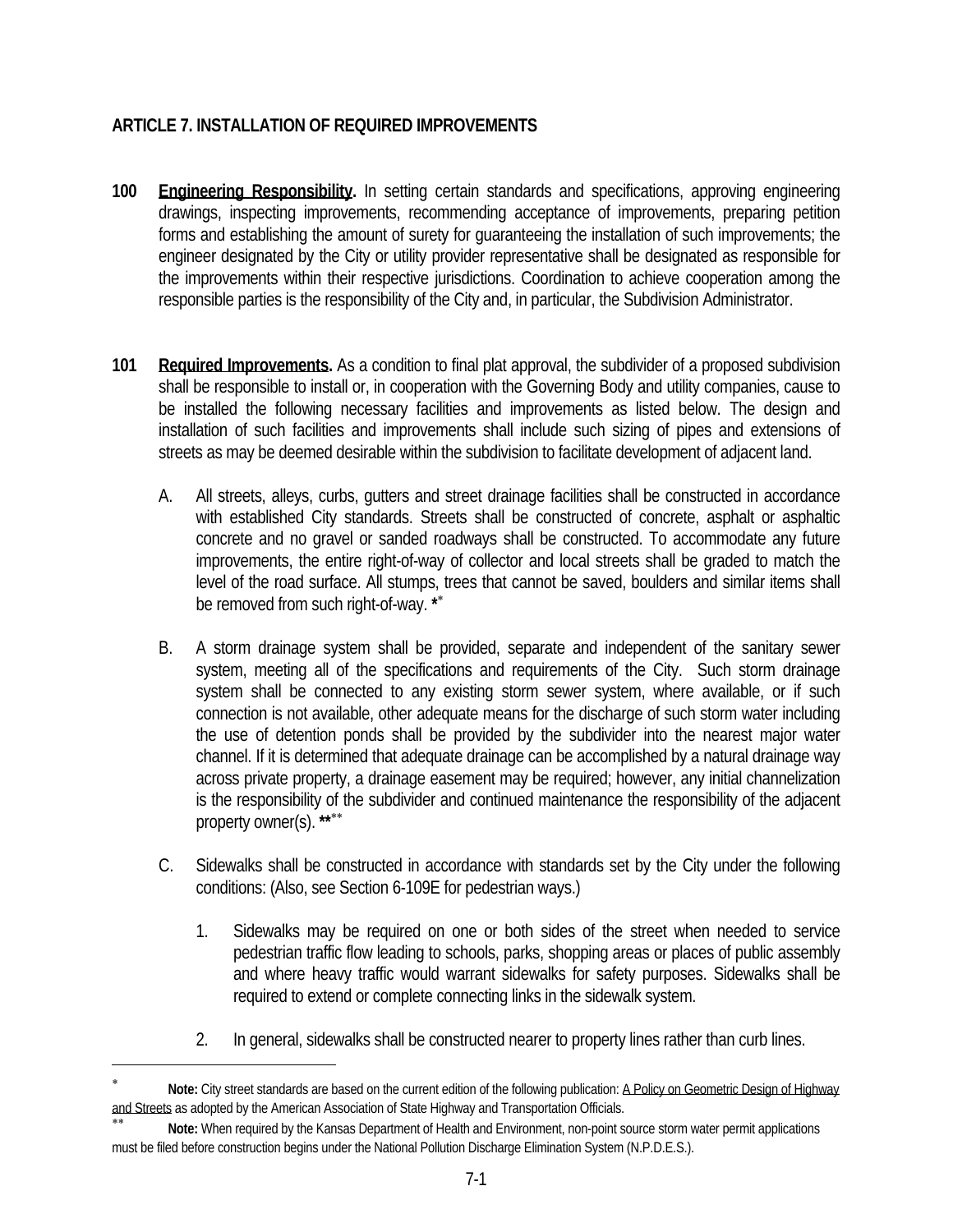- 3. All sidewalks shall provide handicap access in conformity with K.S.A. 58-1301 et seq. and the federal Americans with Disabilities Act of 1990, 42 USCA 12101, as may be amended.
- D. Street signs shall be installed in accordance with specifications set by the City subject to the standards of the Manual of Uniform Traffic Control Devices as adopted by the Secretary of the Kansas Department of Transportation and endorsed by the Federal Highway Administrator. (See K.S.A. 8-2003 for sign manual.)
- E. A municipal type water supply system shall be installed in accordance with the standards and requirements set by the applicable agency supplying the water.
- F. Fire hydrants of the type and quality specified by City standards, but not less than the minimum standards of the National Fire Protection Association (NFPA), shall be provided and connected to municipal type water supply system. Such hydrants shall be subject to the inspection and approval of the applicable Fire Chief.
- G. A sanitary sewer system shall be installed in accordance with standards set by the City subject to the regulations of the Kansas Department of Health and Environment.
- H. Underground wiring in residential subdivisions, unless found to be unfeasible, is required for electric power, street lights and telephone service, except:
	- 1. For lines rated over 12,000 volts;
	- 2. Appurtenance serving such lines which may be mounted on the ground, such as transformers, transformer pads, telephone service pedestals and street light poles; or
	- 3. For those proposed subdivisions or replats of existing subdivisions located in areas which presently have an overhead type utility distribution system.

All such installation shall be under contract with the applicable utility provider. Cable television, if installed, shall be placed underground in accordance with the above requirements. Where telephone, electric, street lights and gas lines are placed underground entirely throughout a subdivision, conduits or cables shall be placed within easements or dedicated public ways in a manner which will not conflict with other underground services. Further, all transformer boxes shall be located so as not to be unsightly or hazardous to the public.

Nothing in this section shall be construed as requiring underground installation of lines beyond the boundaries of the area contained in the preliminary plat.

All utility lines for telephone and electric service, when carried on overhead poles, shall be placed in rear lot line easements or designated side lot line easements.

I. If screening of public or private areas is to be required, a screening plan of landscaping and/or fencing shall be prepared and approved by the Planning Commission and such screening installed. (See Section 2-102 for definition of SCREENING.)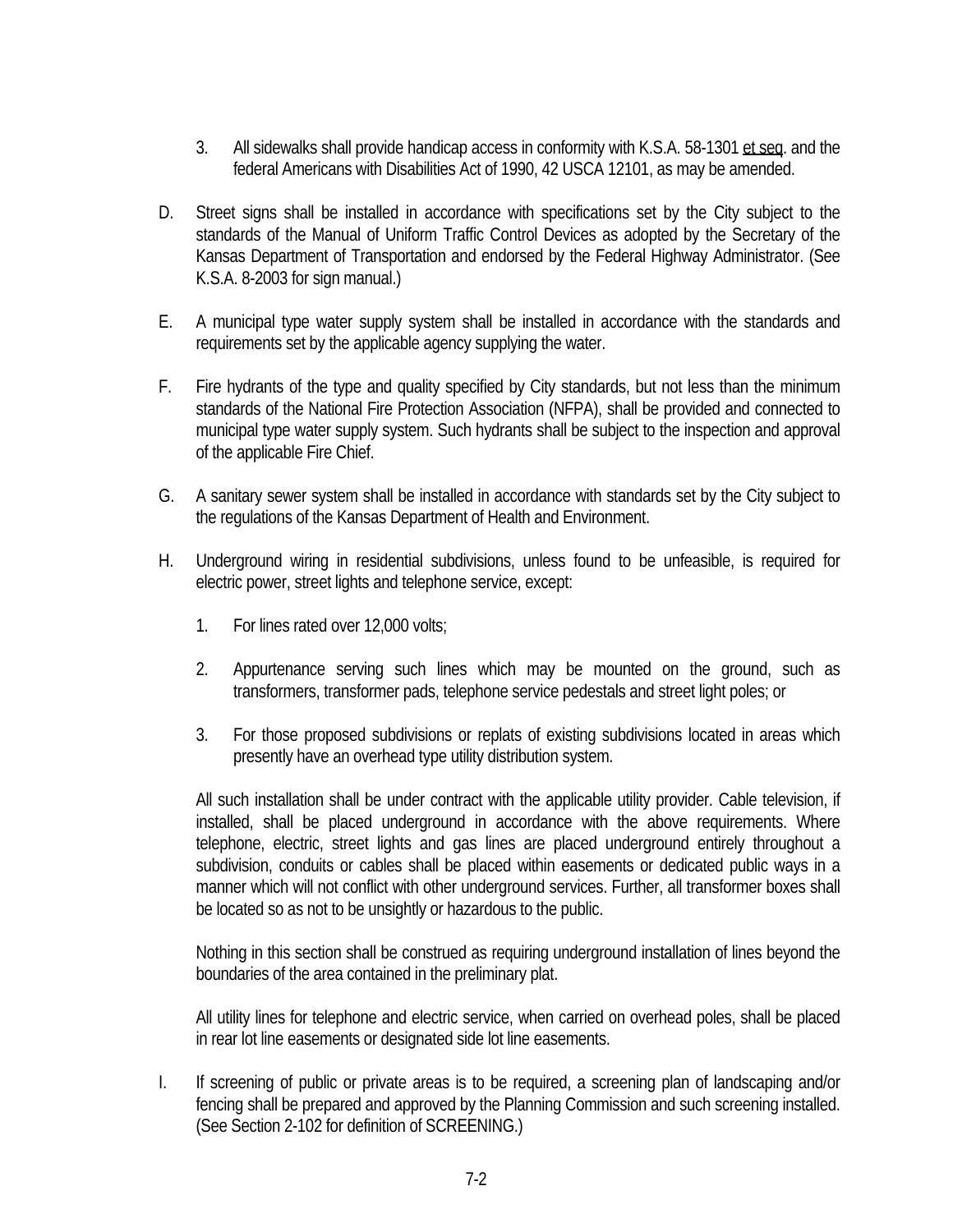- J. Monuments as shown on the final plat shall be placed at all central points such as block corners, angle points, points of curves in streets and as may be required by the engineer. Monuments shall be made of iron pipes or solid steel rods, e.g., rebars which are not less than one-half inch in outside diameter and not less than 24 inches in length and affixed with a plastic or metal cap which identifies the registration number of the surveyor in responsible charge. All monuments shall be securely placed and set in such a manner that the top of the monument shall be at grade ground level. If cultivation of the land for farming purposes is anticipated, monuments may be lowered nine inches below grade ground level. Bench marks may also be required of such material, size and length as may be approved by the engineer. (See Section 2-102 for definitions of BENCH MARK and MONUMENT and Sections 5-101 D and E for monuments and bench mark(s) to be shown on the final plat.)
- K. Whenever existing sanitary or storm water sewers, water lines, drainage channels, culverts, underground or overhead electric and communication lines, gas lines, pipe lines, transmission lines are required to be relocated due to the subdivision or construction of improvements required as a condition of approval of the subdivision and in the event such was not known at the time of subdivision approval for any reason, the costs of such relocation shall be the sole responsibility of the subdivider.
- L. Where required, applicable measures will be taken during construction to minimize soil erosion and sedimentation by wind or water. Conservation standards shall be adhered to which have been adopted by the County Conservation District.

### **102 Exceptions for Existing Improvements.**

- A. Where the proposed subdivision is a resubdivision or concerns an area presently having any or all required improvements as set out in Section 7-101 and where such improvements meet the requirements of said section and are in good condition as determined by the Governing Body, no further provision need be made by the subdivider to duplicate such improvements. Where such existing improvements do not meet the requirements; however, the subdivider shall provide for the repair, correction or replacement of such improvements so that all improvements will then meet the aforesaid requirements.
- B. Where the proposed subdivision is a resubdivision or concerns an area presently abutting or containing any existing public street of less than the minimum required right-of-way width or roadway width, land shall be dedicated in so far as is possible so as to provide for a minimum street right-of-way width and an additional roadway pavement meeting the minimum standards as set by these regulations. The Governing Body shall determine what adjustment to make where the aforesaid widenings merge with existing streets which are of smaller width at the boundary of such proposed subdivision. The minimum right-of-way and roadway width required by these regulations may be reduced to match an existing roadway system if the extension of such roadway is already improved at each end of the roadway in the subdivision.

#### **103 Agreement and Guarantees for Installation of Required Improvements.** Except for monuments, one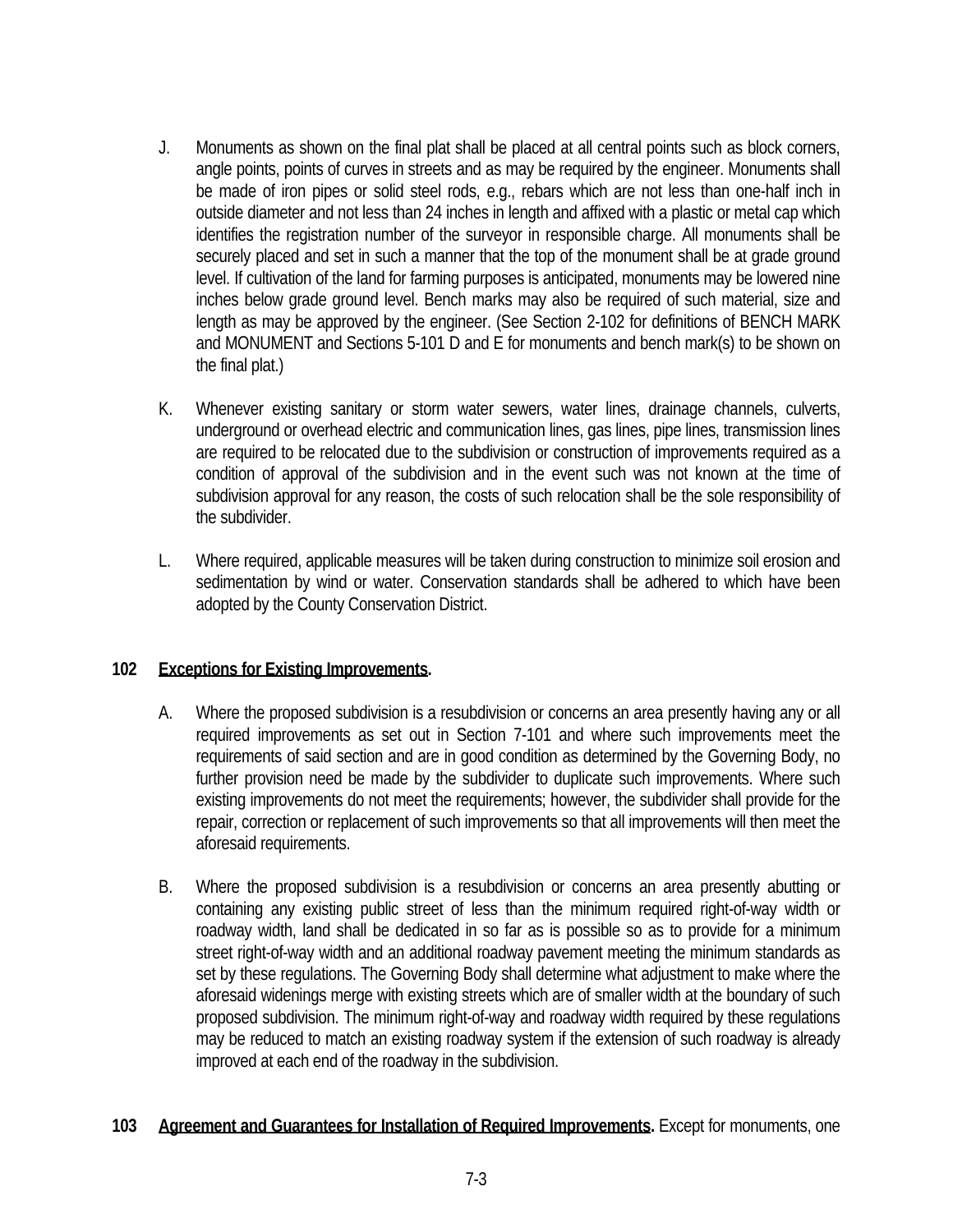of the following methods shall be used by the subdivider to guarantee that improvements required by these regulations can or will be installed in accordance with approved plans and specifications. This does not preclude the possibility that the Governing Body may, at its discretion and in recognition of its financial position, share in the cost of all improvements, especially oversized improvements which may benefit other related areas or the municipality-at-large:

- A. Fiscal sureties may be offered and the following shall apply: (See Section 2-102 for definition of Subdivider's Agreement.)
	- 1. The subdivider shall enter into a **"Subdivider's Agreement"** with the Governing Body under which the subdivider agrees to install such required improvements. Such agreement shall be conditioned upon the acceptances of the final plat by the Governing Body and filed with the Clerk.
	- 2. Simultaneously with the execution of the Subdivider's Agreement provided for in Section 7- 103A1, the subdivider shall furnish a corporate completion bond by a firm authorized to do business in Kansas with good and sufficient sureties thereon or a cashier's check, escrow account or irrevocable letter of credit in favor of the Governing Body, in the amount of the estimated cost as approved by the official responsible for setting and enforcing the applicable design and construction standards of the installation of the required improvements. Such financial guarantee shall be conditioned upon the acceptance of the final plat and further conditioned upon the actual completion and satisfactory installation of such required improvements within two years from the date that the final plat is accepted by the Governing Body.
	- 3. Simultaneously with the execution of the Subdivider's Agreement provided for in Section 7- 103A1, if the subdivider furnishes a corporate completion bond, he or she shall also deposit in escrow with the Governing Body cash in the amount of 15% of the cost of all improvements to be made in accordance with the plans and specifications for required improvements or an equivalent amount in the form of a maintenance bond or other securities that may be deemed sufficient by the Governing Body. If a subdivider furnishes a cashier's check, escrow account or irrevocable letter of credit, 15% of the amount of such guarantees shall be returned by, or held as a deposit in escrow after, the final completion of such improvements. The subdivider shall agree that such deposit in escrow may be held by the Governing Body for a period of 18 months after such improvements are completed for the purpose of:
		- a. Guaranteeing and securing the correction of any defect in material or workmanship furnished for such improvements, latent in character, and not discernible at the time of final inspection or acceptance by the Governing Body; and
		- b. Guarantee against any damage to such improvements by reason of the settling of the ground, base or foundation thereof.

Such escrow agreement shall provide that, as such defects have so developed, that the deposit may be applied by the Governing Body for any amounts incurred correcting such defects; and that the balance of such deposit, if any, held at the end of such 18-month period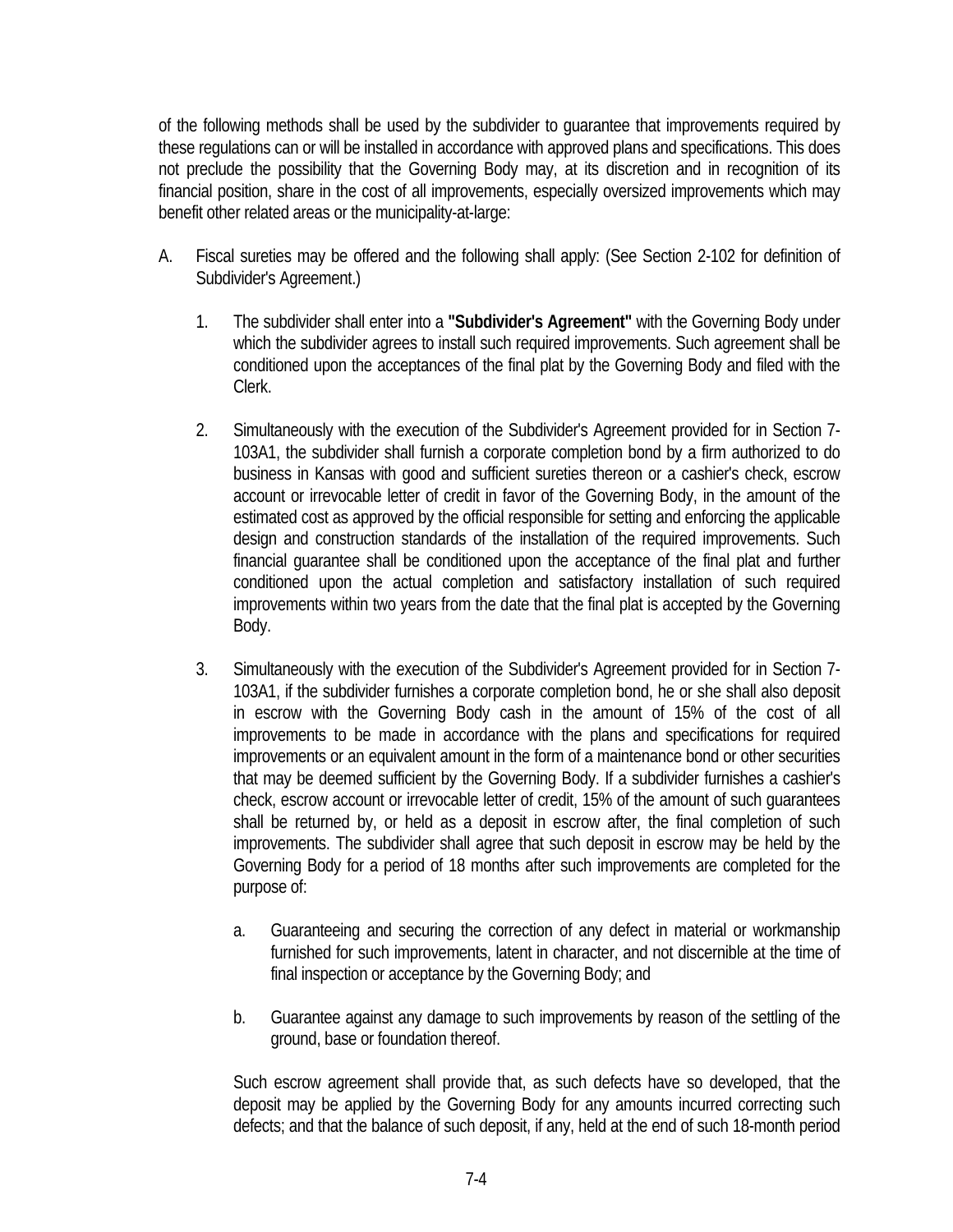shall be returned by the Governing Body to the depositor, or paid to the order of the depositor without payment of interest.

- B. Petitions to the Governing Body may be submitted as a means of guaranteeing the authority to install improvements at such time as they deem appropriate. Petitions may be submitted only when the following conditions exist:
	- 1. The petitions must be valid as may be provided for under Kansas law.
	- 2. The petitions must be approved by the Governing Body concurrently with the acceptance of the final plat.
	- 3. The initiating resolution for such improvement must be adopted by the Governing Body concurrently with the petition approval or as soon thereafter as may be provided by law. The cost of the publication of said resolution shall be born by the subdivider.
	- 4. A certificate signed by the petitioner must be recorded with the County Register of Deeds stating that such petitions have been filed and approved by the Governing Body and that certain land within the plat as described will be liable in the future for special assessment for the required improvements authorized.
- C. The subdivider shall, prior to the acceptance of the final plat, submit a letter from the utility provider(s) involved stating that satisfactory arrangements have been made by the subdivider guaranteeing the installation of their respective services.
- D. Monuments and bench marks shall be installed and their installation certified by a licensed land surveyor on the final plat before such plat is recorded with the County Register of Deeds. (See Section 5-101 Q 1 for surveyor's certification.)
- **104 Off-site Improvements.** The Governing Body may, upon making a finding of necessity, require the subdivider to install or upgrade off-site improvements located outside the perimeter of a subdivision if such need is substantially created by a proposed subdivision. Such off-site improvements should be within dedicated rights-of-way or easements and serve a public purpose. The financing and guaranteeing of such improvements shall be administered as if they were the same as on-site improvements under Section 7-103. The Governing Body may require such subdivision to participate in the following facilities and improvements, or any other off-site improvements as recommended by the Planning Commission, if the need is created by a proposed subdivision:
	- A. Drainage improvements;
	- B. Pedestrian ways and sidewalks;
	- C. Screening;
	- D. Special grading requirements;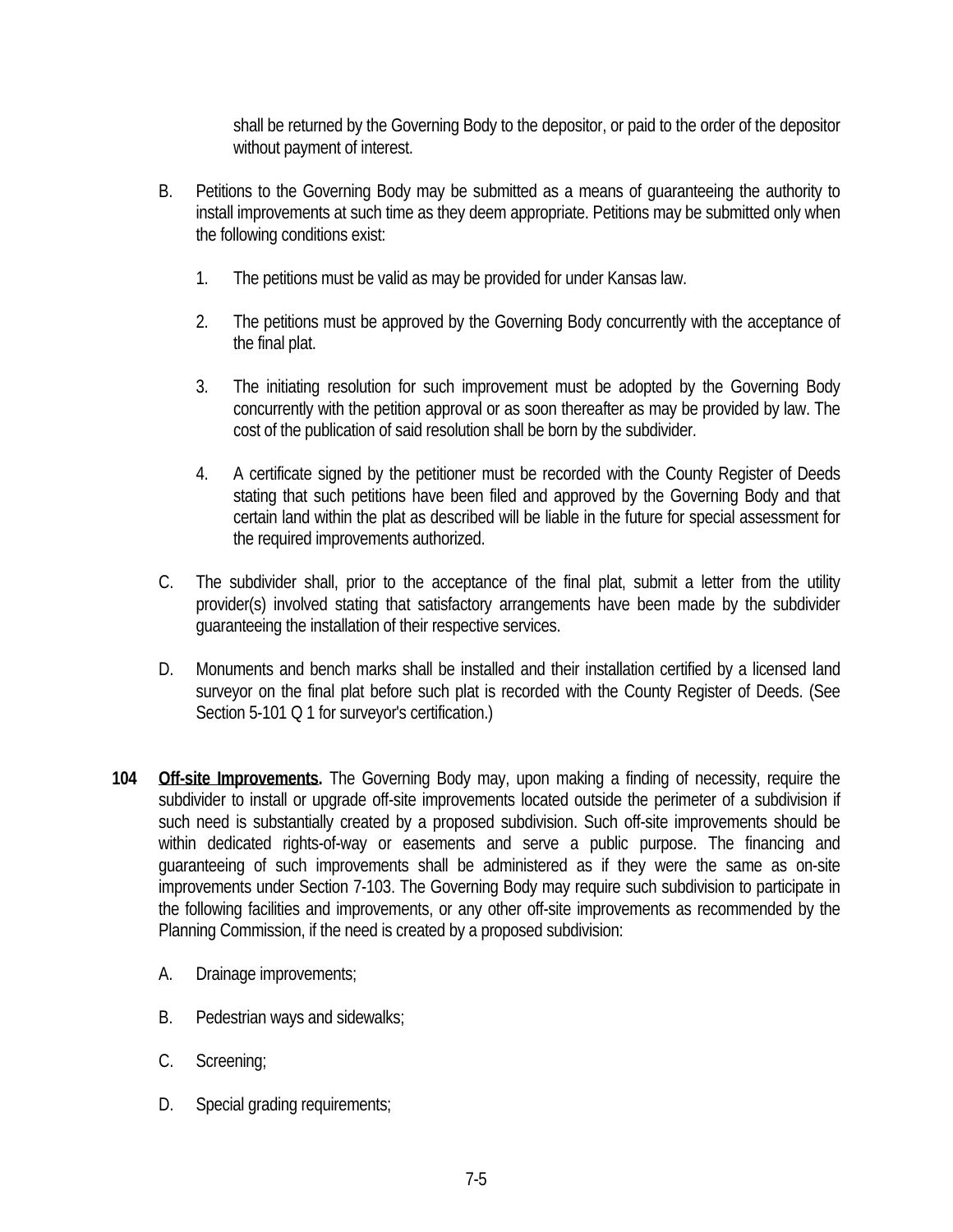- E. Street improvements; or
- F. Traffic control devices.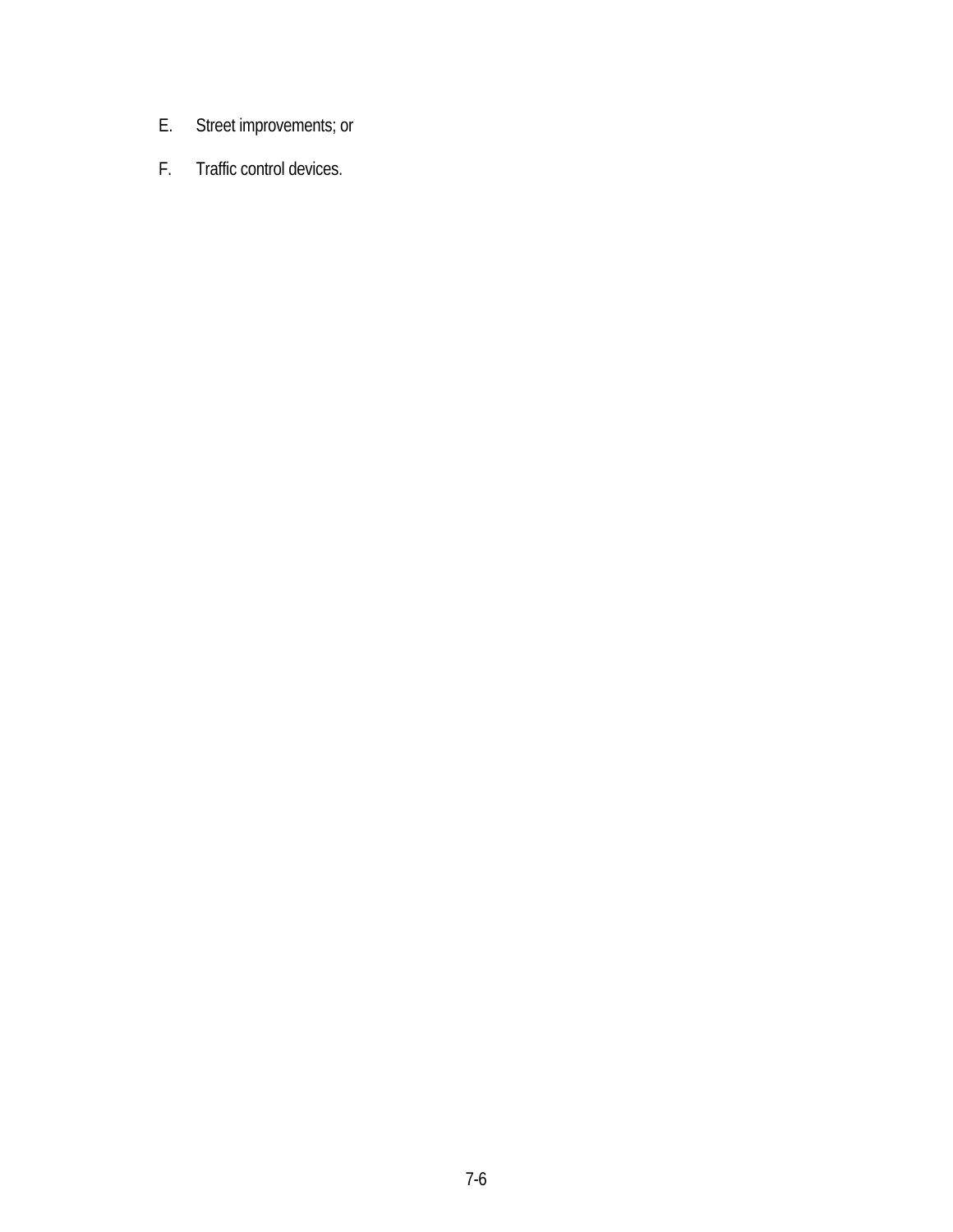# **ARTICLE 8. IMPROVEMENT PROCEDURES**

- **100 Submittal of Petitions.** If petitions are proposed to meet the requirements of Article 7, the subdivider shall so indicate at the time of submittal of the preliminary plat. If the petition method is authorized by the Governing Body, petitions shall accompany the final plat for approval by the Governing Body.
- **101 Final Improvement Plans.** When the use of petitions has not been requested by the subdivider or authorized by the Governing Body and a letter(s) of satisfactory arrangements from a utility provider(s) are not being utilized to guarantee improvements (See Section 7-103C for letter from utility), the subdivider shall have prepared by an engineer (which may be contracted for privately or with any governmental agency or utility), engineering drawings for proposed required improvements containing the data and information specified in Section 8-101A. Such drawings shall be certified by a licensed engineer and shall be submitted to the applicable reviewing official in duplicate at least 20 days prior to the date that approval is requested.
	- A. Content. The engineering drawings shall contain the following data plus additional information deemed necessary by the applicable engineer:
		- 1. Plans, details, specifications and cost estimates for roadway, alley and sidewalk construction; including plans, profile indicating existing topography and elevation including curb and sidewalk elevation when required, intersection control elevation and paving geometrics for each street with a typical cross section of the roadway. The profiles of grade lines shall be shown to a scale of one inch equals 100 feet horizontal, and one inch equals 10 feet vertical; or to a scale approved by the applicable engineer. This information shall be shown on standard plan and profile sheets unless otherwise required by the engineer and use topographic information cited in Section 5-100B3.
		- 2. Plans, profiles, details, specifications and cost estimates of proposed storm drainage improvements.
		- 3. Plans, profiles, details, specifications and cost estimates of proposed water distribution system, water supply facilities and fire hydrants.
		- 4. Plans, profiles, details, specifications and cost estimates of proposed sanitary sewage system.
		- 5. All plans for other utilities such as for electric, gas and telephone shall be prepared by or at the direction of the utility providing the service.
	- B. Review. The applicable engineer, official or agency responsible for determining specifications and standards shall review all engineering drawings in order to determine whether such drawings are consistent with the approved final plat and comply with the design standards. If such drawings are consistent and so comply, the reviewing official shall forward to the Governing Body a notice to that effect. In the event that the drawings do not so comply, the reviewing official shall notify the subdivider of the specific manner in which such drawings do not comply, and he or she may then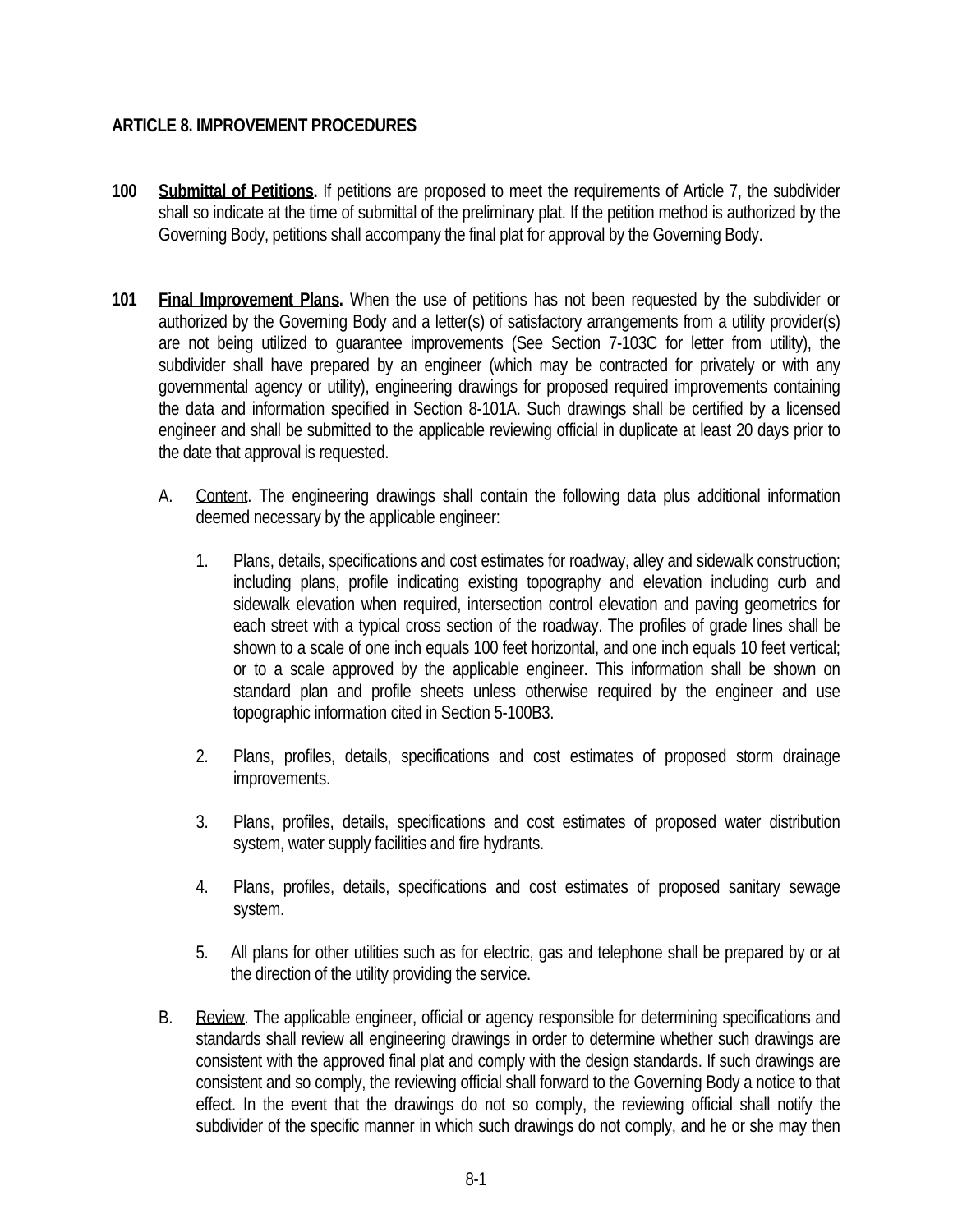correct such drawings. If such drawings are not corrected, the reviewing official shall forward to the Governing Body a notice as to the items of nonconformity or noncompliance.

- **102 Construction of Improvements.** No improvements shall be constructed nor shall any work preliminary thereto be done until such time as the engineering construction drawings shall have been approved and there shall have been compliance with all of the requirements relating to the Subdivider's Agreement and such guarantees as are specified in Section 7-103 of these regulations.
	- A. Inspection. All improvements constructed or erected shall be subject to inspection by the applicable engineer or official responsible for setting and enforcing the applicable design and construction standards of the required improvements. The cost attributable to all inspections required by these regulations shall be charged to and paid by the subdivider. In so far as is possible, the subdivider shall give at least 48 hours notification to such official prior to the performance of any inspection work.
	- B. Inspection Procedures. After notice is received as specified in Section 8-102A above, the applicable engineer or official designated may conduct an on-site inspection to determine that the work complies with the approved engineering plans and specifications. If in the opinion of such engineer or official, the work does not comply with such final drawings, he or she shall have authority to order that all such work shall be terminated until such time as necessary steps are taken to correct any defects or deficiencies. Upon the correction of such defects or deficiencies, the subdivider shall again notify the applicable engineer or official as provided in Section 8-102A that the work is again ready for inspection.
	- C. Final Inspection. Upon completion of all improvements within the area covered by the final plat, the subdivider shall notify the applicable engineer or official designated in Section 8-102A above, who shall thereupon conduct a final inspection of all improvements installed. If such final inspection indicates that there are any defects or deficiencies in such improvements as installed, or if there are any deviations in such improvements as installed from the final engineering plans and specifications, he or she shall notify the subdivider in writing and the subdivider shall, at their sole cost and expense, correct such defects or deviations within six months of the date of notification.

When such defects, deficiencies or deviations have been corrected, the subdivider shall notify the official that the improvements are again ready for final inspection. After the final inspection is made and before acceptance of the improvement by the Governing Body, the subdivider shall file a statement with the engineer or official which is executed by the subdivider, certifying that all obligations incurred in the construction of the improvement involved have been properly paid and settled.

**103 Acceptance of Improvements.** If a final inspection indicates that all improvements as installed contain no unacceptable defects, deficiencies or deviations, within 15 days from the submission of the subdivider's statement of obligation paid, the applicable engineer or official designated shall certify to the Governing Body and utility provider(s) that all improvements have been installed in conformity with the engineering plans and specifications accompanying the final plat. Upon the receipt by the Governing Body of such notification and in conformity with the requirements of these regulations and all other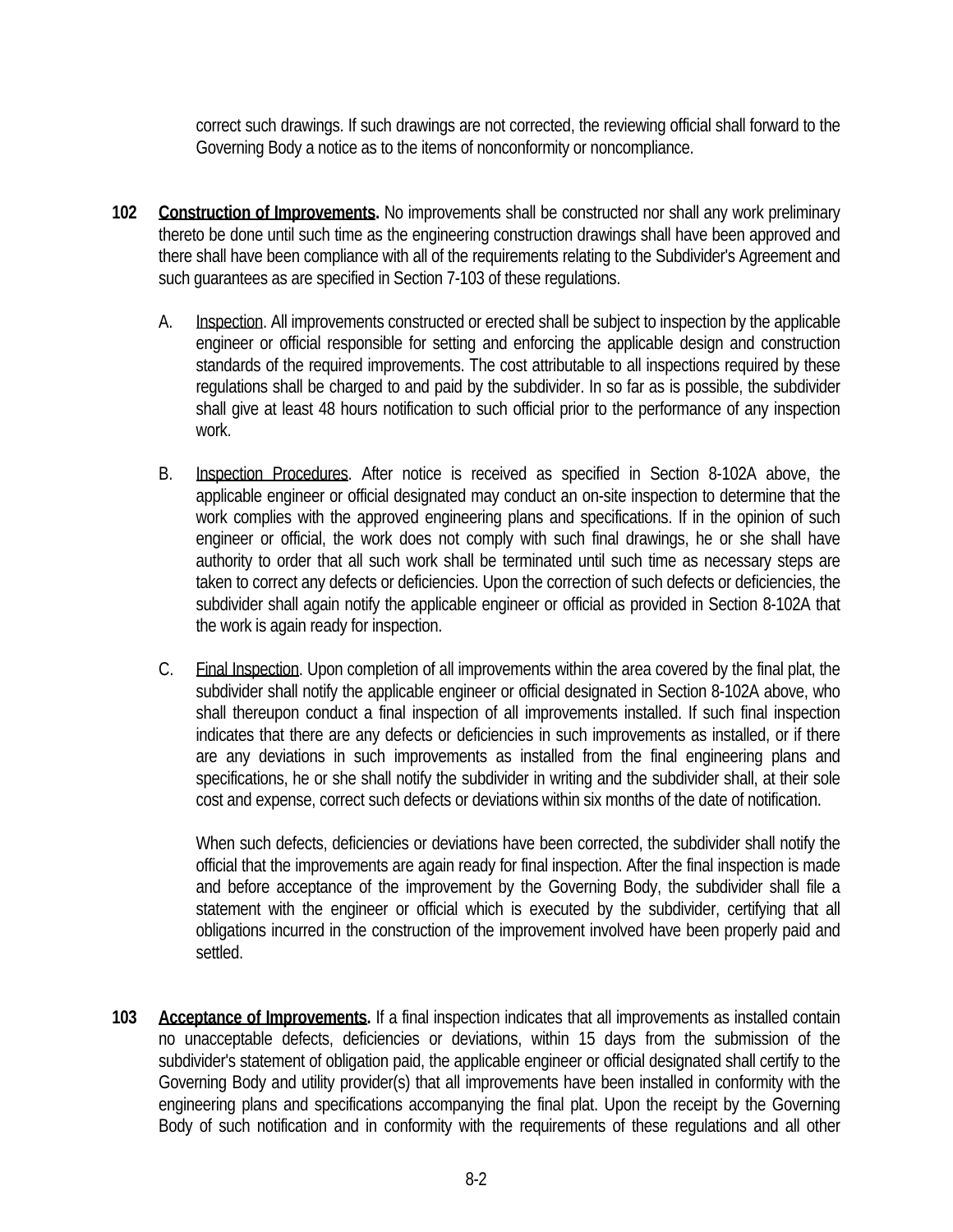applicable statutes, ordinances and regulations, the Governing Body shall thereupon by resolution or utility by letter formally accept such improvements. The improvements shall become the property of the Governing Body or utility provider(s) involved. Prior to this final action, however, neither the acceptance of the final plat, any subsequent annexation to the City or irrespective of any act(s) of employees, such actions shall not constitute their formal acceptance of improvements.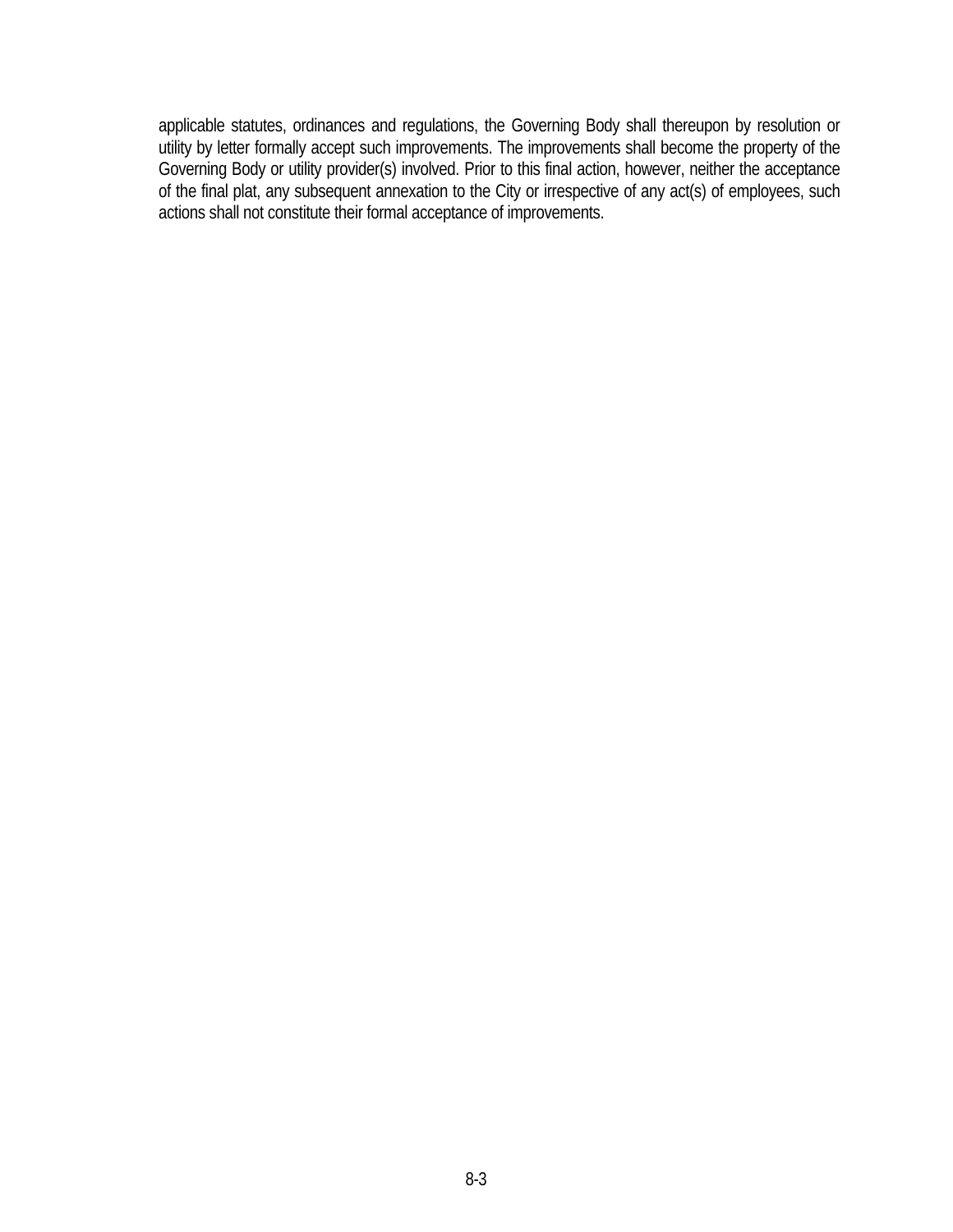# **ARTICLE 9. PROCEDURE FOR APPROVAL OF LOT SPLITS**

**100 Application Procedure.** The Planning Commission is hereby authorized to approve or disapprove lot splits. An application with the required fee for a lot split approval shall be submitted to the Subdivision Administrator by the owner of the land at least 15 days prior to the next regular meeting of the Planning Commission. (See Section 3-109 for Fees.) Four copies of a drawing to scale of the lots involved if there are no structures on the lot shall accompany the application or four copies of a survey if there are structures on the lot showing the precise location of structures thereon. Each drawing or survey shall show the location, dimensions and legal description of the proposed split; the square footage contained in each portion of the original lot; all existing easements including public reservations such as building setback lines or access control and a certificate of approval as worded in Section 9-101C.

Written notices shall be distributed by the Administrator to all owners of land adjacent to the property proposed to be split including such owners across the street or other public way. The application for a lot split must be accompanied by a list of the names and addresses of all persons to receive notices. Such owners shall have 10 days from the date of mailing the notification to inform the Administrator of any protest or concerns they may have on the lot split. The 10 day waiting period may be waived upon presentation of a written statement of no objection from those to be notified.

- **101 Approval Guidelines.** Approval or disapproval of lot splits shall be made based on the following guidelines:
	- A. No lot split shall be approved if:
		- 1. A new street or alley is needed or proposed.
		- 2. A vacation of streets, alleys, setback lines, access control or easements is required and has not been satisfied.
		- 3. Such action will result in significant increases in service requirements, e.g., utilities, drainage, traffic control, streets, sidewalks, etc. or will interfere with maintaining existing service levels, e.g., additional curb cuts, repaving, etc.
		- 4. There is less street right-of-way than required by these regulations or the Comprehensive Plan unless such dedication can be made by separate instrument.
		- 5. All easement requirements have not been satisfied.
		- 6. Such split will result in a lot without direct access from its frontage to an opened public street. (See Section 6-106 for Access.)
		- 7. A substandard sized lot will be created or an existing structure will not be able to meet all yard requirements according to applicable zoning regulations.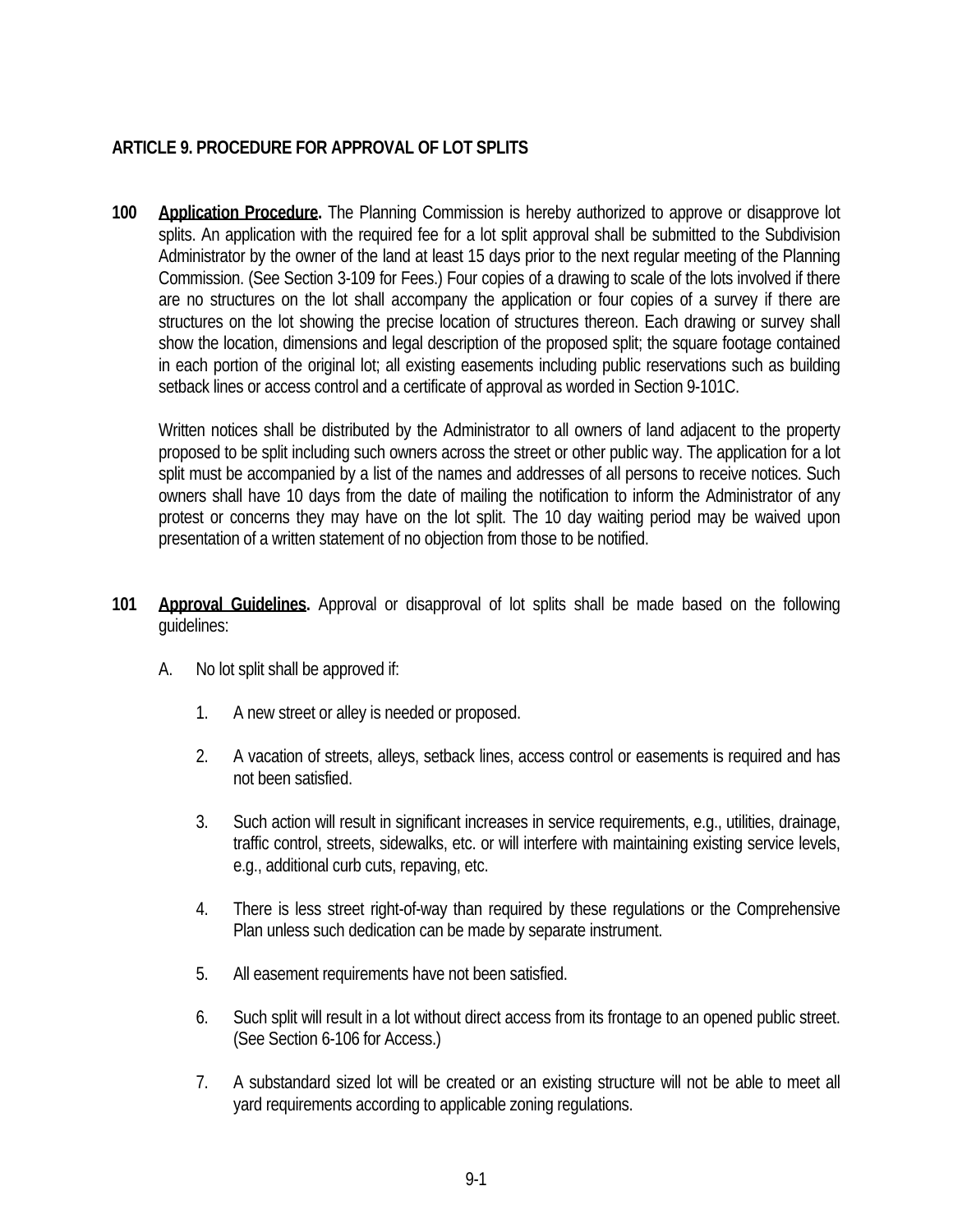- 8. The lot is subject to periodic flooding which cannot be feasibly corrected by fill.
- 9. The lot has been previously split without replatting.
- B. The Planning Commission may make such additional requirements as deemed necessary to carry out the intent and purpose of existing land development regulations and Governing Body policy. Requirements may include, but not be limited to, the installation of public facilities, water supply and sewage disposal and/or the dedication of right-of-way and easements.
- C. The Planning Commission shall, in writing, either approve with or without conditions or disapprove the lot split within 45 days of application. If approved, and after all conditions have been met, the Chairperson of the Planning Commission shall sign the following certificate of approval as required on the lot split drawing or survey. Acknowledgement of the certificate may be made by a notary public or by the County Clerk, Register of Deeds, Mayor or Clerk. (See K.S.A. 58-2211, as amended.)

# **CERTIFICATE OF LOT SPLIT APPROVAL**

| <b>STATE OF KANSAS</b> |        |
|------------------------|--------|
|                        | $)$ SS |
| CITY OF PARK CITY      |        |

I hereby certify that this lot split has been examined by the Park City Planning Commission and found to comply with the Subdivision Regulations of the City of Park City, Kansas, and is, therefore, approved for recording.

Date Signed: 0.20 ...

(Print Name)

, Chairperson

**STATE OF KANSAS ) ) ss COUNTY OF SEDGWICK )**

> The foregoing instrument was acknowledged before me this \_ day of \_\_\_, 20, by (Name of Person) .

(S E A L)  $\qquad \qquad \qquad$  , Notary Public

My appointment expires: .

A copy thereof shall be filed by the Subdivision Administrator with the applicable official charged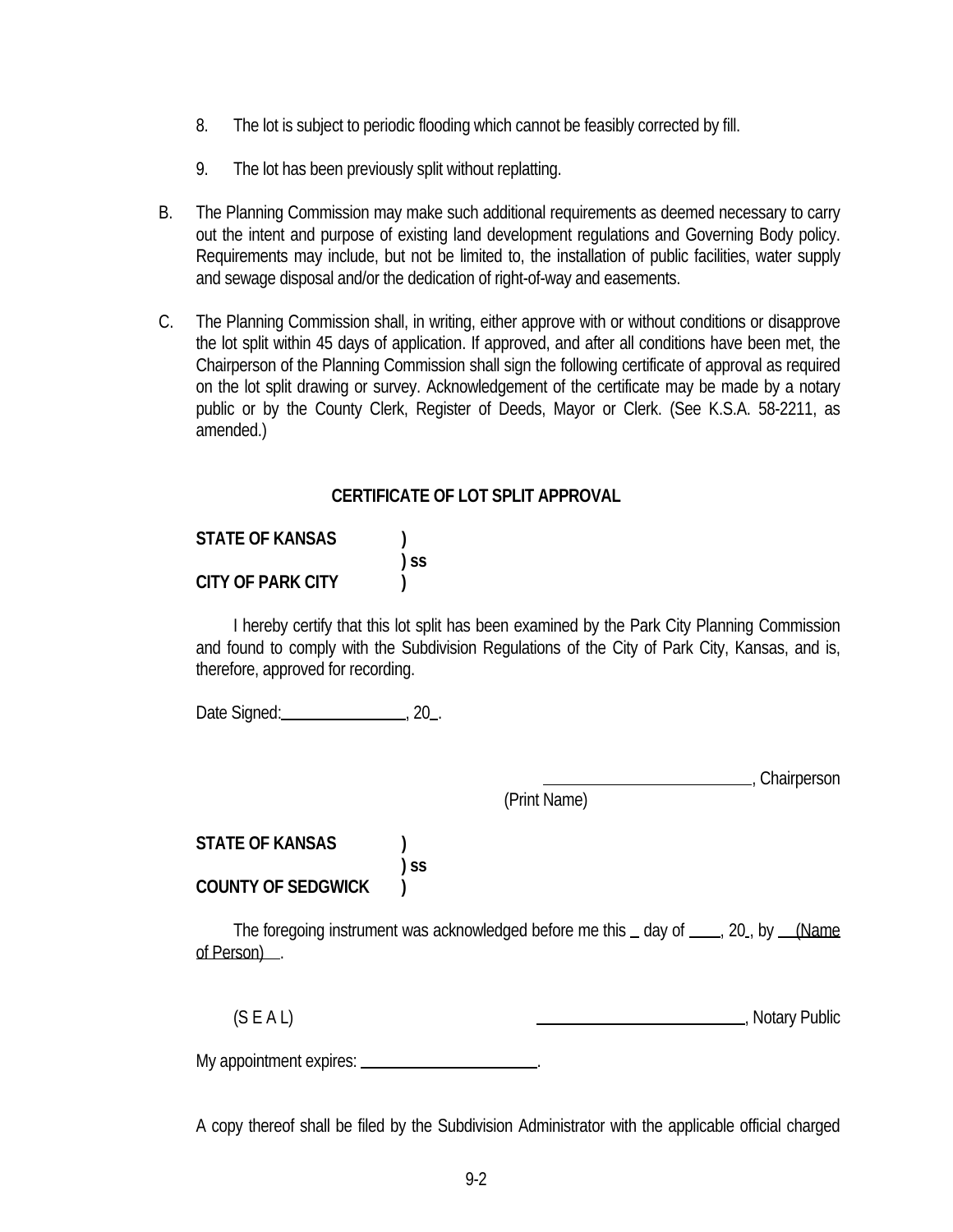with issuing building and/or zoning permits and two copies shall be furnished to the applicant, one of which the applicant shall file with the County Recorder of Deeds.

**102 Exception for Industrial Plats.** According to K.S.A. 12-752(f), a lot which is zoned for industrial purposes and for which a plat has been officially recorded may be further divided into two or more tracts without further replatting such a lot; provided, that none of the conditions under Section 9-101A is found to exist or has not otherwise been satisfied when a lot split is approved.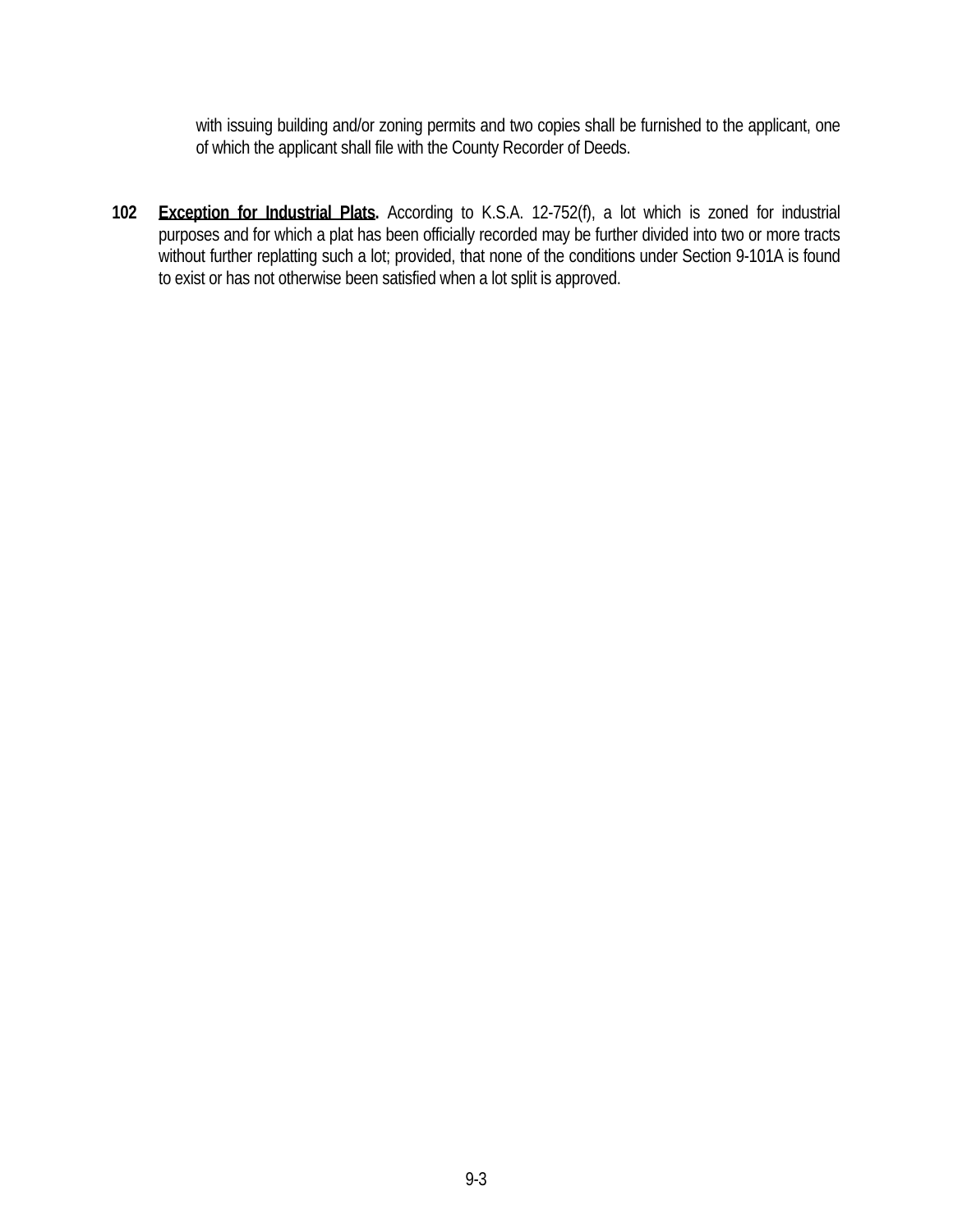# **ARTICLE 10. VACATIONS AND CORRECTIONS**

### **100 Vacation of Unrecorded Plat.**

- A. Upon written request of the subdivider to the Planning Commission, a preliminary or final plat may be withdrawn from consideration either before or after approval by the Commission. Upon approval of the request by a motion of the Commission, the Subdivision Administrator is automatically directed to remove the case file from the City records.
- B. Upon written request of the subdivider to the Clerk, a final plat for which dedications, if any, have been accepted by the Governing Body may be vacated by motion of the Governing Body; provided, that (1) the plat has not been recorded; (2) no lots have been sold or transferred; and (3) no improvements have been installed. After the plat is vacated, the Administrator shall see that all fiscal sureties are returned to the subdivider except for those expenditures which have been incurred by the City in administrative, legal or engineering costs prior to the date of the request for vacation. Upon the return of such sureties, the Administrator is automatically directed to remove the case file including any petitions from the City records.
- C. Upon determining from the County Register of Deeds that a final plat has not been recorded within 60 days from its final acceptance by the Governing Body, the Administrator shall notify the subdivider that the plat is null and void and that the case file will be removed from the City records within 30 days unless a reapplication for platting is received during that time. (See Section 4-112 for Recording of Final Plat.)

### **101 Vacation of Recorded Plat.**

- A. Recorded plats may be vacated by either replatting according to Section 10-101A1 below or directly vacated according to Section 10-101A2:
	- 1. According to K.S.A. 12-512b, any recorded plat or part thereof or street, alley or other public reservation, including, without limitation, easements, dedicated building setback lines and access control, whether established by instrument, condemnation or earlier plats, shall be vacated both as to use and as to title without any further proceedings upon the filing and recording with the County Register of Deeds in accordance with K.S.A. 12-403, any plat or replat duly executed in accordance with these regulations which embraces the same lands as those heretofore embraced by the earlier plat or part thereof or street, alley or other public reservation. Streets, alleys or other public reservations which may be vacated shall revert, as provided for in K.S.A. 12-506, to abutting property owners according to their frontage thereon; provided, that such land to be reverted was derived directly or indirectly from the owner of the land from which such street, alley or public reservation was originally platted. The proper completion of the Owner's Certificate and Dedication as required by Section 5- 101 Q 2 shall constitute appropriate notice to all persons having property rights or interests affected by the above platting or replatting.
	- 2. Recorded plats may also be vacated without replatting. The procedure is the same as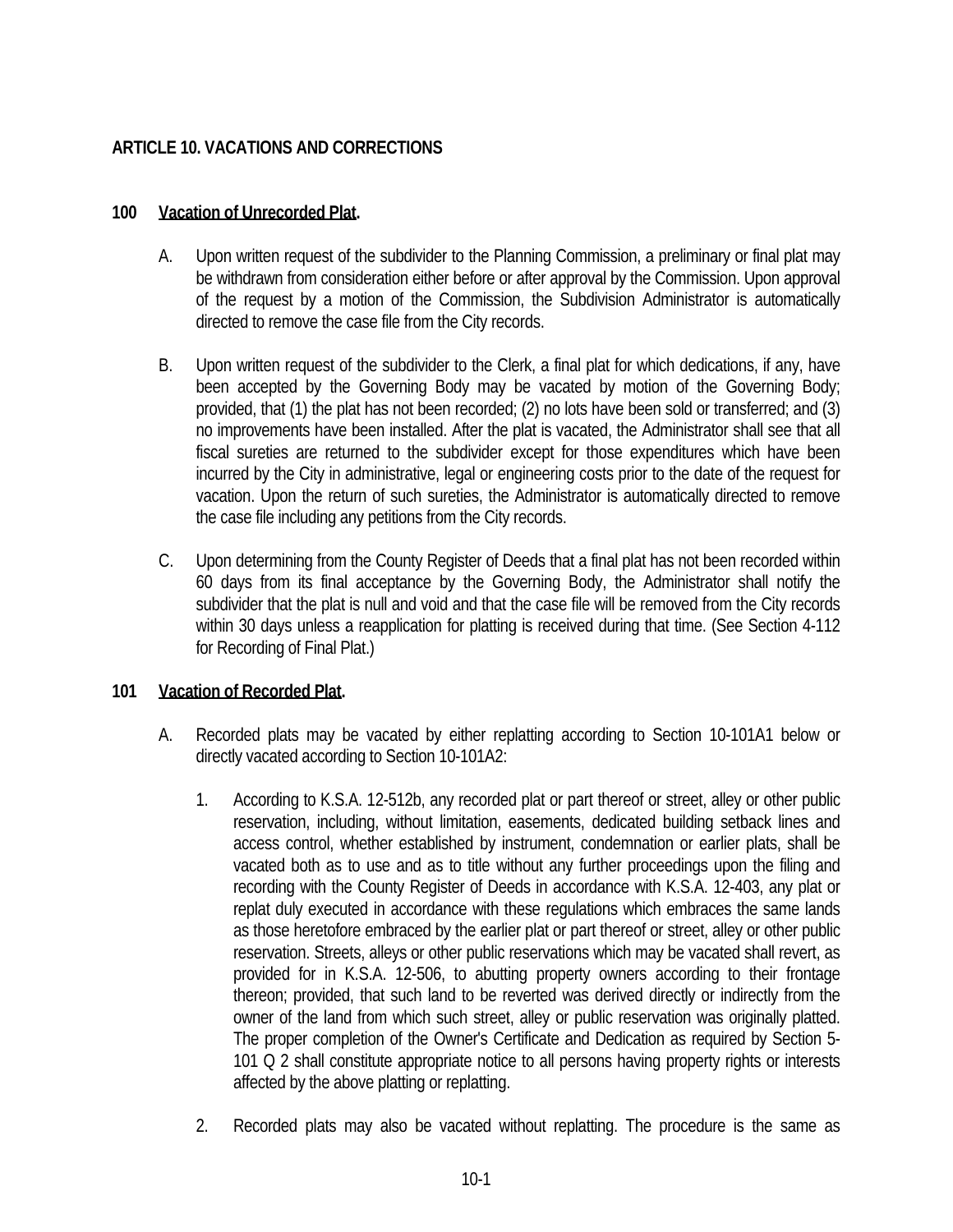provided for in Section 10-103.

#### **102 Correction of Platting Errors.**

A. According to K.S.A. 12-420, procedures are provided to correct certain platting errors. If, after recording a final plat, an error is found in distances, angles, bearings, subdivision or street names, block or lot numbers, the computation of dimension or elevation or other details of the plat, except in connection with the outer boundaries of the plat, and if the property described in that part of the plat containing the error is under the ownership of the person who caused the plat to be prepared, the City Engineer, after substantiation of the existence of the error, may file an affidavit with the County Register of Deeds that the error was made. The affidavit shall describe the nature and extent of the error and the appropriate correction. The Register of Deeds shall record the affidavit and shall place in the margin of the recorded plat a notation that the affidavit has been filed, the date of filing and the book and page where it is recorded. The filing of the affidavit shall correct any such errors, but shall have no effect on the validity of the plat or any property interest recorded by reference thereto. A copy of the recorded affidavit shall be filed with the Subdivision Administrator. The City will bill the person requesting the correction for engineering costs and recording fees.

### **103 Vacation of Streets, Alleys, Easements and Plats.**

 $\overline{\phantom{0}}$ 

- A. According to K.S.A. 12-504 and 505, the following procedures are provided to vacate streets, alleys or other public reservations such as, but not limited to public easements, dedicated building setback lines, access control, or a part thereof, and including all or parts of recorded plats: <sup>\*</sup>
	- 1. Petitions for vacations received from the Governing Body, the owner of platted land or the owner of land adjoining on both sides of any street, alley, easement or other public reservation may be filed with the Clerk and transmitted to the Subdivision Administrator for processing. All nongovernmental petitioners will be billed a processing fee. (See Section 3- 109 for Fees.) The Planning Commission shall give public notice of a hearing on a proposed vacation by publication once in the official city newspaper by the Subdivision Administrator. At least **20 days shall elapse** between the date of such publication and the date set for such hearing. Such notice shall state (1) the nature of the vacation petition, (2) the legal description of the property and (3) the date, time and place for the hearing before the Planning Commission. The notice may contain the information that the hearing may be adjourned from time to time upon a motion to continue in the future at some stated date, time and place. Furthermore, the Commission by rule shall mail a notice at least **20 days before the hearing** to all affected utility providers; all owners of land proposed for vacation; all landowners abutting a street, alley or easement including any segment remaining open; and owners on the opposite side of the street from vacations of setbacks and access control. The petitioner(s) shall provide a list of such landowners as required by the Subdivision Administrator, including names, addresses and zip codes. Such notice to providers and landowners shall be mailed so that at least **20 days shall elapse** between the mailing date and the hearing date.

<sup>∗</sup> **Note:** The same statutory procedure may be used to exclude a portion of land from the boundaries of the City, i.e., the land could also be "deannexed".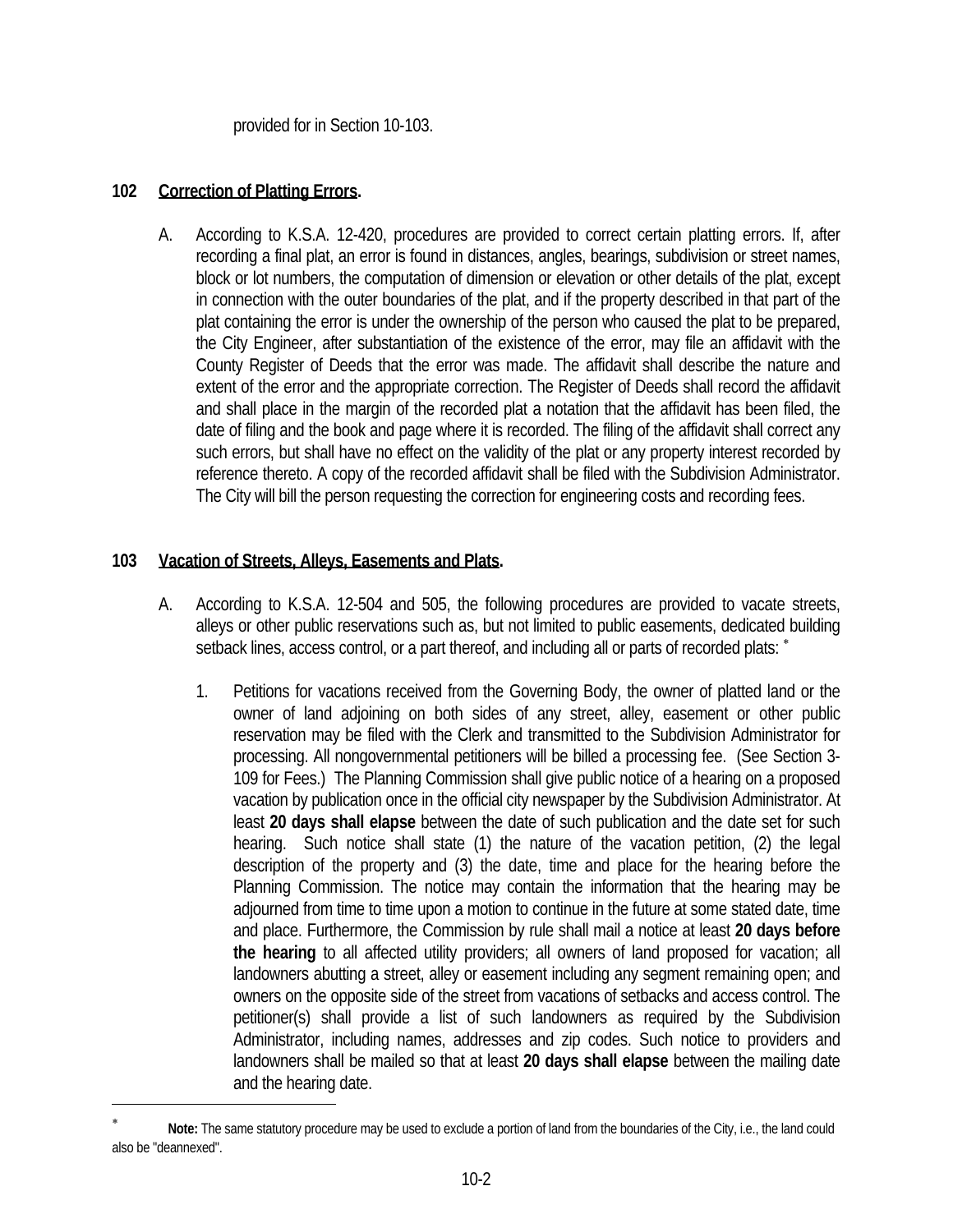- 2. The Planning Commission shall hold a public hearing to consider a recommendation to the Governing Body as to whether the vacation should be approved or disapproved and with or without conditions attached. At the hearing, the Planning Commission shall hear such testimony as may be presented or as may be required in order to fully understand the true nature of the petition and the propriety of recommending the same. If the Planning Commission determines from the testimony presented that:
	- a. due and legal notice has been given;
	- b. no private rights will be injured or endangered;
	- c. the public will suffer no loss or inconvenience; and
	- d. in justice to the petitioner(s) the vacation should be granted;

then the Planning Commission shall recommend that such vacation be approved and entered at length in the minutes. Such recommendation may provide for the reservation to the City and/or the owners of any lesser property rights for public utilities, rights-of-way and easements for public service facilities originally located in such vacated land or planned for the future. The recommendation may be conditioned upon the petitioner's responsibility to remove or relocate all underground or surface utilities or paving in or on the vacated land. The petition shall not be recommended by the Planning Commission nor granted by the Governing Body if a written objection is filed with the Clerk, at or before the hearing, by any owner who would be a proper party to the petition, but has not joined therein. Furthermore, when only a portion of a street, alley or public reservation is proposed to be vacated, the petition shall not be recommended by the Planning Commission nor granted by the Governing Body if a written objection is filed with the Clerk by any owner of lands which adjoin the portion to be vacated. The recommendation of the Planning Commission to the Governing Body shall be made in the same manner as provided by K.S.A. 12-752 for the submission and approval of a final plat. (See Sections 4-107 and 108 for the 60-day time period for consideration of a plat and Section 4-110 for Governing Body approval procedure.) The Planning Commission shall announce at their hearing when the Governing Body will consider the recommendation on the vacation.

Following the approval of the vacation by the Governing Body in the form of an order, the Clerk shall certify a copy of the order to the County Register of Deeds; however, such certification shall be withheld until such time as any conditions attached to the order have been satisfied. The Register of Deeds shall note on the recorded plat of the "townsite," i.e., the City, or the applicable platted addition, the words, "canceled by order" or "canceled in part by order" and give the book and page where recorded.

- B. According to K.S.A. 14-423 and 423a, the following procedures are provided to vacate streets, avenues, alleys or lanes, and including all or part of recorded plats, but not to include public easements, dedicated building setback lines or access control:
	- 1. Petitions for vacations may be accepted by the Subdivision Administrator from any person or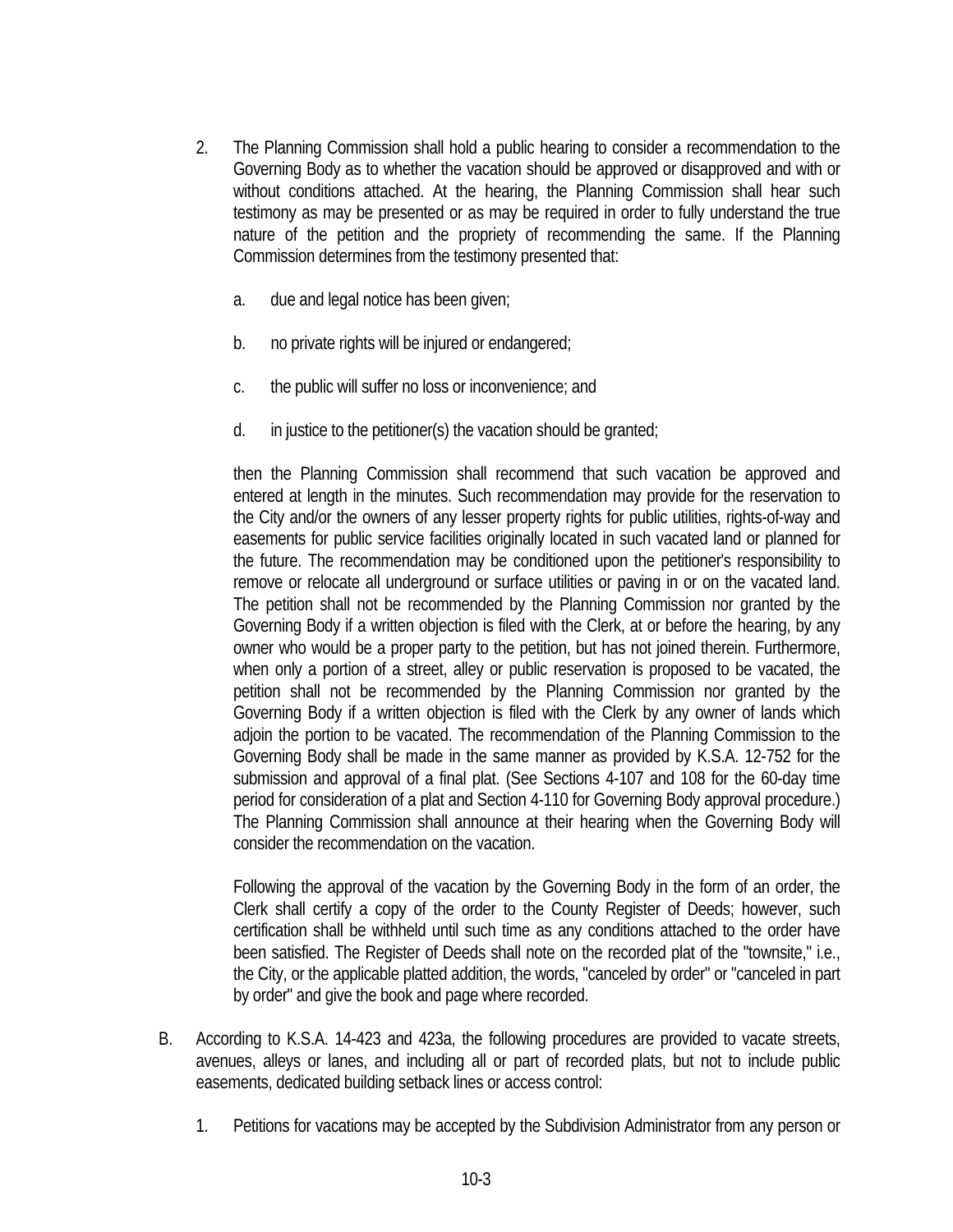governmental agency. All nongovernmental petitions will be billed a processing fee. (See Section 3-109 for Fees.) The Governing Body shall consider such vacation on its agenda and may make inquiry to any person, staff, utility provider or governmental agency including the Planning Commission in order to determine the desirability of the vacation. No public hearing is required. If approved, the City Clerk shall publish the effectuating ordinance. Immediately upon publication, the City Clerk shall file a certified copy with the County Clerk to enter on the transfer records and then record the ordinance with the County Register of Deeds. No fee shall be charged by either office. The ordinance shall provide that the vacation shall become effective 30 days after publication unless one or more interested parties file a written protest with the City Clerk before the expiration time. If such a protest is made, the Governing Body shall set a hearing date 10 days after the end of the 30-day waiting period and the protester(s) notified. The hearing may be continued from time to time and at the conclusion the Governing Body shall adopt a resolution confirming the vacation ordinance and filing the same with the County Clerk and Register of Deeds as before. If the resolution is not adopted, the vacation ordinance shall become null and void and the County Clerk and Register of Deeds so notified. Whenever a street, avenue, alley or lane is vacated whether in a plat or not, the same shall revert to the adjacent owners in proportion to their frontage or proportion as to how it was acquired.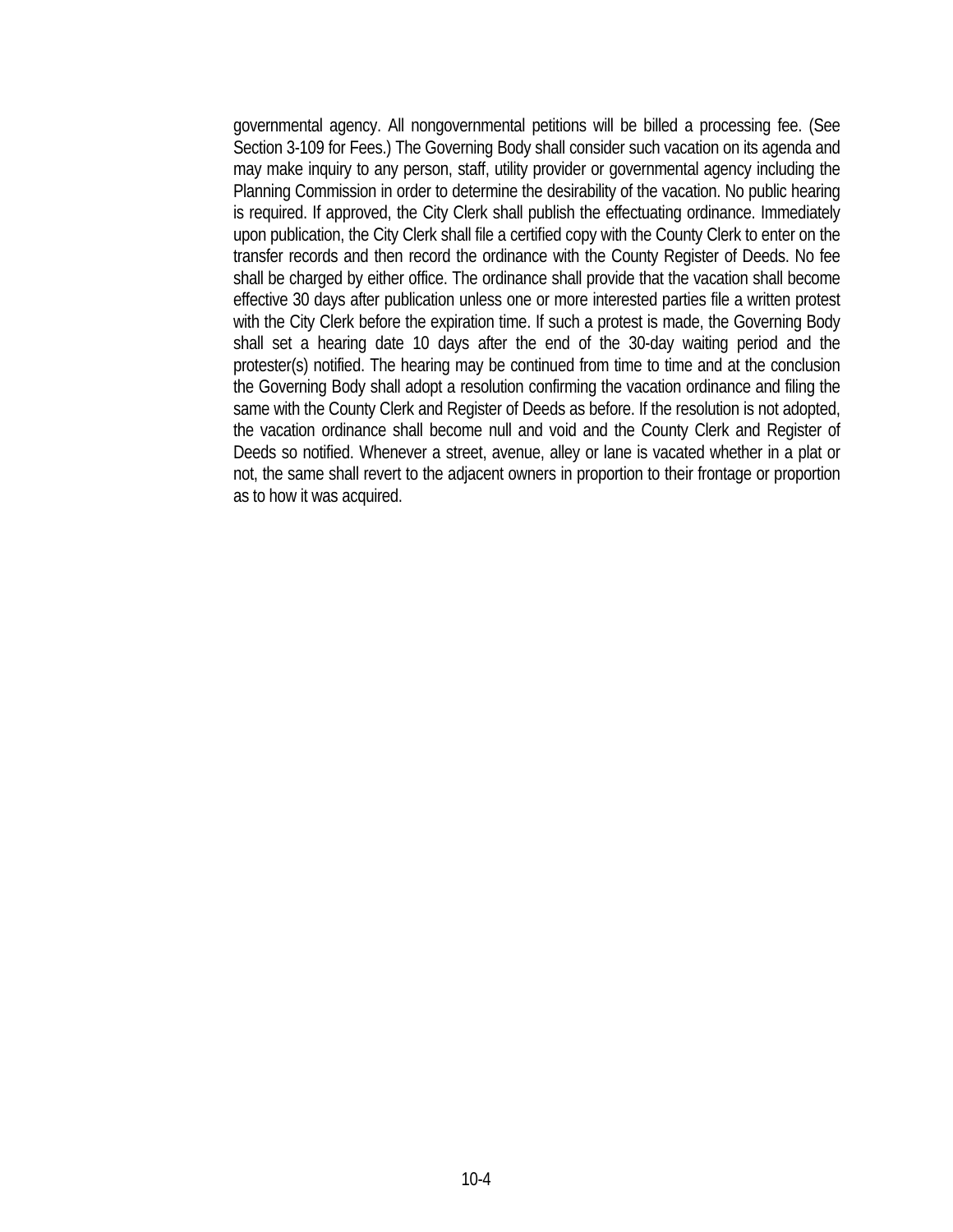# **ARTICLE 11. APPEALS, WAIVERS AND MODIFICATIONS**

- **100 Appeals General.** The subdivider of a proposed subdivision may appeal decisions made in the enforcement of these regulations by the Subdivision Administrator to the Planning Commission and by the Planning Commission to the Governing Body. In the event the Governing Body sustains the Planning Commission, the action of the Planning Commission shall be final except as otherwise provided by law. If the Governing Body overrules the Planning Commission, the Governing Body shall make its decision, in writing or in the minutes of the meeting, stating the reason therefore and return such decision and plat to the Planning Commission for consideration of reapproval.
- **101 Appeals on Improvement Standards.** Any appeal as to approval of standards or plans and engineering drawings in connection with required improvements shall be directed to the Governing Body and that action shall be final.
- **102 Waiver of Required Improvements or Guarantees for Installation of Same.** Any waiver of the required improvements or guarantees for their installation may be made only by the Governing Body on a showing that such improvements are not technically feasible or necessary.
- **103 Modifications.** In cases in which there is unwarranted hardship in carrying out the literal provisions of these regulations as to design standards, the Planning Commission may grant a modification from such provision according to the following guidelines: (See Article 6, Design Standards.)
	- A. A request for a modification shall be made to the Subdivision Administrator who shall transmit it to the Planning Commission. The Planning Commission shall give the subdivider and any other interested person an opportunity to be heard with respect to the requested modification.
	- B. The Planning Commission shall not grant a modification unless it shall find that (1) the strict application of these regulations will create an unwarranted hardship; (2) modification is in harmony with the general spirit and intended purpose of these regulations; (3) the rights of adjacent property owners will not adversely be affected; and (4) the public safety, health and general welfare will be protected.
	- C. When used in this Section, the term "unwarranted hardship" shall mean the effective deprivation of use as distinguished from a mere inconvenience.
	- D. Modifications permitted under the provisions of this Article shall not include modifications from the requirements of improvement standards, required improvements or guaranteeing their installation unless approved by the Governing Body as provided for in Sections 11-101 and 102. Furthermore, variances may not be granted from the provisions of City Zoning Regulations by these modification procedures.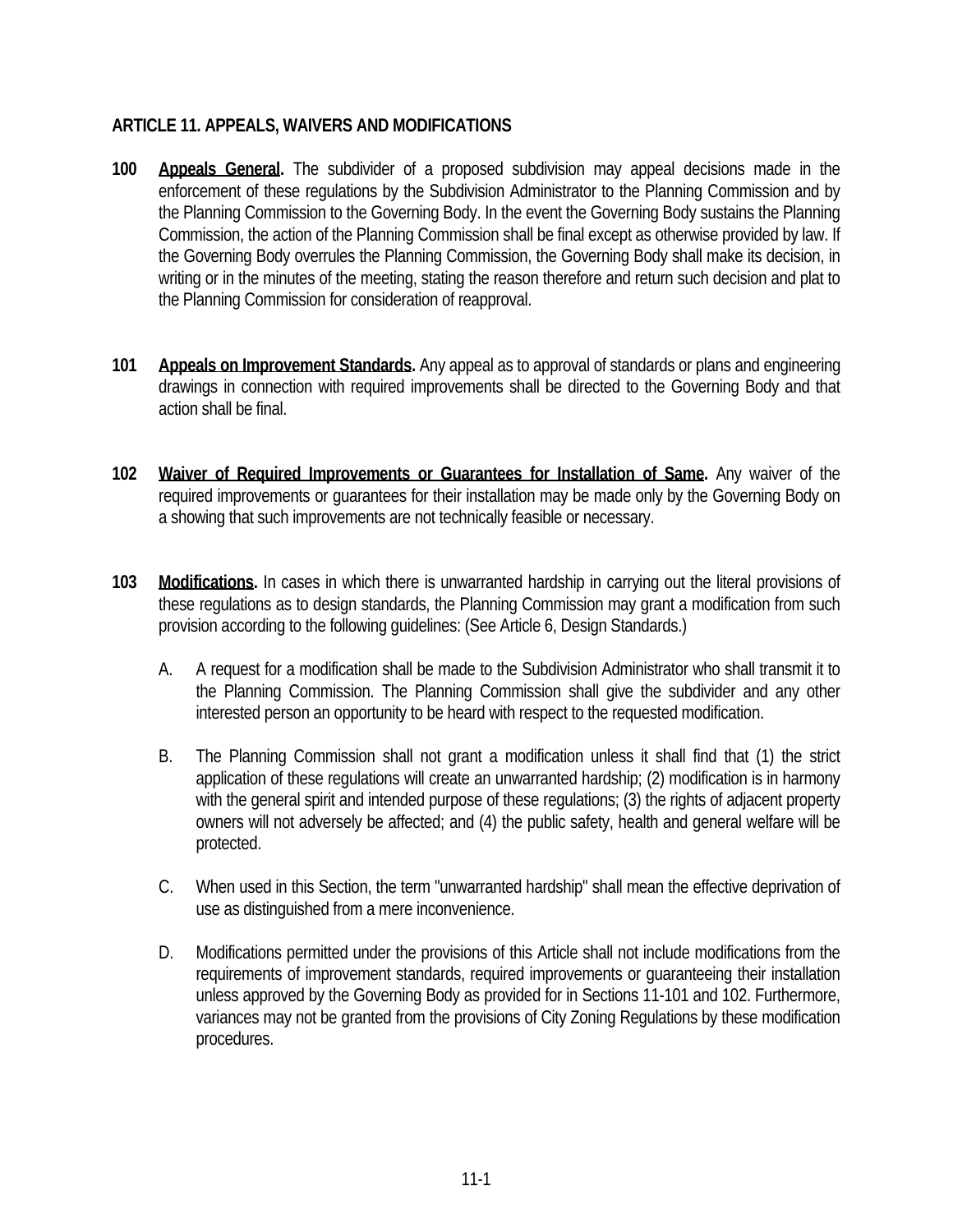### **ARTICLE 12. AMENDMENTS AND REVIEW**

- **100 Amendment Procedure.** These regulations may be amended at any time after the Planning Commission shall have held a public hearing on the proposed amendment. A notice of such public hearing shall be published once in the official city newspaper so that at least **20 days shall elapse** between the publication date and the date of such hearing. Such notice shall fix the time and place for the hearing and shall describe such proposed amendment(s) in general terms. The hearing may be adjourned from time to time. At its conclusion, the Planning Commission shall prepare its recommendations and by an affirmative vote of a majority of the entire membership of the Commission adopt the proposed amendments to these regulations and submit them, together with the written summary of the hearing thereon, to the Governing Body. The Governing Body either may: (1) Approve such recommendations by ordinance; (2) override the Planning Commission recommendation by a 2/3 majority vote of the City Council; or (3) return the same to the Commission for further consideration, together with a statement specifying the basis for the Governing Body's failure to approve or disapprove. If the Governing Body returns the Commission's recommendations, the Commission after considering the same, may resubmit their original recommendations giving the reasons therefore or submit new and amended recommendations. Upon the receipt of such recommendations, the Governing Body, by a simple majority thereof, may adopt or may revise or amend and adopt such recommendations by an ordinance, or it need take no further action thereon. If the Commission fails to deliver its recommendations to the Governing Body following the Commission's next regular meeting after receipt of the Governing Body's report, the Governing Body shall consider such course of inaction on the part of the Commission as a resubmission of the original recommendations and proceed accordingly. The amended regulations shall become effective upon publication of the respective adopting ordinance. A copy of such legal publication shall be added to the Appendix of these regulations.
- **101 Annual Review.** In order to maintain these regulations, the Planning Commission shall annually hold a public review at its regular meeting in November to consider amendments, if any, to these regulations. Notification of such a public review may be distributed to governmental agencies and interested parties. If amendments are deemed desirable, the amendment procedure as described in Section 12-100 shall be followed. During the intervening period between reviews, the Subdivision Administrator shall maintain a list of possible amendments which may be periodically brought to his or her attention.
- **102 Judicial Review.** As provided by K.S.A. 12-760, as amended, any ordinance, regulation or decision provided for or authorized by these regulations shall be reasonable and any person aggrieved thereby may have the reasonableness of any decision determined by bringing an action against the City within 30 days after a final decision is made by the City. Such action shall be brought in the Sedgwick County District Court.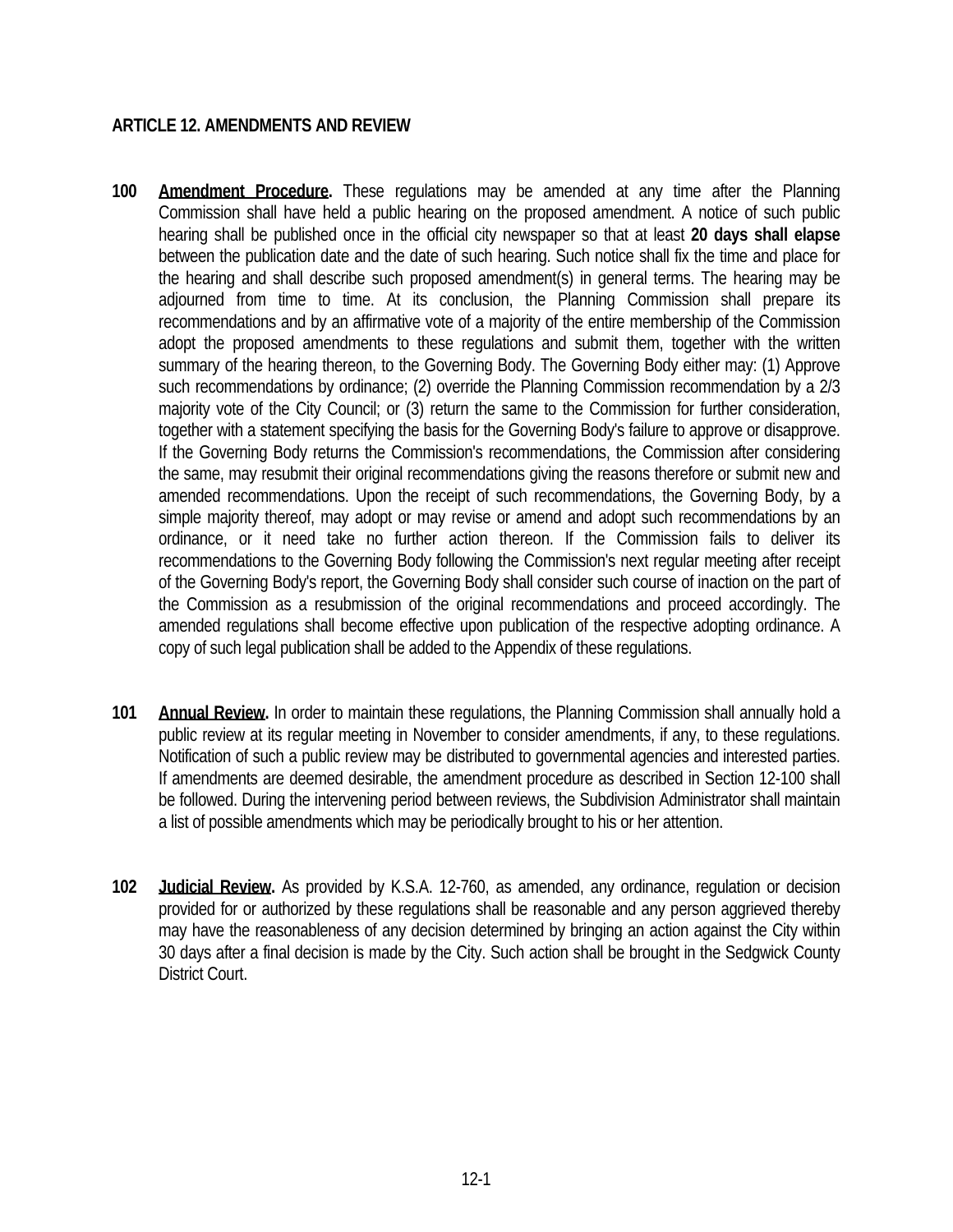# **ARTICLE 13. SEVERABILITY AND EFFECTIVE DATE**

- **100 Severability.** If any part or provision of these regulations is adjudged unconstitutional or otherwise invalid by any court of competent jurisdiction, then such part or provision shall be considered separately and apart from the remaining parts or provisions of these regulations, and said part or provision to be completely severable from the remainder of these regulations, and the remainder provisions of these regulations shall remain in full force and effect.
- **101 Effective Date.** These regulations shall be in full force and effect from and after their adoption by the Planning Commission, approval by the Governing Body by an ordinance incorporating these regulations by reference and publication of such ordinance in the official city newspaper.

**ADOPTED** by the Park City Planning Commission on May 24, 2001.

A. Ray Ricketts, Chairperson

\_\_\_\_\_\_\_\_\_\_\_\_\_\_\_\_\_\_\_\_\_\_\_\_\_\_\_\_\_\_\_\_\_\_\_\_\_

**ATTEST:**

\_\_\_\_\_\_\_\_\_\_\_\_\_\_\_\_\_\_\_\_\_\_\_\_\_\_\_\_\_\_\_\_\_\_ Susan Goyette, Secretary

**APPROVED AND ADOPTED** by the City Council of the City of Park City, Kansas

on June 12, 2001.

 $(S E A L)$ 

Emil Bergquist, Mayor

**ATTEST:**

Carol A. Jones, City Clerk

(Approved by Ordinance No. 551-2001 by the City Council of the City of Park City, Kansas on June 12, 2001, officially published on June 14, 2001 and effective on June 14, 2001.)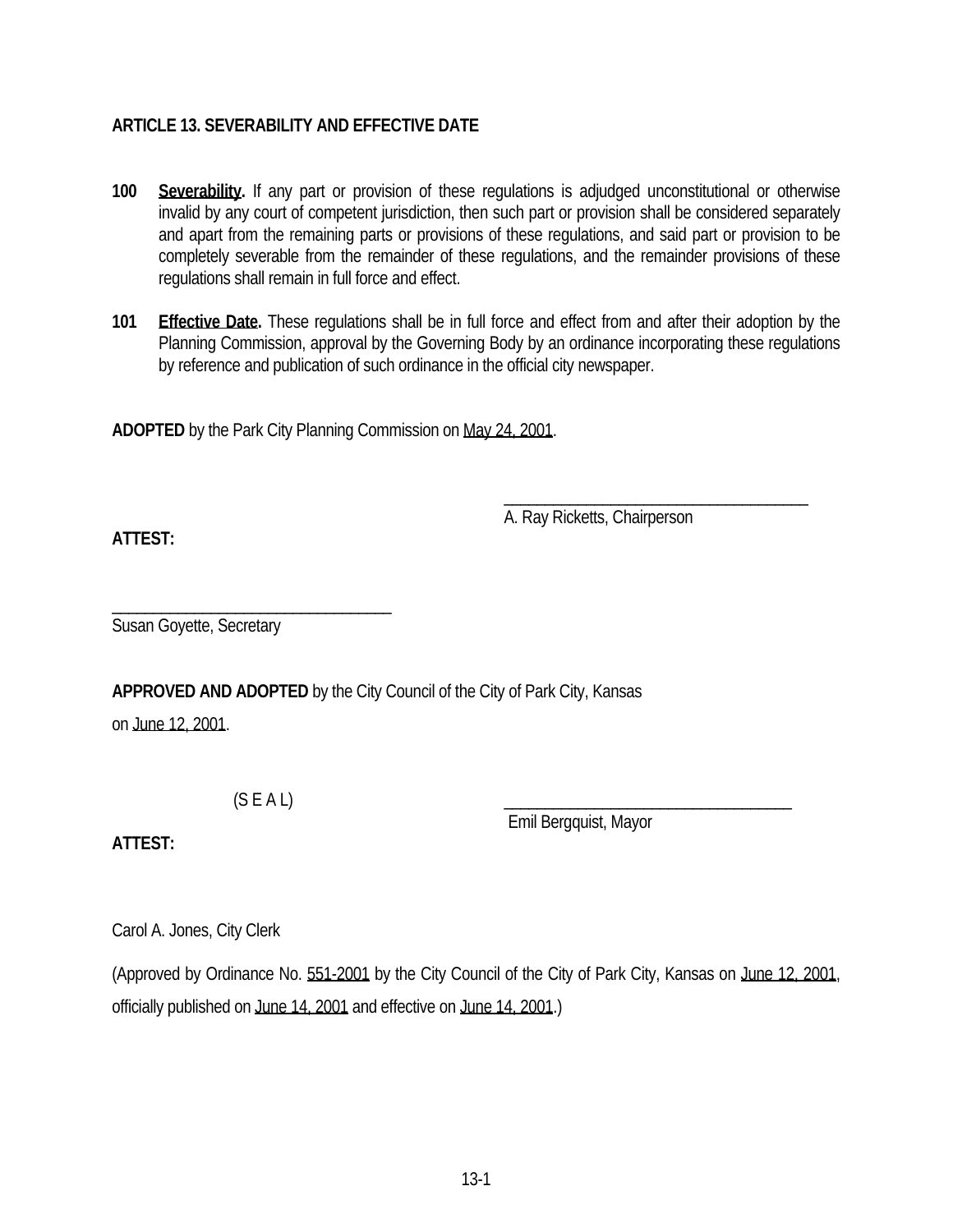#### **APPENDIX**

#### **SELECTED INDEX BY SUBJECT AND SECTION**

#### **A**

- **Acceleration Lane** definition of, 2-102; when required, 6-107F6
- **Access** minimum frontage, flag lots, 6-106
- **Access Control** definition of, 2-102; when required, 6-107F6; vacation, 10-103
- **Agreements, Private** rules of interpretation, 2-100B
- **Alley** See definition of street, 2-102; ROW, roadway width, 6-107F6; general requirements, 6-108; location, 6-108; ROW, 6-108B; alignment, 6-108C; dead end, 6-108D
- **Amendment to Regulations** statutory procedure, 12- 100
- **Annexation** city attorney's certificate, 5-101 Q 6
- **Annual Review** procedure, 12-101
- **Appeals, General** enforcement decisions, 11-100
- **Appeals on Improvement Standards** standards, engineering drawings, 11-101
- **Applicability of Regulations** vacations, 1-104; divide land, 1-104A; establish streets, 1-104C; See exemptions from regulations
- **Applicant** definition of, 2-102
- **Arterial** See definition of streets, 2-102; criteria, 6- 107G and H

#### **B**

**Bench Mark** - definition of, 2-102; preliminary plat, 5- 100B3; final plat, 5-101E; installation, 7-101J

**Block** - definition of, 2-102; identification of, 5-100C5 and 5-101 I; basic design, 6-109A-D; pedestrian way, 6-109E; commercial and industrial, 6-112B

**Building Permit** - issuance of, 3-106

**Building Setback Line** - definition of, 2-102; preliminary plat, 5-100C7; final plat, 5-101M; vacation, 10-101A1, 10-103

#### **C**

- **Cemetery** partial exemption, 1-105D
- **Certificates** final plat, 5-101 Q
- **City Clerk** duties, 3-102; subdivider's agreement filed with, 7-103A1
- **Collector** See definition of street, 2-102; criteria, 6- 107F
- **Commercial Subdivision** street, block, lot, marginal access, 6-112
- **Comprehensive Plan** meaning of, 2-101A10; conformity to, 6-101; street layout, 6-107A, B and G
- **Contradictory Regulations** rules of interpretation, 2- 100A

**Correction of Platting Errors** - procedures, 10-102

- **Cul-de-Sac** See definition of street, 2-102; criteria, 6- 107F and Q
- **Cumulative Limitations** rules of interpretation, 2- 100C
- **Curb Cut** definition of, 2-102; access control, 6- 107F6; radii, 6-107 O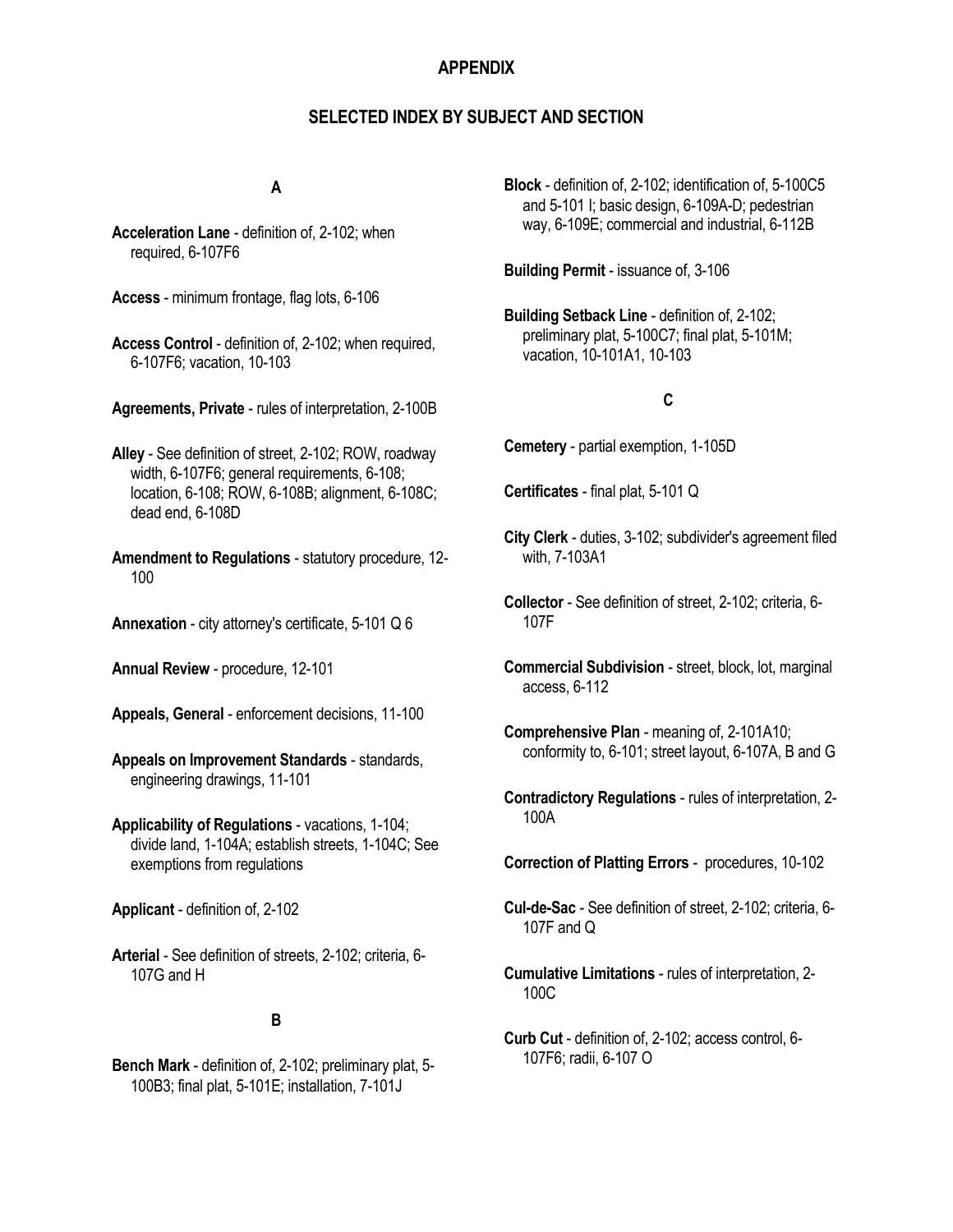- **Dead End** See definition of street, 2-102
- **Deceleration Lane** definition of, 2-102; when required, 6-107F6
- **Dedication** definition of, 2-102; acceptance by governing body, 5-101 Q 6
- **Deed Restrictions** rules of interpretation, See private agreements, 2-100B; final plat review, 5-101R3
- **Design Criteria, Modification of** guidelines, 11-103
- **Design Standards** definition of, 2-102; See also Article 6
- **Detention Pond** definition of, 2-102; use of, 7-101B
- **Drainage** preliminary plat, plan, 5-100C4 and D3; final plan, 5-101R2; street, 7-101A; storm, detention ponds, 7-101B and 8-101A2

#### **E**

**Easement** - definition of, 2-102; dedication of, 3-106; preliminary plat, 5-100B1 and C3; final plat, 5-101J; governing body acceptance, 5-101 Q 7; utility, 6- 111A; drainage, 6-111B; vision triangle, 6-111C; oil or gas pipeline, 6-111D; screening, 6-111E; vacation, 10-103

**Effective Date** - of regulations, 13-101

**Enforcement** - officials responsible, prohibited actions, 3-107

**Engineer** - definition of, 2-102; engineering responsibility, 7-100; final plans, 8-101

- **Engineering Drawings** final plans for improvements, 8-101; contents, 8-101A; review, 8-101B
- **Engineering Responsibility** designated engineer, 7- 100

**Erosion, Excessive** - preventive measures, 6-105

**Exemptions from Regulations** - list of exemptions from platting, 1-105; determination of exemption, 1- 105

**Expressway** - See definition of street, 2-102

#### **F**

**Fee** - fee schedule, 3-109

- **Final Plat** See definition of plat, 2-102; filing, deadline, 4-106; action on, 4-107; failure to act on, 4-108; submittal to governing body, 4-109; action by governing body, 4-110; recording, 4-111; unit developments, 4-112; contents of, 5-101; scale, dimension, 5-101; subdivider's agreement and guarantees for installation, 7-103; See also approval of final plats for small tracts, 5-113
- **Final Plats for Small Tracts** authorization, 4-113A; requirements, 4-113B; procedures, 4-113C

**Fire Hydrant** - standards, 7-101F; plans, 8-101A3

- **Flag Lot** definition of, 2-102; when permitted, 6-106
- **Flooding, Land Subject to** minimum pad elevation, 5-101 O; standards, 6-104; Flood Insurance Rate Maps (F.I.R.M.), 6-104; See also City Zoning **Regulations**

**Floodway** - See flooding, land subject to

- **Floodway Fringe** 100-year flood level, i.e, base flood elevation; See flooding, land subject to
- **Frontage** definition of, 2-102; access, 6-106
- **Frontage Road** See marginal access street
- **Functional Classification System** classification of streets, design standards, 6-107H; See also City Comprehensive Plan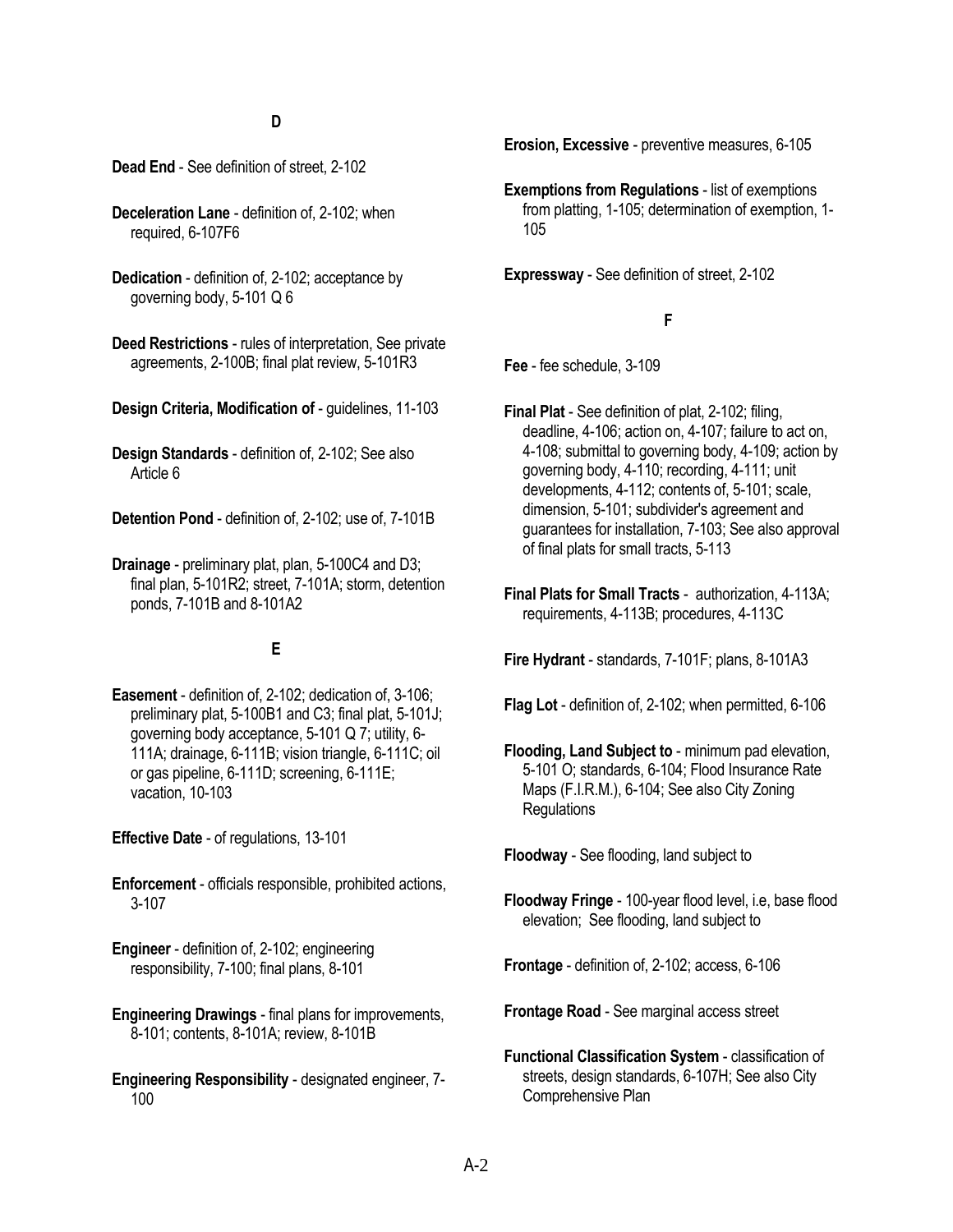#### **G**

**Governing Body** - meaning of, 2-101A8; duties, 3- 105; final plat submittal, 4-109; final plat action, 4- 110; certificate accepting dedications, 5-101 Q 7; cooperation on improvements, 7-101 and 103; acceptance of improvements, 8-103; appeals, 11- 100 and 101; waiver, 11-102

**"Grandfather Clause"** - exemptions, 1-105A; See vesting of development rights

#### **Guarantees for Installation of**

**Required Improvements** - general, 7-103; subdivider's agreement, 7-103A1; bonding, cashier's check, irrevocable letter of credit, escrow account, 7-103A2; maintenance, 7-103A3; petitions, 7-103B; utilities, 7-103C; monuments, 7-103D

#### **H**

**Half-Street** - See definition of street, 2-102; conditions for acceptance, 6-107 O

#### **I**

**Improvements, Acceptance of** procedures, 8-103

**Improvements, Construction of** requirements, inspection, 8-102; acceptance, 8-103

**Improvements, Existing** - responsibility, 7-101; exceptions, 7-102

# **Improvements, Inspection of** -

procedures, 8-102

**Improvements, Off-Site** - requirements for, 7-104

**Improvements, Public** - definition of, 2-102

**Improvements, Required** - streets, alleys, curbs, gutters, drainage, 7-101A; storm drainage, 7-101B; sidewalks, 7-101C; street signs, 7-101D; water

supply, 7-101E; fire hydrants, 7-101F; sanitary sewer system, 7-101G; wiring for power, street lights, telephone and cable TV, 7-101H; screening plan, 7-101 I; monuments, certified, 7-101J and 7- 103D; relocated, exceptions for existing , 7-101K and 7-102; soil erosion, 7-101L; agreement and installation guarantees, 7-103; responsibility for, 7- 103; subdivider's agreement, 7-103A1; fiscal sureties, 7-103A2; maintenance guarantees, 7- 103A3; petitions, 7-103B; utility guarantees, 7-103C; off-site, 7-104; engineering drawings, appeals, 8- 101 and 11-101; construction, inspection, 8-102; acceptance, 8-103; appeal on standards, 11-101; waiver, 11-102

**Improvements, Waiver of** - procedures, 11-102

**Industrial Subdivision** - street, block, lot, marginal access, 6-112; lot split exemption, 9-102

**Inspection of Improvements** - procedures, 8-102

**Iron** - See monument

#### **J-K**

**Judicial Review** - court review, 12-102

**Jurisdiction, Subdivision** - See subdivision iurisdiction

#### **L**

**Land Planner** - definition of, 2-102

- **Land Surveyor** definition of, 2-102; final plat, 5-101; certificate and legal description, 5-101 Q 1; County Surveyor's certificate, 5-101 Q 2; monuments guarantee, 7-103D
- **Local Street** See definition of street, 2-102; criteria, 6-107F

**Lot** - definition of, 2-102; numbering, 5-100C4 and 5- 101H; location, type, use, 6-110A; zoning regulations, 6-110B and E; water supply, 6-110C; sewage disposal, 6-110C; depth, 6-110D; area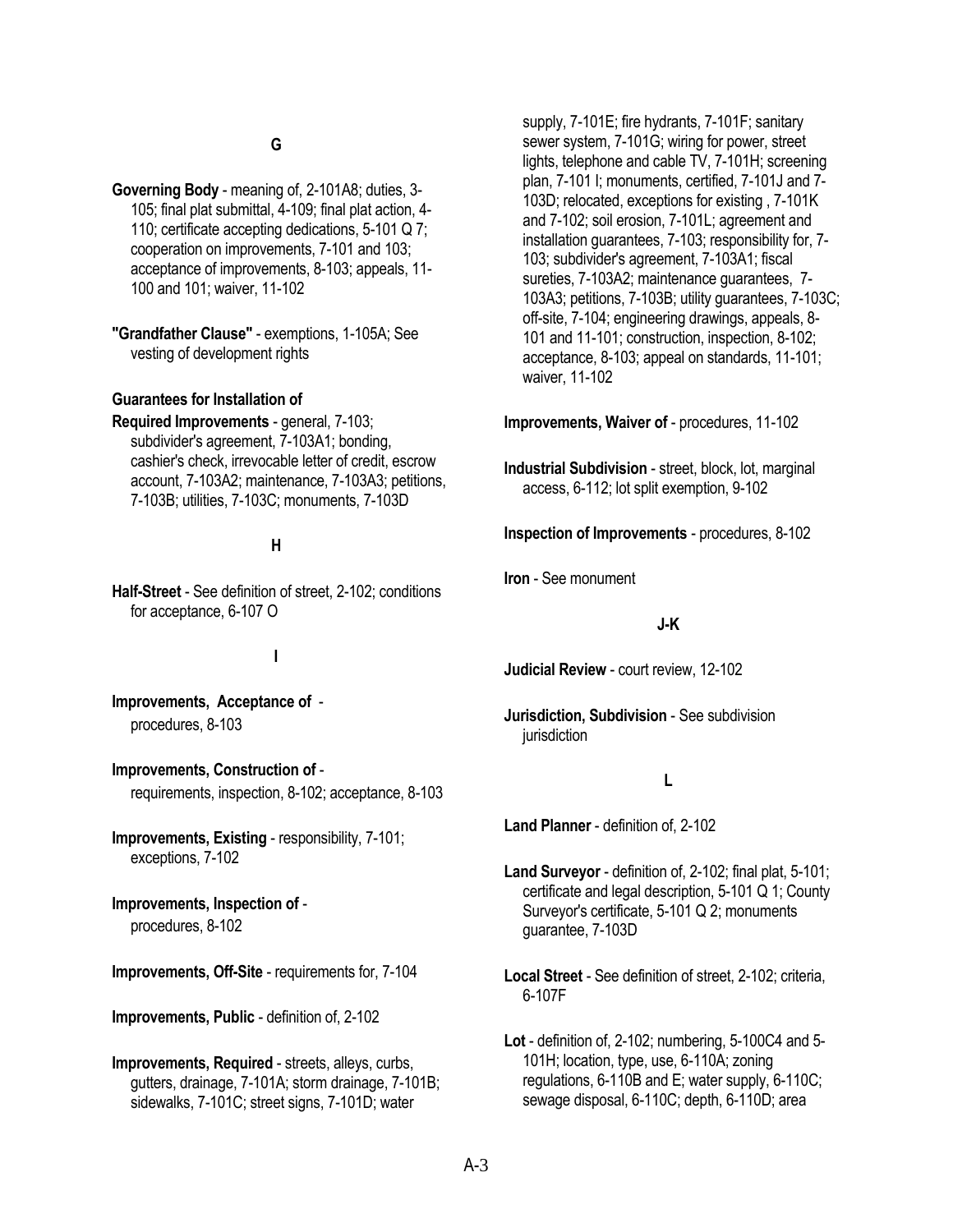calculation, 6-110E; double frontage, 6-110F; reversed frontage, 6-107D and 6-110G; corner lot, 6-110H; side lines, 6-110 I; commercial and industrial, 6-112B

**Lot Depth** - definition of, 2-102; maximum, 6-110D

**Lot, Double Frontage** - definition of, 2-102; design criteria, 6-110F

**Lot Line** - definition of, 2-102

- **Lot, Reversed Frontage** definition of, 2-102; design criteria, 6-110G
- **Lot Split** definition of, 2-102; application, notice, 9- 100; approval guidelines, 9-101; planning commission approval, 9-101B and C; industrial exemption, 1-105E and 9-102
- **Lot Width** definition of, 2-102; corner lot, 6-110H

#### **M-N**

- **Maintenance Guarantees** correction of defects, 7- 103A3
- **Marginal Access Street** See definition of street, 2- 102; criteria, 6-107F; commercial and industrial subdivision, 6-112C
- **Metes and Bounds Description** transfer or sale by, 3-107A
- **Minimum Pad Elevation** definition of, 2-102; final plat, 5-101 O
- **Modification of Design Criteria** guidelines, 11-103

**Monument** - definition of, 2-102; preliminary plat, 5- 100B4; final plat, 5-101D; land surveyor's certificate, 5-101 Q 1; installation, 7-101J; guarantee, 7-103D

**Mortgage Holder** - certificate of, 5-101 Q 3

#### **O**

- **Occupancy Certificate** issuance of building or zoning, 3-106
- **Off-Site Improvements** requirements for, 7-104
- **Open Space, Land for** dedications or easements, 6- 103

**Ordinance, Approving and Incorporating** - official copy, Appendix

**Owner** - definition of, 2-102; certificate and dedication, 5-101 Q 3

#### **P-Q**

- **Park, Reservation for** See public facility sites
- **Parking Strip** definition of, 2-102; width, use, 6- 107F5
- **Pedestrian Way (Crosswalk)** definition of, 2-102; access, 6-109E
- **Petition, Improvement** definition of, 2-102; guaranteeing, 7-103B; submittal, 8-100; See also vacation petition

**Planning Area** - description of, 2-101A9

**Planning Commission** - meaning of, 2-102A7; duties, 3-104; certificate of plat approval, 5-101 Q 5; amendment to regulations, 12-100; adoption of regulations, 13-101

**Plat** - definition of, 2-102

**Plat Sheet Size** - maximum, 5-101

**Preliminary Plat** - See definition of plat, 2-102; filing, 4-101; distribution and review, 4-102; action on, 4- 103; failure to act on, 4-104; effect of approval, 4- 105; contents of, 5-100; scale, 5-101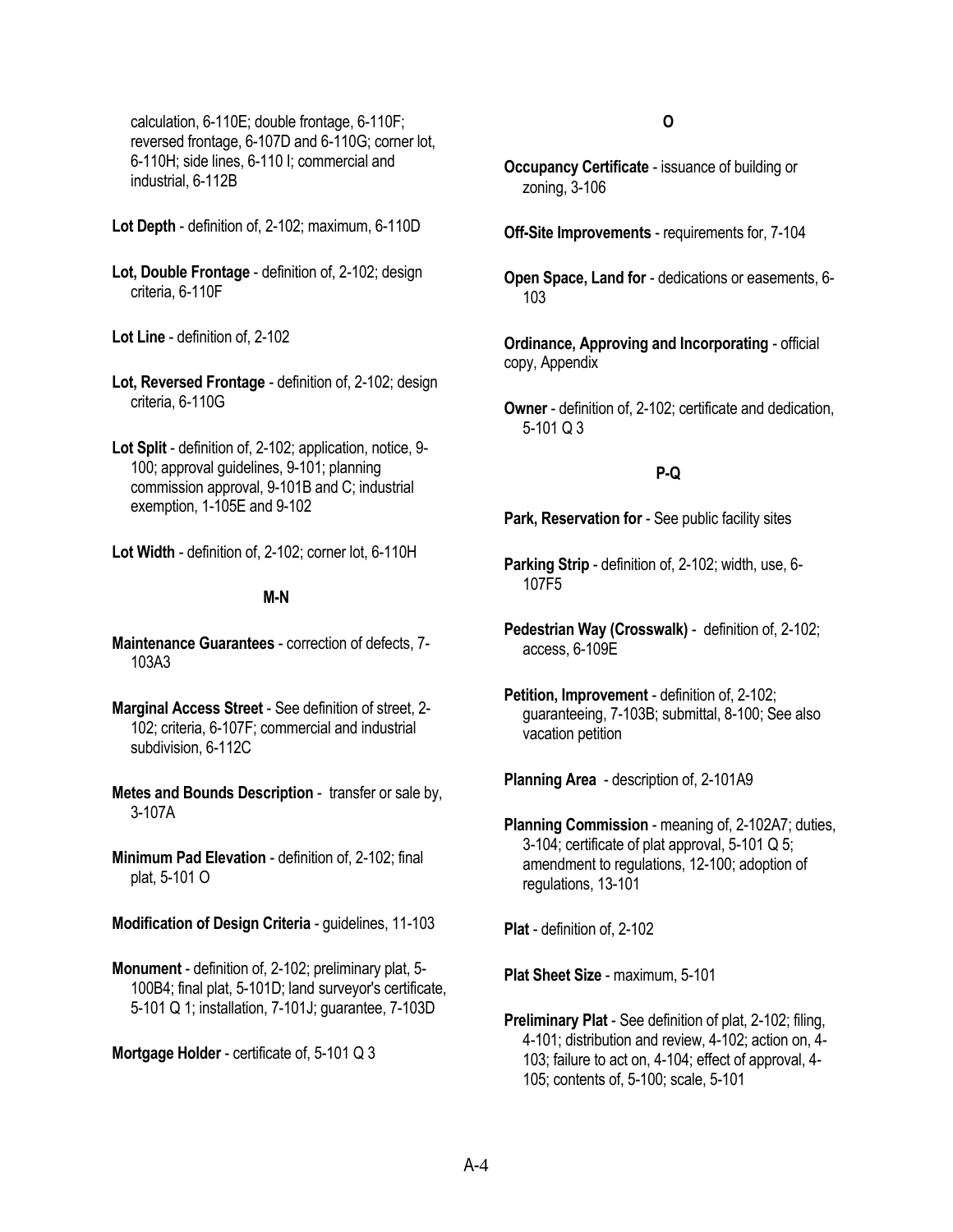**Public Facility Sites** - acquisition or dedication, 6-102

**Purpose of Regulations** - purpose generally, 1-101

#### **R**

- **Recording** final plat, 4-111; register of deed's certificate, 5-101 Q 8; null and void, 10-100 C
- **Recreation Areas, Reservation for** See public facility sites
- **Replat** See definition of plat, 2-102; See vacation of recorded plat
- **Report** summary of subdivision statistics, 3-110
- **Reserve** definition of, 2-102; preliminary plat, 5- 100C6; final plat, 5-101N; public facility sites, 6-102; open space, 6-103
- **Restrictive Covenants** rules of interpretation, See private agreements, 2-100B; recording 5-101 Q 8; final plat review, 5-101R3
- **Resubdivision** definition of, 2-102; exceptions for existing improvements, 7-102
- **Right-of-Way, Proposed** definition of, 2-102; dedication of, 3-106; criteria, 6-107F
- **Roadway** definition of, 2-102; criteria, 6-107F
- **Rules of Word Construction** definition of selected words, 2-101; undefined words or terms, 2-101C

#### **S**

- **Sanitary Sewer System** standards, 7-101G; plans, 8-101A4
- **Screening** definition of, 2-102; easement, 6-111E; required improvement, 7-101 I
- **Severability** effect of, 13-100

**Sidewalks** - location, handicapped access, 7-101C

- **Sketch Plan** See definition of plat, 2-102; submittal, 4-100
- **Small Tracts** See final plats for small tracts

**Solar Access** - street orientation, 6-107R

- **Special Assessments** due before recording, 4-111 and 5-101 Q 8; title report, 5-101R1
- **Statutory Authority** applicable state statutes, 1-102
- **Street** definition of, 2-102; See street, layout and design
- **Street Names** preliminary plat, existing, proposed, 5- 100B1 and C2; final plat, 5-101 L

**Street Signs** - standards, 7-101D

**Street Width** - definition of, 2-102

**Streets, Layout and Design** - arrangement and location, 6-107A, B and C; marginal access, reverse frontage lots, 6-107D and 6-110G; access reserve strip, 6-107E; ROW functional components, 6-107F; parking lanes, 6-107F2; curbs, 6-107F3; shoulders, 6-107F4; parking strips, 6-107F5; ROW and roadway width; 6-107F6, G and H; reverse curves, 6-107I; horizontal sight distance, 6-107J; intersecting, 6-107K; jogs, 6-107L; maximum roadway grades, 6-107M; minimum roadway grade, 6-107N; curb radii, 6-107 O; half-streets, 6-107P; cul-de-sac, turnaround, 6-107 Q

**Subdivide Land** - definition of, 2-102

**Subdivider** - definition of, 2-102

**Subdivider's Agreement** - definition of, 2-102; recording, 5-101 Q 8; agreement to install improvements, 7-103A